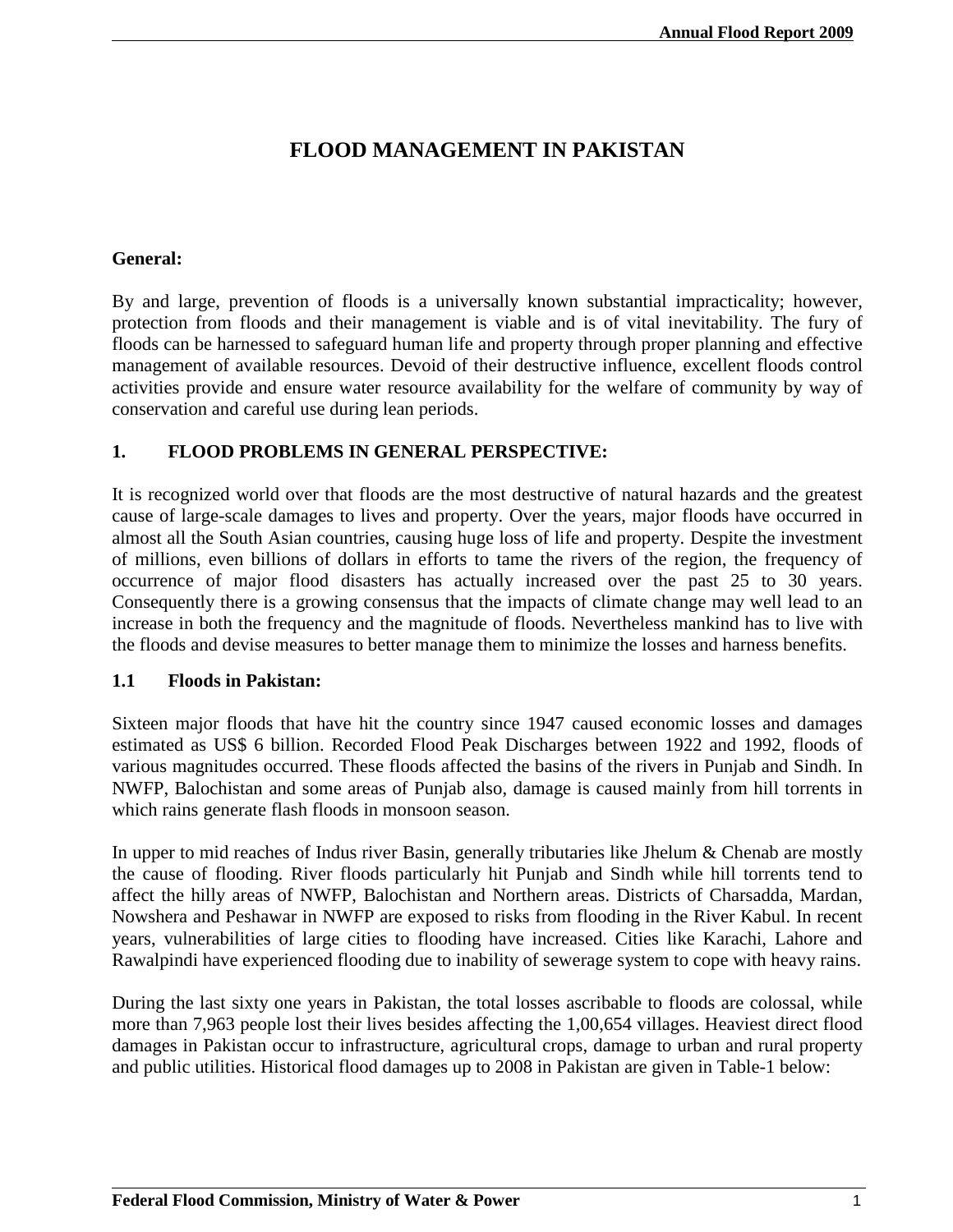| Year   |              | Value of Property Damaged (Rs in Million) | Lives Lost | <b>Villages</b> |
|--------|--------------|-------------------------------------------|------------|-----------------|
|        | Unadjusted   | Adjusted                                  |            | Affected        |
| 1950   | 199.80       | 11,282.00                                 | 2,190      | 10,000          |
| 1956   | 155.50       | 7,356.00                                  | 160        | 11,609          |
| 1957   | 152.50       | 6,958.00                                  | 83         | 4,498           |
| 1973   | 5,137.00     | 118,684.00                                | 474        | 9,719           |
| 1976   | 5,880.00     | 80,504.00                                 | 425        | 18,390          |
| 1978   | 4,478.00     | 51,489.00                                 | 393        | 9,199           |
| 1988   | 6,879.00     | 25,630.00                                 | 508        | 1,000           |
| 1992   | 34,751.00    | 69,580.00                                 | 1,008      | 13,208          |
| 1995   | 6,125.00     | 8,698.00                                  | 591        | 6,852           |
| 2001   | 450.00       | 450.00                                    | 219        | 50              |
| 2003   | 5,175.00     | 5,175.00                                  | 484        | 4,376           |
| 2004   | 15.00        | 15.00                                     | 85         | 47              |
| 2005   | Not Reported |                                           | 59         | 1,931           |
| 2006   | Not Reported |                                           | 541        | 2,477           |
| 2007   | 7,208.229    |                                           | 586        | 6498            |
| 2008   | Not Reported |                                           | 157        | 800             |
| 2009   | Not Reported |                                           | 99         | 89              |
| Total: | 76,606.029   | 385,821.00                                | 8,062      | 100,743         |

#### **Table-1 Historical Flood Damages in Pakistan**

In order to discuss the causes of floods in Pakistan and protection from them, it would be appropriate to first glance through the urgency of flood management in the context of South Asia and existing Indus Basin River System and Irrigation Network of Pakistan.

### **1.2 Why Flood Management is imperative:**

Flood remains as an annual unwanted visitor in many countries. It often takes the shape of a disaster and badly affects people's lives as well as the economic activities in the affected areas. Even experienced administrators and engineers are often caught by surprise under the emerging situation in taking decisions concerning necessary emergency measures. Floods affect agricultural and industrial production, services, and marketing systems adversely and directly by damaging and/or destroying physical infrastructure, floods also disrupt passage/flow of goods and services to the flood affected communities.

People living in marooned areas become extremely distressed. Unfortunately, these people often do not find adequate and appropriate shelters; quality food and drinking water; adequate and hygienic sanitation; privacy for women, particularly for the lactating mothers and adolescent women etc. Floods often force the students out of academic activities since their learning centers are often used as makeshift flood shelters in affected areas. These disasters not only affect micro- and householdlevel activities but also have macro-economic/budgetary implications. As resources are required to address the relief and rehabilitation requirements, budgetary reallocation becomes necessary, adversely impacting on development activities from which resources are transferred. Moreover, contribution to national exchequer may be reduced, as people may be unable to pay their taxes as well as utility services. Floods also create health hazards for the affected people. Widespread water borne diseases may loom large. Paradoxically, although there is excess water, potable water becomes very short in supply. The traditional potable water sources suddenly disappear or become dangerously contaminated. After shelter, the most sought after commodity in a flood situation is the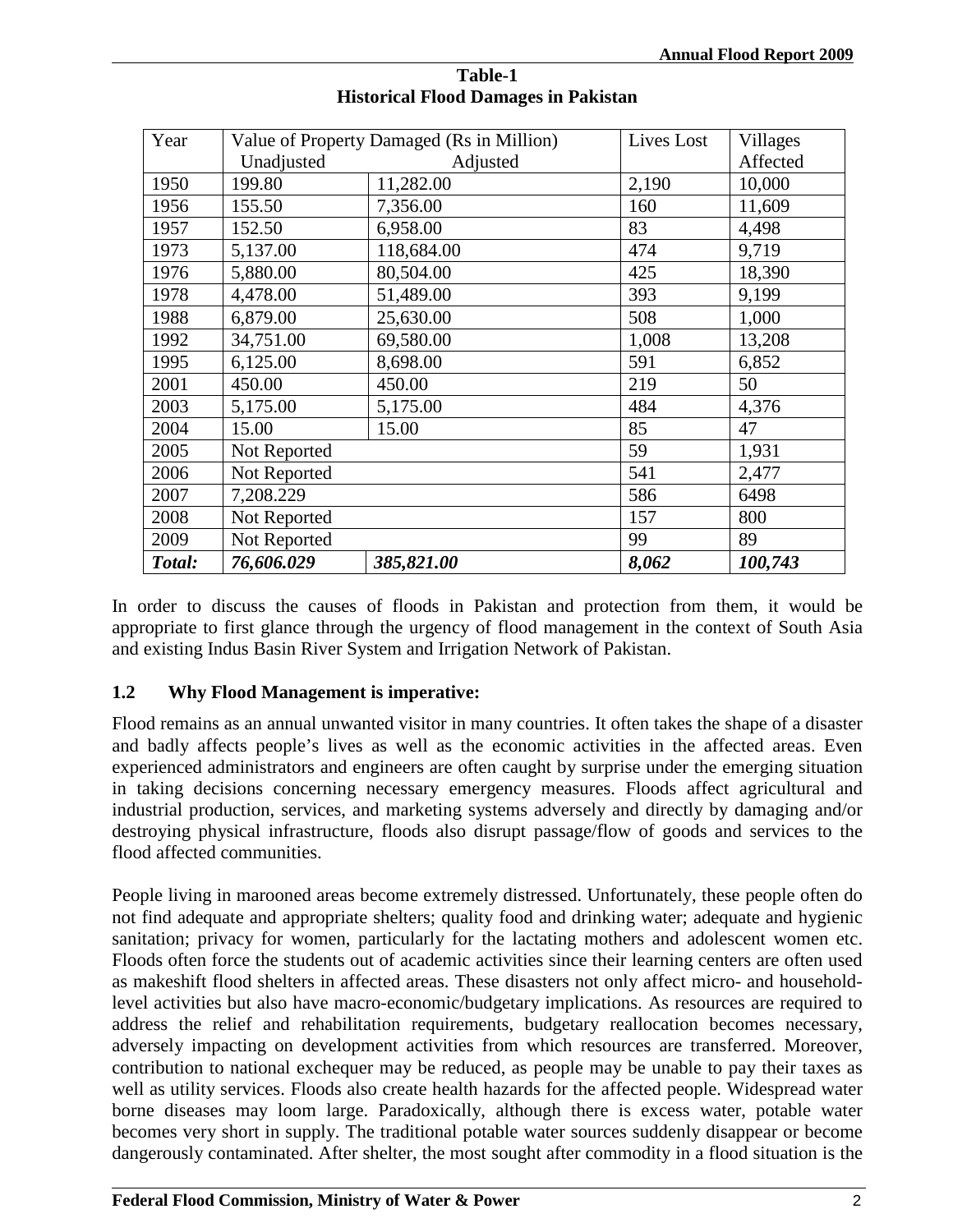potable water. Shelters often become congested with people of all ages, exhausted, in ill health, and suffering from water and vector-borne diseases. Sometimes due to disruption of communication, doctors are not available in the marooned villages.

In order to provide better services to flood victims during and after floods it is necessary to examine existing flood management capabilities and identify gaps with a view to develop and introduce a better flood management system. The cultural context of the affected people is an important aspect and should therefore be considered in developing the approach/ approaches to flood management.

### **1.3 Integrated Approach in Flood Management:**

In the past, floods were considered as a hydrological reality; only structural and non-structural measures were adopted to deal with this phenomenon, but now well-being of the people of the flood prone areas, their economic growth; and social urgency for alleviating poverty prevailing in these floods affected areas, are over riding concerns.

Enough hard work is required to address these concerns from both national and regional perspectives. The regional approach is of particular significance as activities undertaken in one country may affect, positively or negatively, the extent of floods in the other regional countries, particularly the downstream ones.

To make full use of the experiences gained from flood management activities in the regional countries there is pressing need for exchange of views and experiences, data and information sharing, and working together to develop approaches and methods to address pertinent flood management issues, nationally and regionally, in an open and trusting atmosphere.

### **2. INDUS BASIN RIVER SYSTEM OF PAKISTAN:**

Five main rivers, namely, the Indus, Jhelum, Chenab, Ravi and Sutlej flow through the country's plains. Supplemented by a number of smaller tributary rivers and streams, these rivers supply water to the entire Indus Basin Irrigation System. The rivers have their origin in the higher altitudes and derive their flows mainly from snowmelt and monsoon rains. The catchment area of Indus is most unique in the sense that it contains seven (7) of the world's highest-ranking peaks, after Mount Everest. These include K-2 (28,253 ft), Nanga Parbat (26,660 ft), Rakaposhi (25,552 ft) etc. Likewise, barring the polar areas, seven (7) glaciers situated in the Indus catchment are amongst the largest in the world, namely, Siachin, Hispar, Biafo, Batura, Baltoro, Barpu and Hopper.

### **2.1 The Irrigation Network of Pakistan:**

The Irrigation System of Pakistan is the largest integrated irrigation network in the world, serving 42 million acres of contiguous cultivated land. The system is fed by the waters of the Indus River and its tributaries. The salient features of the Irrigation Network are summarized in Table-2 below:

| Structure                                                  | No. |
|------------------------------------------------------------|-----|
| <b>Major Storage Reservoirs</b>                            |     |
| <b>Barrages</b>                                            | 19  |
| <b>Inter-River Link Canals</b>                             | 12  |
| <b>Independent Irrigation Canal Commands</b>               | 45  |
| Large Dams (Approx. 3.00 MAF) of height 15 meter and above | 143 |
|                                                            |     |

**Table-2: Salient Features of Irrigation Network of Pakistan**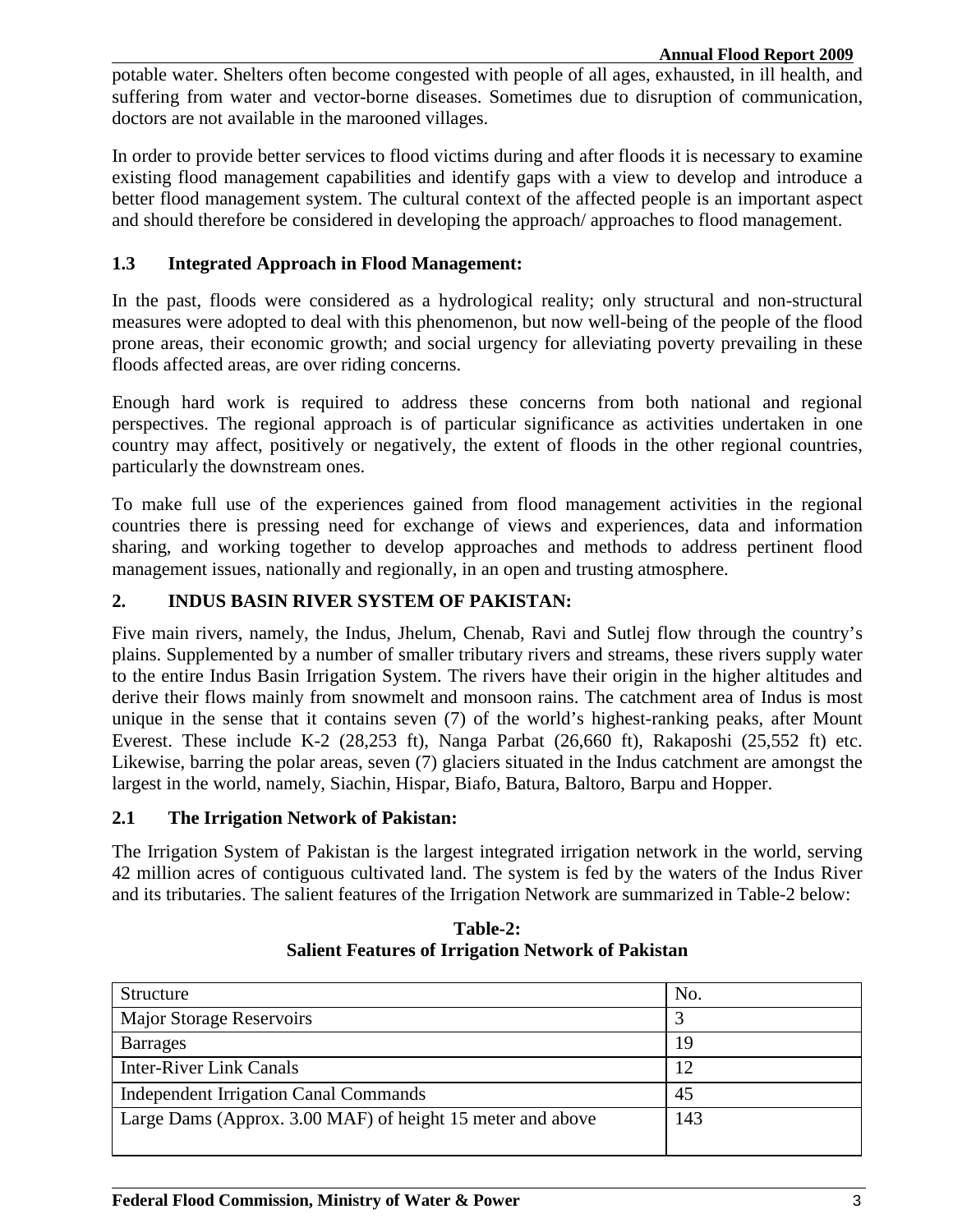

The major storage reservoirs include Tarbela (existing Live Storage Capacity  $= 6.948$  MAF against original 9.70 MAF), Chashma (existing Live Storage Capacity = 0.435 MAF against original 0.70 MAF) on River Indus and Mangla (existing Live Storage Capacity  $= 4.542$  MAF against original 5.30 MAF) on River Jhelum. The total length of main canals/ distributaries and minors is 64,000 KM. Watercourses comprise another 1,621,000 Kilometers.

Diversion of river waters into off taking canals is made through barrages, which are gated diversion weirs. The main canals in turn deliver water to branch canals, distributaries and minors. The watercourses get their share of water through outlets in the irrigation channels. Distribution of water from a watercourse is effected through a time-schedule called "warabandi".

Annual water availability is 142 MAF whereas the annual canal withdrawals are 104 MAF. Water availability at farm gate is 106 MAF comprising 62 MAF of surface water and 44 MAF of groundwater. Supplemented by an annual groundwater withdrawl of some 42 MAF, the average depth of water available at the farm gate is 3.07 feet per acre. Approximately 3 million individual farms with an average size of about 12 acres benefit from this system. Indus River System Authority (IRSA) created in consequence of 1991 Water Accord between the provinces makes the inter-provincial water allocations.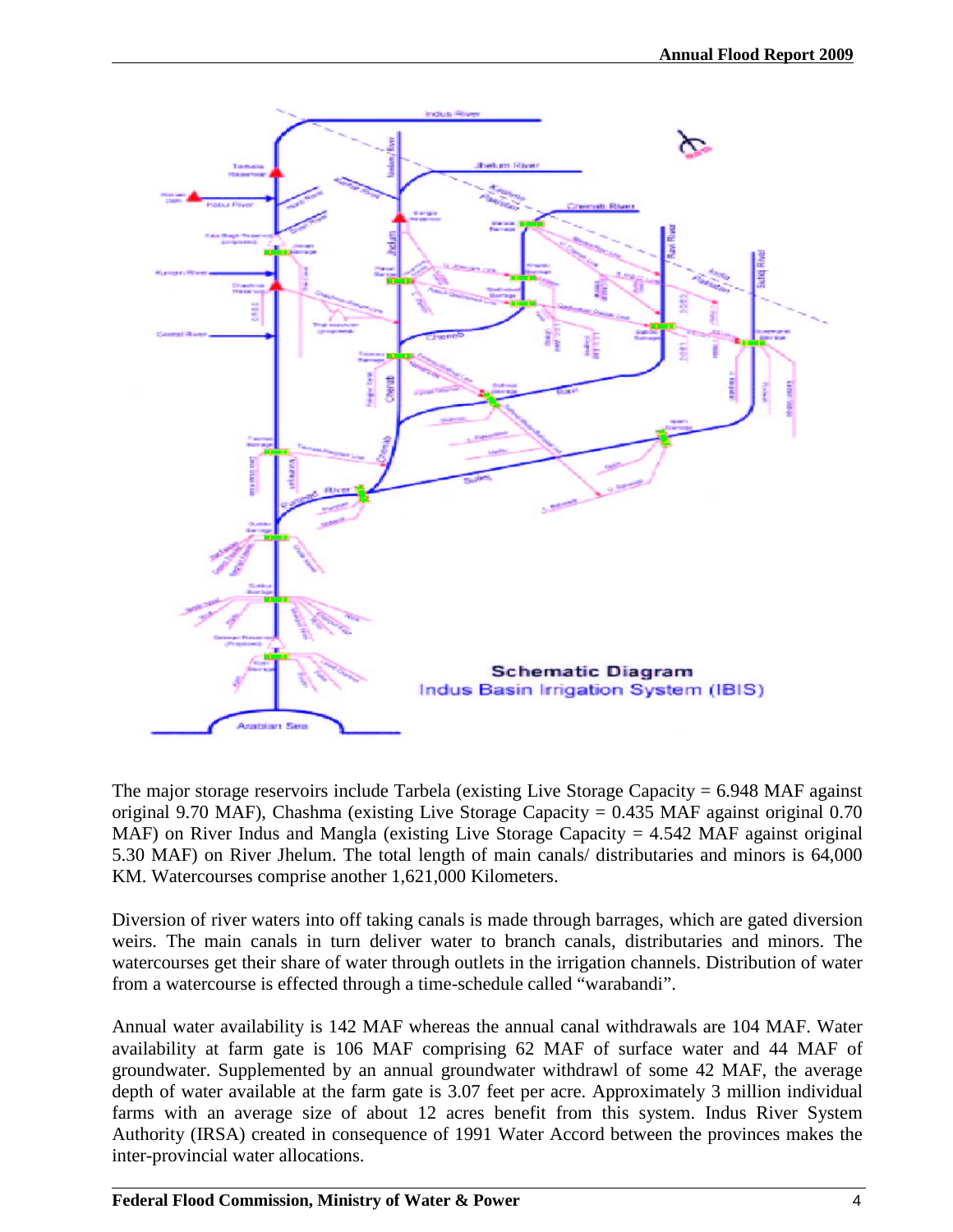### **2.2 Causes of Floods in Pakistan:**

The major cause of floods in Pakistan is heavy concentrated rainfall in the river catchments, which sometimes augmented by snowmelt flows, generally result into floods in rivers during the monsoon season. Occasionally, Monsoon currents originating in the Bay of Bengal (India) and resultant depressions often result in heavy downpour in the Himalayan foothills additionally affected by the weather systems from the Arabian Sea (Seasonal Low) and from the Mediterranean Sea (Westerly Wave) cause destructive floods in one or more of the main rivers of the Indus System. However, in some cases exceptionally high floods have occasionally been caused by the formation of temporary natural dams due to land sliding or glacial movement and their subsequent collapse. There are large seasonal variations in almost all the river discharges, which further aggravate the river course and morphology.

The major rivers cause flood losses by inundation of areas along their banks, by damaging irrigation and communication facilities across or adjacent to the rivers, and by erosion of land along the riverbanks. In the upper part of the Indus Basin System, floodwater spilling over the riverbanks generally returns to the river. However, in the lower part of Indus River, which is primarily flowing at a higher elevation than adjoining lands, spills do not return to the river. This phenomenon largely extends the period of inundation resulting in even greater damages. Although flood protection by embankments has been provided along almost the entire length in the Sindh Province and at many locations in the upper areas, the bund breaches can still occur. Such breaches often cause greater damage than would have occurred without the bunds because of their unexpected nature and intensification of land use following the provision of flood protection.

The inadequate existing discharge capacity of some of the important structures (Barrages and Rail or Road Bridges) on Rivers Indus, Chenab and Ravi are another major reason. During exceptionally high floods this results in afflux on the upstream side, which sometimes results in breaches in the flood embankments. At times, the flood embankments have to be deliberately breached at preselected locations to save the main barrage structures and other vital settlements and installations in the vicinity. The encroachment of village abadies in riverine areas has also increased the quantum of flood damages and losses to humans and livestock. As there is no proper regulatory frame work in the country regarding the settlement in riverine areas, most of the poor people have constructed their shelters along the vulnerable river banks and become victims to devastating floods. Some people are making the most of these areas for business purpose through promoting agriculture and cattle Ghats/dairies. All such activities are extending beyond the safe limits of riverine areas to achieve more economic benefits but in fact are posing a great threat to unprecedented and unruly flood; the losses due to which may be in hundred multiples of such small scale economic profit. The river catchments and flood plains are to be kept as prohibited area for the riverine community especially during the flood season.

In recent years, vulnerabilities of large cities to flooding have increased. Cities like Karachi, Lahore and Rawalpindi have experienced flooding due to inability of sewerage system to cope with heavy rains.

### **3. FLOOD CONTROL OBJECTIVES & NEED:**

Flood management planning and practices in Pakistan aim at achieving the following objectives:

- i. Reduction of flood losses in an economically sound manner;
- ii. Prioritizing of areas of greater economic hazards;
- iii. Protecting the cities and vital infrastructural installations;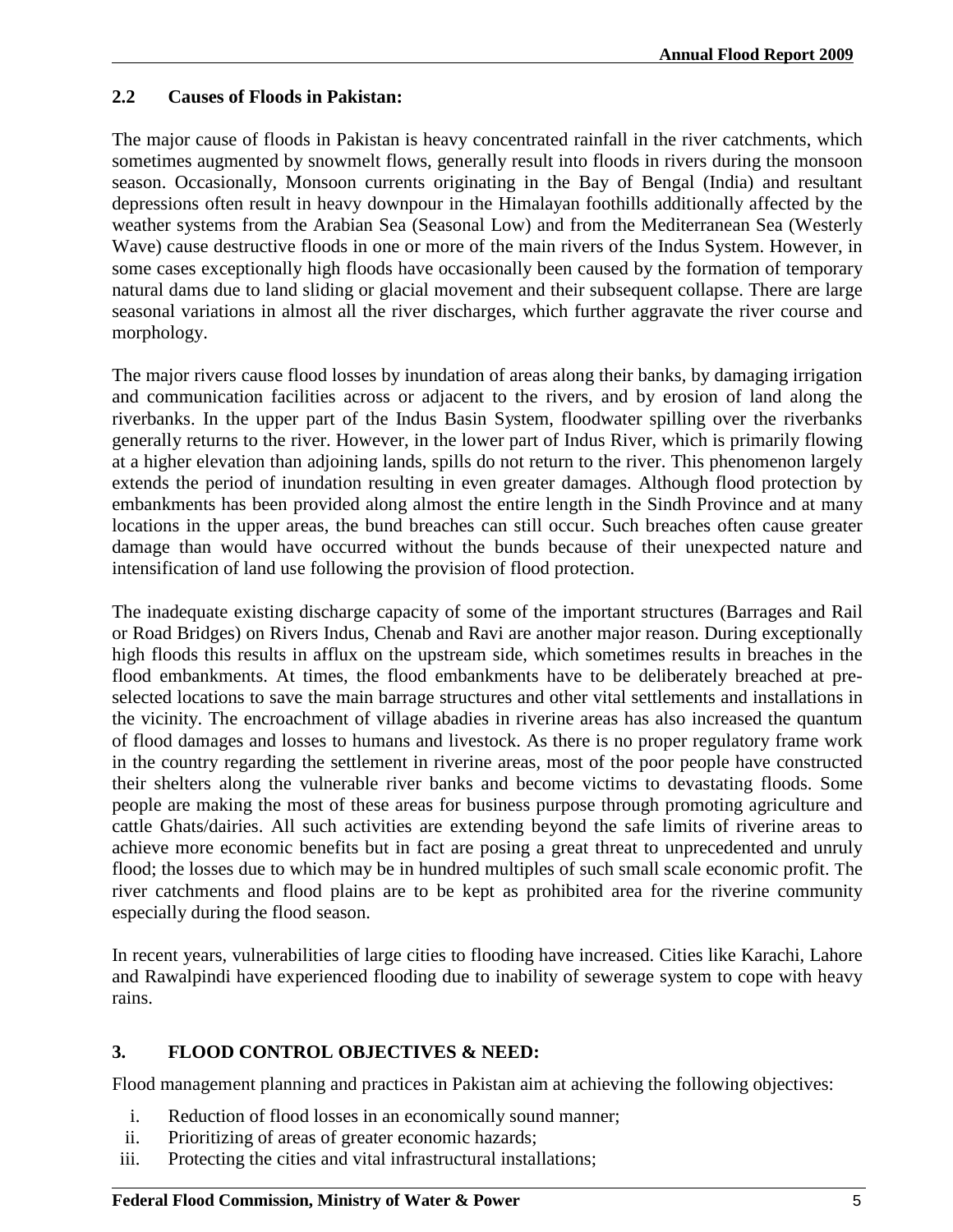- iv. Exploring the possible use of existing flood control facilities;
- v. Promoting appropriate land use in flood hazard areas;
- vi. Minimizing adverse effects on national ecosystem and environment; and
- vii. Creating flood awareness and adaptability in the riverine areas.

### **3.1 Relation between Flood Problem and Physiography:**

Flood Control planning in Pakistan is a complex problem and calls for greater ingenuity and experience on the part of the planners. The nature of problems varies at locations due to varying physiographic, climatic, demographic and socio-economic conditions. Even the characteristics of catchment areas of various rivers differ from each other. Flood problems relating to the four Provinces in relevance to their physiography are depicted as under:

### **3.2 Flood Problems relating to the Four Provinces in relevance to their Physiography:**

#### **Punjab:**

The flood protection work in Punjab have generally been constructed either to protect Headworks and other irrigation structures, or to safeguard certain towns and villages. Due to general topography of the area sloping towards the South-west, the embankments along Headworks and irrigation structures have been constructed in such a way that breaching sections are provided on the Right Marginal Bunds to give relief to water heading up against the Left Marginal Bunds and keep the flow through the Barrages within safe limits for the hydraulic structures. The above is done to avoid breaches in the Left Marginal Bunds, which can cause widespread devastation, as most of the development is on the left side of the rivers. In order to protect areas from erosion, spurs have been constructed. These spurs have protected the areas and in some cases even the eroded lands have been reclaimed.

### **Sindh:**

The Indus River flows on a ridge in Sindh Province, and surrounding areas are generally lower than the riverbed. Hence, water once spilling over the bunds does not return back. Escaped water thus causes greater damage to widespread areas, and it persists for a longer period even after the flood peaks are over. Sindh is situated on a receiving end of drainage of all the rivers and if flood protection measures adopted in the upper reaches are not properly planned, severe damages are likely to occur in the Province. To minimize such eventualities, Double Line of Flood Embankments has been constructed along almost both the banks in Sindh from Guddu Barrage to few kilometers short of Arabian Sea. The embankments are often threatened by active erosion by the river flows and due to poor soils in some reaches. The embankments have been further compartmentalized to contain widespread inundation.

#### **NWFP:**

In NWFP, the floods are mainly due to flashy hill torrents having steep bed slopes, which greatly increase flood velocity and severely erode the river/nullah banks. To address above problems mostly spurs have been constructed to save the areas from erosion. In D.I.Khan, a battery of spurs has been constructed on the Right Bank of Indus River to protect from erosive action on account of flashy flows. Large numbers of spurs and a few embankments have also been constructed on Rivers Swat, Kurrum, Kabul etc including their tributaries to account for the erosive action.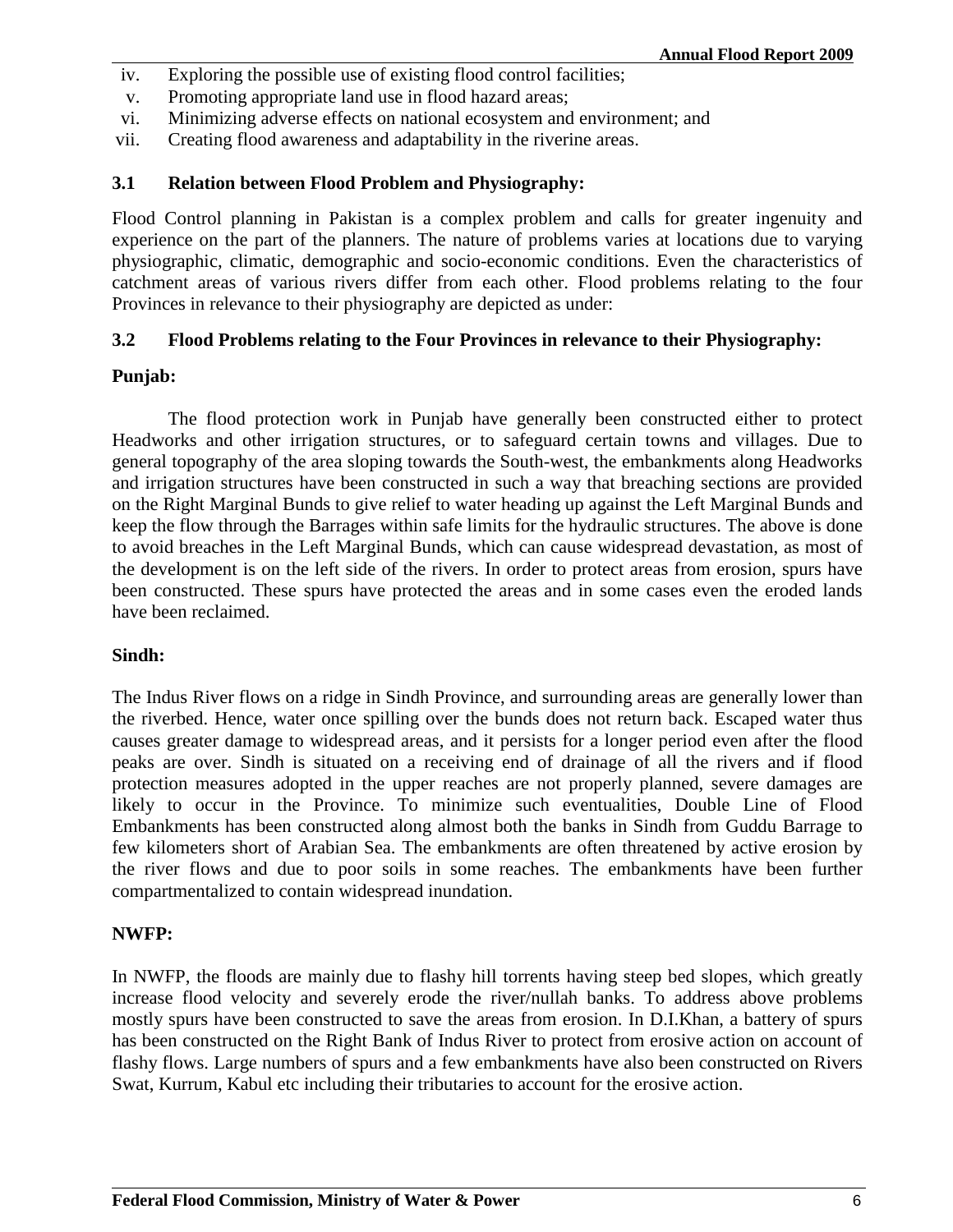### **Balochistan:**

Due to peculiar physiographic and climatic characteristics in Balochistan, mostly embankments and floodwalls have been constructed to protect orchards and abadies from flood damages. Some bunds have also been constructed to serve as flood diversion/abatement measures to delay the devastating affects of torrential rains & the consequent floods.

## **4. ESTABLISHMENT OF FEDERAL FLOOD COMMISSION:**

### **4.1 Historic Perspective:**

After creation of Pakistan, a Central Engineering Authority was constituted under Chief Engineering Adviser to deal with the issues of water, power and allied engineering matters at National level. It was re-designated as Chief Engineering Advisor's Office after establishment of Water & Power Development Authority (WAPDA) in 1959.

Up to the end of 1976, the Provincial Governments were responsible for the planning and execution of flood protection works. Disastrous floods of 1973 and 1976 resulted in heavy losses indicating that existing flood protection facilities and planning were inadequate to provide effective protective measures for the country. Heavy losses sustained to the economy were discussed at an Inter-Provincial Conference in 1977 and subsequently in January 1977 it was decided to establish Federal Flood Commission to manage the issue of flood management on country-wide basis. Federal Flood Commission was established for the purpose of integrated flood management at national level.

In 1982 a Federal Coordination Cell (now re-designated as FID Cell) was established to coordinate activities of the Provincial Irrigation Departments, in particular, in the drainage sector. In 1987 Dam Safety Council was established to carry out inspection of existing dams through DSO WAPDA and plans for new dams etc.

### **4.2 Major Sections of the Office of Chief Engineering Adviser/Chairman Federal Flood Commission (CEA/CFFC) and their functions:**

- Flood Cell (For Federal Flood Commission);
- Civil Engineering Advisory Cell;
- Dam Safety Council Secretariat;
- Power Engineering Cell;
- Federal Irrigation & Drainage Cell (FIDC);
- Pakistan National Committee on Irrigation and Drainage (PANCID)/ Pakistan National Committee on Large Dams (PANCOLD) Secretariat; and
- **Management & Administration Cell**

### **4.2.1 Flood Cell (For Federal Flood Commission)**

- I. To implement the functions of Federal Flood Commission (FFC);
- II. To run Flood Communication Cell during Flood Season for effective dissemination of river flows and weather related information to President's and Prime Minister's Secretariat besides Ministry of Water & Power and other important high ranking officials;
- III. To implement structural and non-structural flood control measures under different programmes as envisaged in the National Flood Protection Plan (NFPP); and
- IV. To monitor the implementation of flood protection works under different programmes as envisaged in NFPP.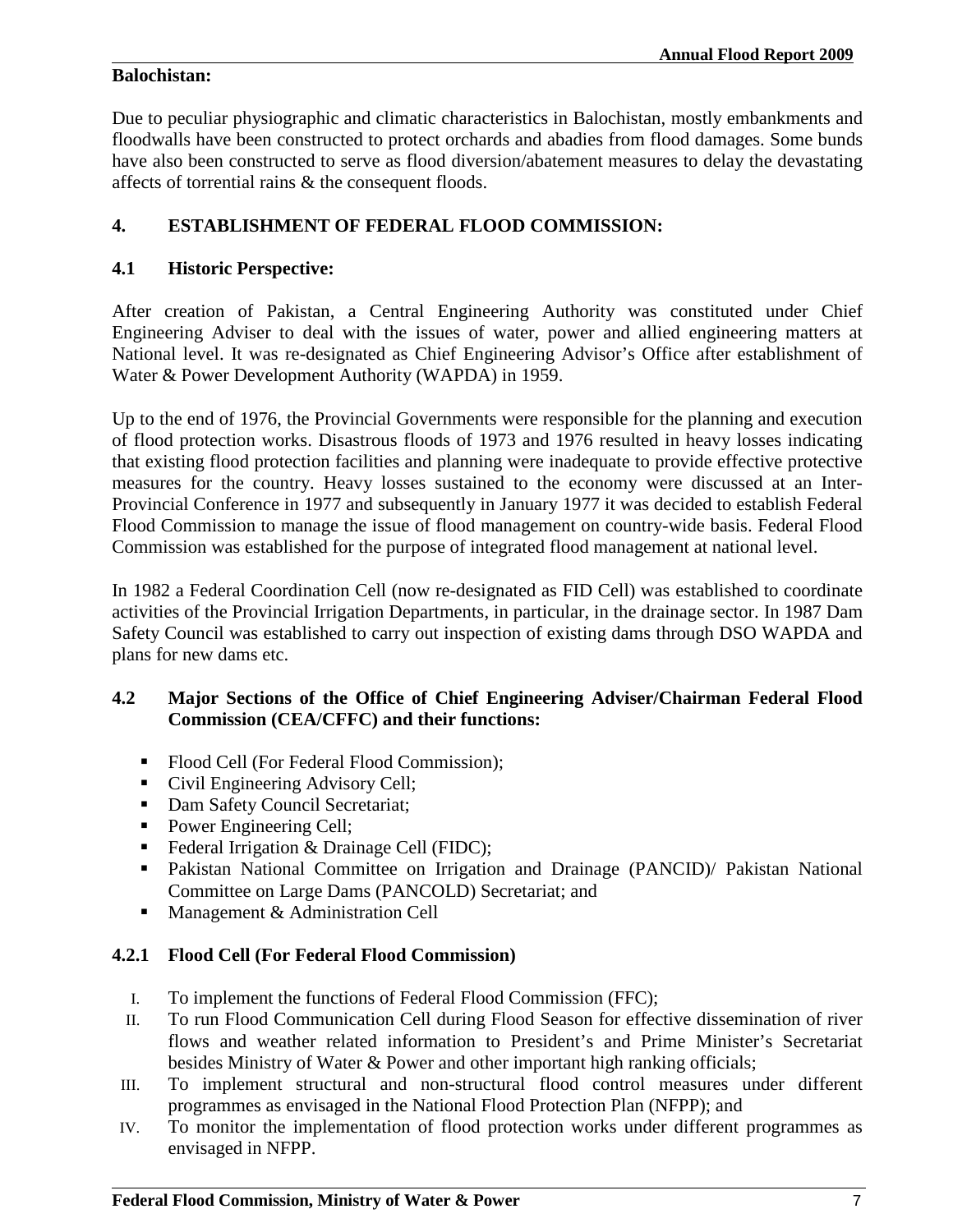### **4.2.2 Functions of Engineering Advisory Cell:**

- I. Scrutiny of feasibility reports, PC-Is, Conceptual/Inception/Interim Reports, etc., prepared by WAPDA, Provincial Governments and other agencies;
- II. Watch daily operations of major reservoirs (Tarbela, Mangla & Chashma) and inform senior offices accordingly; and.
- III. Exchange of technical data and general liaison with international organizations, namely: International Commission on Irrigation and Drainage (ICID), IIMI, FAO, WMO, UNEP, UNDP, UNESCO etc.

### **4.2.3 Functions of Dam Safety Council:**

- I. To carry out periodic inspections of dams through D.S.O WAPDA and advise WAPDA regarding repairs and maintenance of dams and reservoirs;
- II. To review the plans of new dams and monitor the implementation of such projects;
- III. To review the plans and specifications for enlargement, modifications, major repairs, revival or otherwise of dams/reservoirs;
- IV. To supply technical data and general liaison with World Bank International Commission on Large Dams (ICOLD) and U.N. Organizations; and
- V. To keep close liaison with International Commission on Large Dams (ICOLD).

### **4.2.4 Functions of Power Cell:**

- I. To scrutinize power projects prepared by WAPDA and KESC and render expert advice to the Ministry;
- II. To monitor and evaluate performance of WAPDA and KESC and suggest improvements in operational procedures;
- III. To coordinate hydel power development activities between GTZ, federal and provincial governments; and
- IV. Exchange of technical data and general liaison with international and national bodies on Power Engineering, namely, World Engineering Council (WEC), Energy Working Groups of Asia Pacific Economic Cooperation (APEC), etc.

### **4.2.5 Federal Irrigation & Drainage Cell (FIDC):**

- I. Act as Secretariat for Federal Programme Steering Committee for National Drainage Programme (NDP) headed by Secretary Water & Power;
- II. Inter-provincial conflict resolution relating to NDP;
- III. To evolve National Water Policy; and
- IV. To oversee and monitor NDP.

#### **4.2.6 PANCID/PANCOLD Secretariat:**

- I. Exchange of technical data and general liaison with International Organizations, namely: International Commission on Large Dams (ICOLD) and International Commission on Irrigation and Drainage (ICID);
- II. To arrange seminars, symposiums and workshops in collaboration with ICOLD/ICID; and
- III. To act as the Secretariat of Pakistan National Committee on ICOLD and ICID.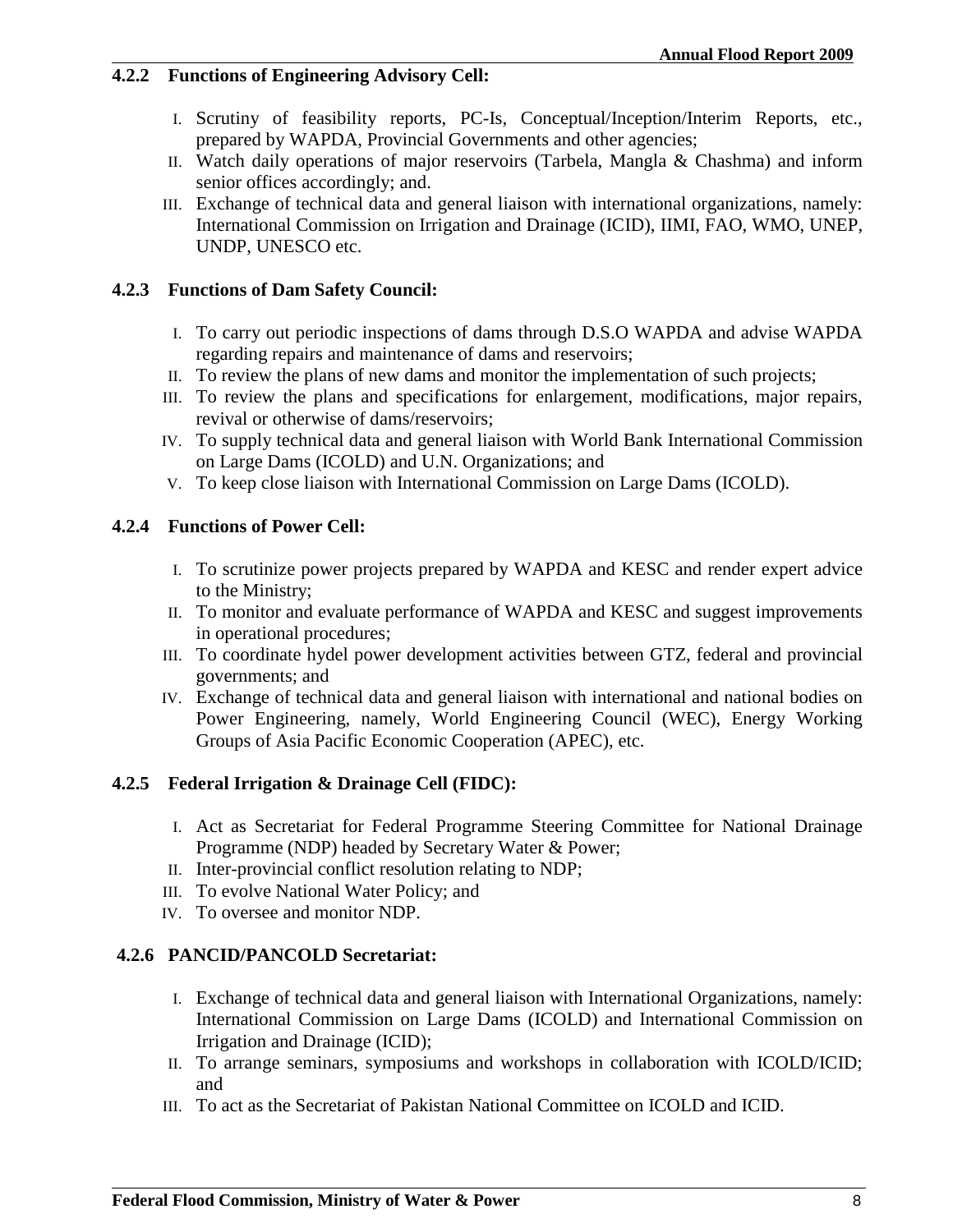### **4.2.7 Management & Administration Cell:**

- I. Administrative coordination of trainings (both local as well as foreign);
- II. General services management;
- III. Annual budgeting of office and development projects, utilization, control and audit; and
- IV. Maintenance of project accounts, processing of consultancy services bills, internal inspection of accounts and financial monitoring of development projects.

### **5. FFC AND INTEGRATED FLOOD CONTROL PLANNING:**

After creation of Pakistan, a Central Engineering Authority was constituted to deal with vast water, power and allied engineering matters at the National level. It was also an Executive Body for the execution of several projects. After creation of WAPDA in 1959 reorganization was done with a reduced organization at the federal level. The Central Engineering Authority was re-designated as Chief Engineering Adviser's Office with a redefined role.

Up to the end of 1976, the Provincial Governments were responsible for the planning and execution of their respective flood protection works. Disastrous floods of 1973 and 1976 resulted in heavy losses indicating that existing flood protection facilities and planning were inadequate to provide effective protective measures for the country. Heavy losses sustained to the economy were discussed at an Inter-Provincial Conference in 1977 and in January 1977 it was decided to establish Federal Flood Commission to undertake broadly the following functions/ mandate:

The country-wide flood management planning is geared to essentially achieve flood control objectives as discussed in section 3 above. After the extreme floods of 1992, efforts have been made to follow an integrated flood management approach. These efforts include structural measures (spur bunds, flood protection walls, flood embankments etc) as well as non-structural measures. The nonstructural measures include a comprehensive flood forecasting and warning system with weather radars, a high-frequency radio communication system and effective river inflow/outflow data reception and dissemination, besides interprovincial and inter-agency coordination at the federal and provincial level.

### **5.1 Federal Flood Commission and its Achievements:**

Up to the end of 1976, the Provincial Governments were responsible for the planning and execution of flood protection works. Disastrous floods of 1973 and 1976 resulted in heavy losses indicating that existing flood protection facilities and planning were inadequate to provide effective protective measures for the country. Heavy losses sustained to the economy were discussed at an Inter-Provincial Conference in 1977 and subsequently in January 1977 it was decided to establish Federal Flood Commission to manage the issue of flood management on country-wide basis. Major functions under the charter of duties for FFC as given in para-2 of resolution dated 04-01-1977 are enlisted as below;

- I. Preparation of National Flood Protection Plans;
- II. Approval of flood control schemes prepared by Provincial Governments and concerned federal agencies;
- III. Review of flood damages to public sector infrastructure and review of plans for restoration and reconstruction works;
- IV. Measures for improvements in Flood Forecasting and Warning System;
- V. Standardization of designs and specifications for Flood Protection Works;
- VI. Evaluation and monitoring relating to progress of implementation of the National Flood Protection Plans (NFPPs);
- VII. Preparation of a research program for Flood Control and Protection; and
- VIII. Recommendations regarding principles of regulation of reservoirs for flood control.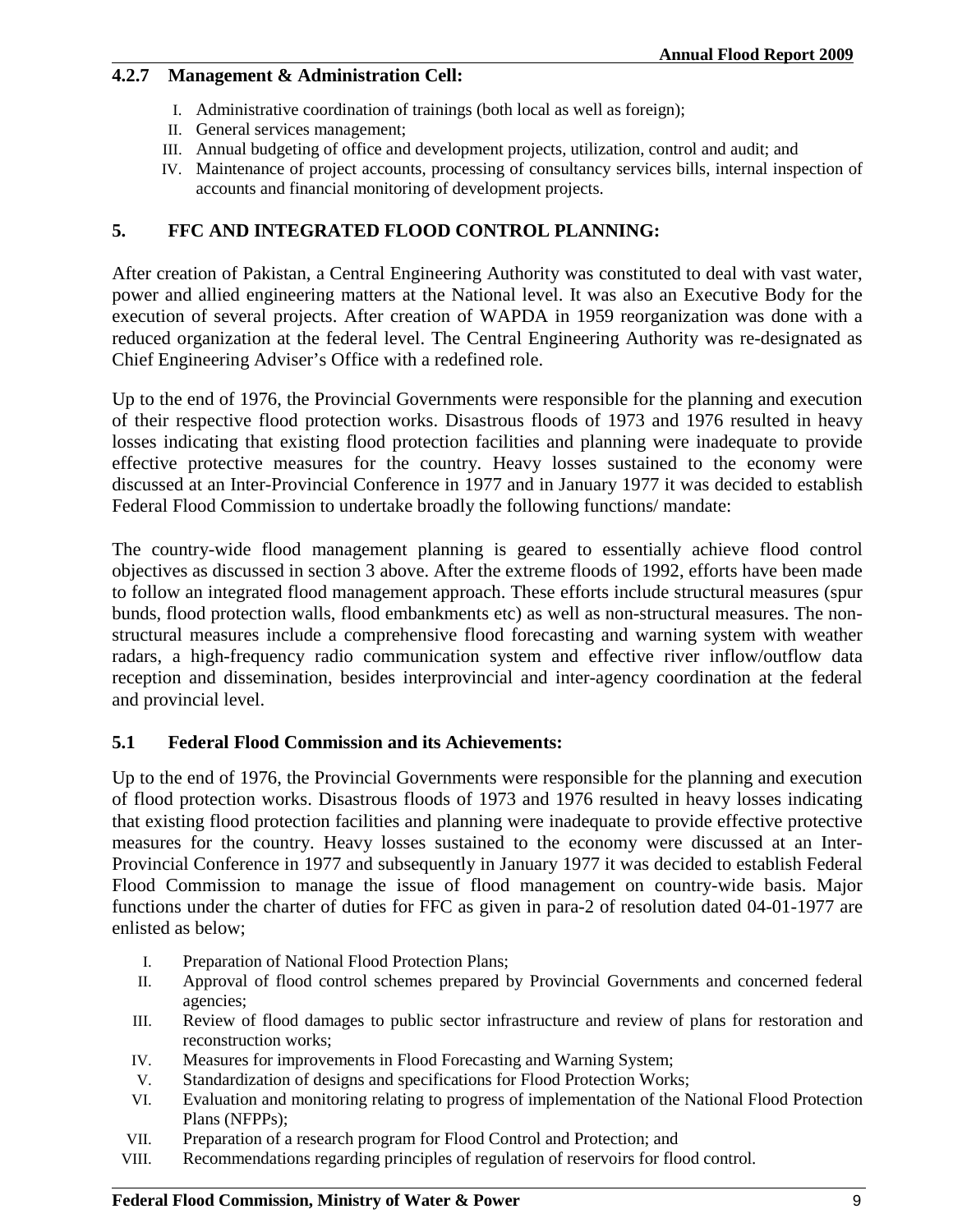Office of CEA acts as Secretariat for FFC. The provincial governments undertake the implementation of the National Flood Protection Plans. The Federal Government, however, provides the resources for meeting the capital costs of projects under NFPPs. Flood management plans formulated and executed by the respective Provincial Irrigation Departments and Federal Agencies had a number of shortcomings. Apart from technical shortcomings, the availability of adequate financial resources had been a major constraint in the proper flood management planning. Provision of funds for flood works in the annual ADP of the provinces was always grossly insufficient. Establishment of Federal Flood Commission greatly helped in integrating the planning measures at the national level and furnishing financial resources for the flood projects. Federal funding through Federal Flood Commission proved a vehicle for quick execution of flood management projects. Though, the Federal funding has provided impetus for flood management planning in Pakistan, the available financial resources have been gradually declining in terms of actual funding as well as in the real terms due to inflation.

### **5.1.1 Preparation of National Flood Protection Plans**

Since its establishment, Federal Flood Commission has so far executed three Ten Years each National Flood Protection Plans covering periods from 1978-1987 (NFPP-I), 1988-1997 (NFPP-II) and 1998-2007 (NFPP-III).

Brief details of projects executed/completed under NFPP-I, NFPP-II and NFPP-III are presented as under:

### **National Flood Protection Plan-I (1978-87) – NFPP-I:**

| $\bullet$ | Normal Annual Development Program                                                   |                    |
|-----------|-------------------------------------------------------------------------------------|--------------------|
| $\bullet$ | Cost actually spent (Need Based)                                                    | $Rs 1,630$ million |
| $\bullet$ | No. of Flood Protection schemes completed<br>(In four provinces, AJ&K, FATA and NA) | 350                |
| $\bullet$ | Funding agency                                                                      | 100% by GOP        |

Under NFPP-I, mostly the emphasis was given on the implementation of structural flood protection measures. Pakistan Meteorological Department and WAPDA undertook localized improvements/revamping of existing flood telemetry & forecasting system.

#### **National Flood Protection Plan-II (1988-97) – NFPP-II:**

Programs executed under above plan are as under:

#### Normal Annual Development Program:

| $\overline{\phantom{0}}$ | Cost (Need Based)        | $Rs 2,541$ million |
|--------------------------|--------------------------|--------------------|
| $\overline{\phantom{0}}$ | No. of Schemes completed | 170                |
| $\overline{\phantom{0}}$ | <b>Funding Agency</b>    | $100\%$ by GOP     |

#### Flood Protection Sector Project-I (FPSP-I):

| $\overline{\phantom{0}}$ | Approved cost            | $Rs 4,860$ million     |
|--------------------------|--------------------------|------------------------|
| $\overline{\phantom{0}}$ | No. of schemes completed | 257                    |
|                          | Foreign funding (ADB)    | US \$131.07 million    |
|                          |                          | 80% by ADB, 20% by GOP |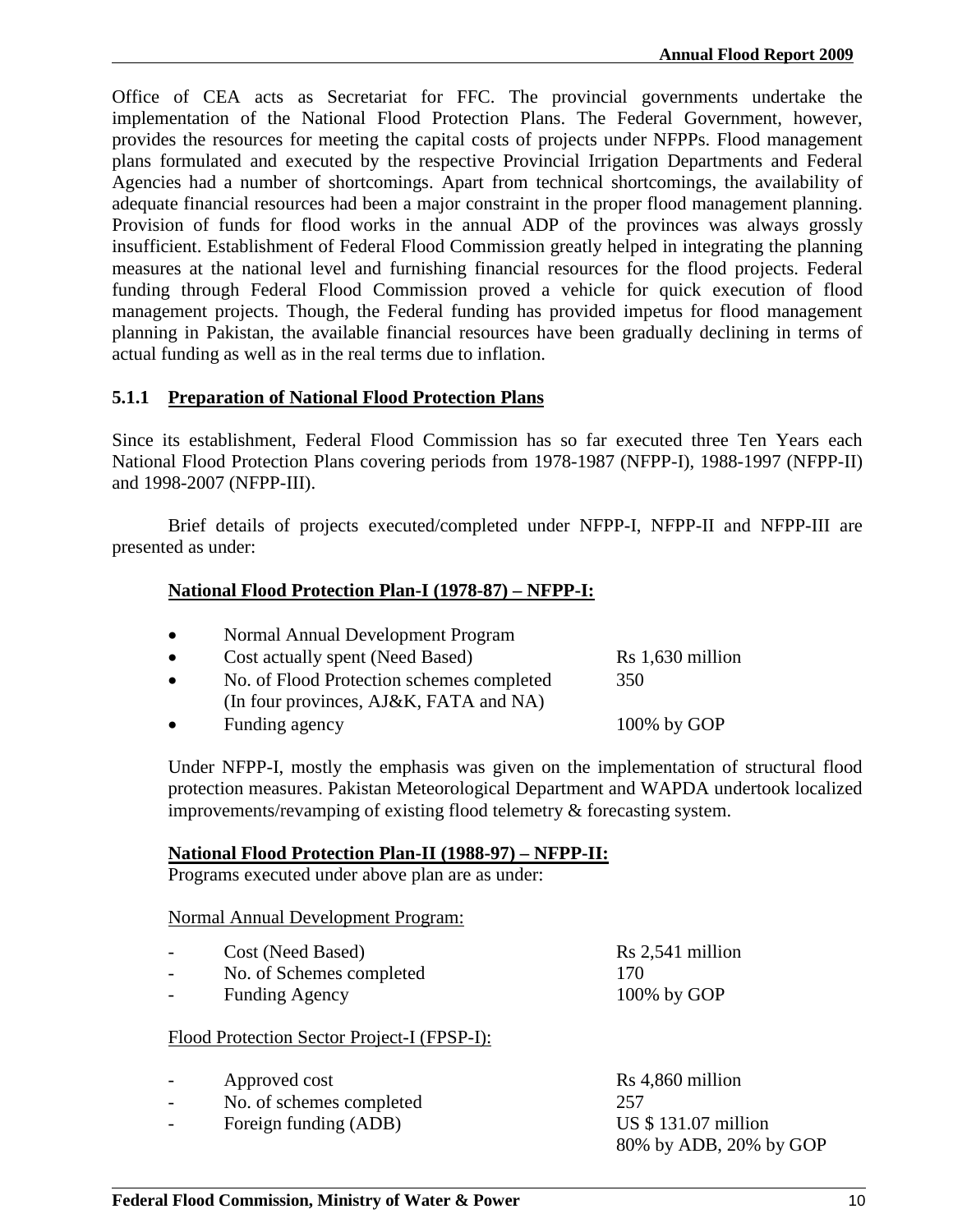#### Prime Minister's River Management Programme 1994-1996

| $\overline{\phantom{0}}$ | Project Cost                          | Rs. 613.384 million |
|--------------------------|---------------------------------------|---------------------|
| $\overline{\phantom{0}}$ | No. of schemes (in Sindh $& Punjab$ ) |                     |
| $\overline{\phantom{0}}$ | <b>Funding Agency</b>                 | $100\%$ by GOP      |

Under NFPP-II, following improvements were undertaken in the non-structural management side

- Procurement  $\&$  installation of 1<sup>st</sup> phase of Meteoroburst Telecommunication System including one Master Station and 24 remote site stations.
- Installation of 10-CM Quantitative Precipitation Measurement (QPM) Weather Radar for Flood Forecasting Division (FFD) at PMD, Lahore.
- Pre-feasibilities studies for four barrages towards increasing their design discharge capacity within a view to ensure increased flood carriage owing to the experience of 1992 floods.
- Preparation of Flood Plan Maps of Indus River (3-reaches).
- Establishment of National Flood Forecasting Bureau (NFFB) now FFD, at PMD premises in Lahore.

### **National Flood Protection Plan – III (1998-2007) – NFPP-III**

Normal/Emergent Flood Program:

| Cost actually spent<br>No. of Flood Protection Schemes<br>(In four provinces, AJ $\&$ K, FATA, ICT and NA)                      |                                | Rs. 3,415 million<br>362                                                    |
|---------------------------------------------------------------------------------------------------------------------------------|--------------------------------|-----------------------------------------------------------------------------|
| <b>Funding Agency</b>                                                                                                           |                                | 100% by GOP                                                                 |
| <b>Second Flood Protection Sector Project:</b>                                                                                  |                                |                                                                             |
| Cost actually spent<br>No. of Flood Protection Schemes<br><b>Funding Agency</b><br>Including Flood Forecasting & Warning System |                                | $Rs. 4,165$ million<br>101<br>80% by ADB, 20% by GOP<br>Rs. 432.123 million |
| Flood Forecasting & Warning System for Lai Nullah Basin in Islamabad– Rawalpindi:                                               |                                |                                                                             |
| <b>Approved Cost</b>                                                                                                            |                                | Rs. 360 million                                                             |
| Cost actually spent                                                                                                             |                                | Rs. 348 million                                                             |
| Funding<br>-Japanese Grand -in-Aid                                                                                              |                                | Rs. 337 million                                                             |
| -GOP share                                                                                                                      |                                | Rs. 11.00 million                                                           |
| Facilities provided include                                                                                                     |                                |                                                                             |
|                                                                                                                                 |                                | Two No. Telemetry rainfall gauging stations at Golra,                       |
|                                                                                                                                 | Islamabad and Bokra, Islamabad |                                                                             |
| ٠                                                                                                                               |                                | Two No. water level gauging stations at Kattarian                           |
|                                                                                                                                 |                                | Bridge, Rawalpindi and Gawal Mandi<br>Bridge,                               |
|                                                                                                                                 | Rawalpindi.                    |                                                                             |
|                                                                                                                                 |                                | Master control station in PMD, Islamabad.                                   |
| ٠                                                                                                                               |                                | Two monitoring stations at FFC and TMA/Rescue-                              |
|                                                                                                                                 | 1122-Rawalpindi respectively.  |                                                                             |
| ٠                                                                                                                               |                                | Executive Warning Control room in Rawalpindi Fire                           |
|                                                                                                                                 | Brigade, and                   |                                                                             |
| ٠                                                                                                                               |                                | Nine (9) No. warning posts at various locations.                            |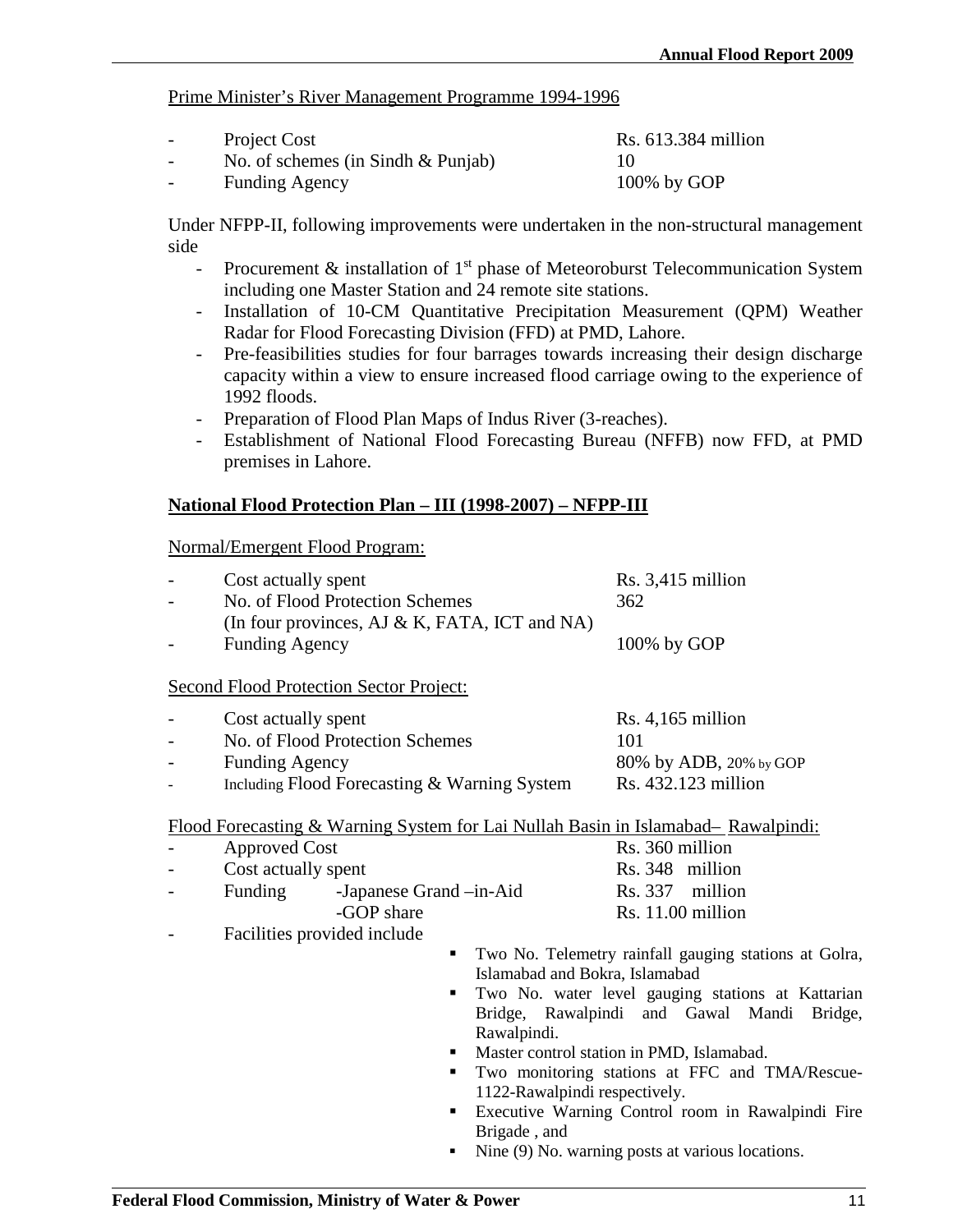Apart from above, non-structural interventions undertaken on country-wide basis include;

- Procurement & installation of 24 No. HF-Radio Sets, also covering Kabul River & Swat River.
- Procurement & installation of 20 additional remote stations under existing Meteoroburst Telecommunication System (Phase-II)
- Upgradation of Lahore 10-CM Quantitative Precipitation Measurement Weather Radar.
- Upgradation of 5.36-CM Sialkot Weather Radar into 10-CM Quantitative Precipitation Measurement Weather Radar.
- Procurement & installation of new 10-CM Quantitative Precipitation Measurement Weather Radar at Mangla, Jhelum.
- Development of initial/1st version of Computer Based Early Warning System through NESPAK, PMD & Delft Hydraulics, Flood Early Warning System (FEWS).
- Expansion of Flood Plain Mapping activity covering remaining reaches of River Indus, alongwith rivers Jhelum, Chenab, Ravi, Sutlej etc.
- Bathymetric Survey and flow managements in the Indus River and its major tributaries (i.e. Sutlej, Ravi, Chenab and Jhelum) for improvements in the discharge rating curves and to collect data for FEWS Model & Flood Plain Mapping Activity.

### **National Flood Protection Plan -IV (NFPP-IV 2008-2017)**

Keeping in view the level of investment made under NFPP I, II  $&$  III and the spending capacity of the executing agencies, it was decided to propose Rs 30,000 million for 10-Year comprehensive and integrated Flood Management Plan i.e. **NFPP-IV**. In formulating the financial strategy for the next  $10 - \text{year's}$  Comprehensive & Integrated Flood Management Plan (NFPP-IV 2008-2017), following main components have been considered:

- Leftover works (including left over works under FPSP-II), for which Pre-Feasibility Studies have already been carried out;
- Implementation of physical works, as indicated by the Provinces & Federal Line agencies under Priority-I (works are proposed to be implemented under FPSP-III & FPSP-IV
- Implementation of Need Based schemes under Normal Annual Development Programme/ Emergent Flood Protection Plan on yearly basis.
- Implementation of Flood Forecasting & Warning System Improvements (under FPSP-III & FPSP-IV)
- Institutional strengthening of Federal Flood Commission & all related departments.

The proposed plan costing Rs 30 billion has been prepared in consultation with concerned stakeholders and envisages construction of flood protection works (spurs, embankments, retaining walls, dykes etc.) in all the four provinces and federal line agencies besides implementation of flood forecasting  $\&$  warning system improvements with emphasis on flash flood monitoring.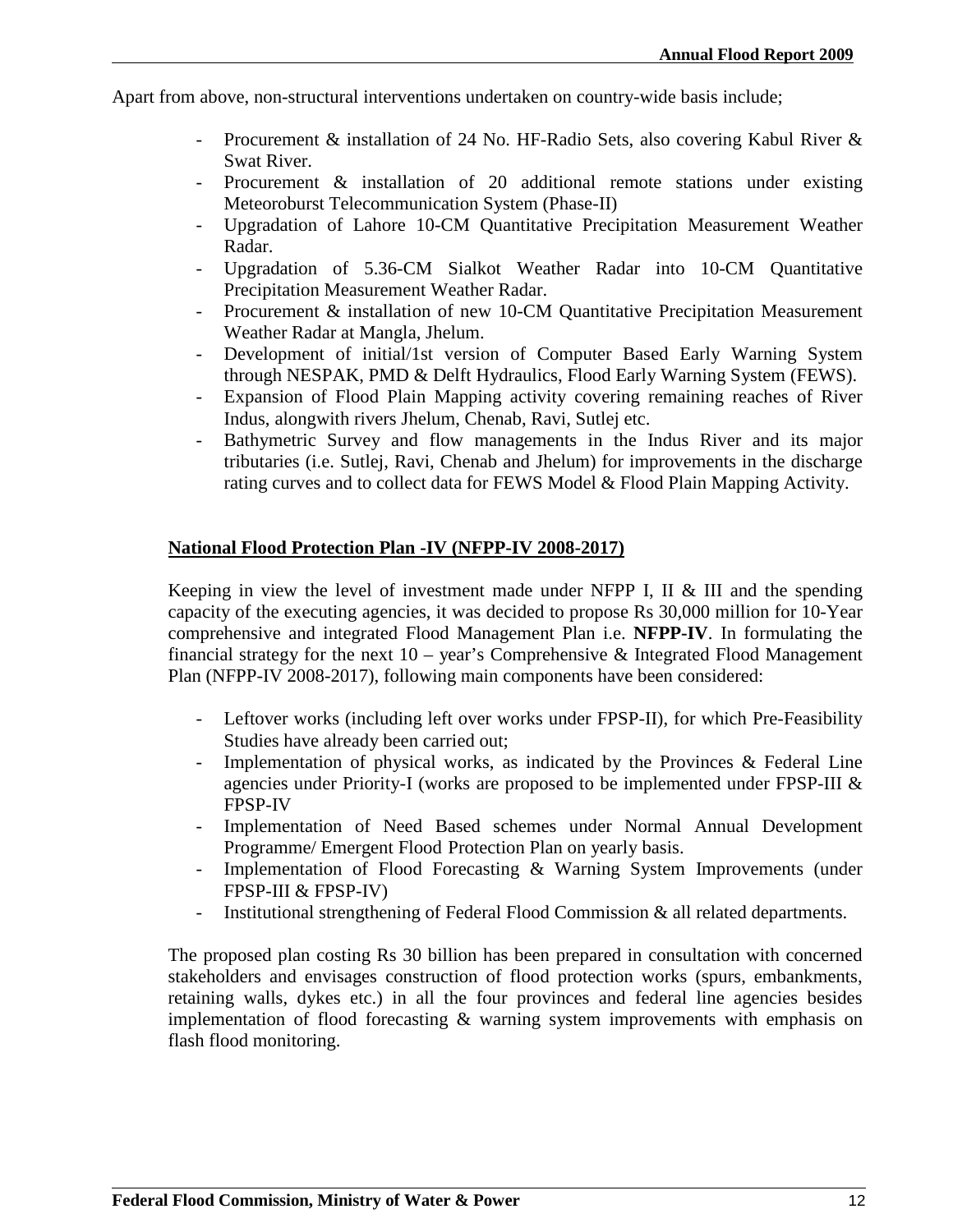Over all investment proposed under Ten Years Comprehensive Flood Management Plan (National Flood Protection Plan-IV, 2008-2017) was as under:

| Table-3: |                                            |                       |  |  |
|----------|--------------------------------------------|-----------------------|--|--|
| Sr. No   | <b>Province/Agency</b>                     | <b>Estimated Cost</b> |  |  |
|          |                                            | (Rs. in Billion)      |  |  |
| I.       | Punjab                                     | 11.250                |  |  |
|          | Sindh                                      | 7.750                 |  |  |
|          | <b>NWFP</b>                                | 2.750                 |  |  |
|          | Balochistan                                | 2.000                 |  |  |
|          | <b>FATA</b>                                | 0.750                 |  |  |
|          | Northern Areas                             | 0.250                 |  |  |
|          | $A J \& K$                                 | 0.250                 |  |  |
|          | Sub total-I                                | 25.000                |  |  |
| Π.       | <b>WAPDA</b>                               | 0.586076              |  |  |
|          | <b>PMD</b>                                 | 2.200                 |  |  |
|          | Sub Total-II                               | 2,786.076             |  |  |
| III.     | FFC, Consultancy, Monitoring & Evaluation, |                       |  |  |
|          | Institutional Strengthening.               |                       |  |  |
|          | Capacity Building, Training etc            | 2.213924              |  |  |
|          | Sub Total - III                            | 2.213924              |  |  |
|          | <b>Grand Total: I+II+III</b>               | 30.000                |  |  |

**5.1.2 Approval Process of Flood Control Schemes Prepared by Provincial Governments and Concerned Federal Agencies**

The role of FFC is to examine, approve the schemes technically and recommend them for consideration at higher forums i.e.; DDWP/CDWP/ECNEC for formal approval (Administrative) as well as sanctioning of the funds in line with PSDP provisions. In this context FFC has a Scrutinizing Committee (SC) which was established for Inter-Provincial Coordination and to technically review the flood schemes prior to implementation. Further in the past, SC had been delegated powers by ECNEC also to approve schemes, which were implemented through ECNEC's approved Umbrella PC-I. In this regard FFC's Scrutinizing Committee had cleared (approved technically as well as administratively) schemes of FPSP-I, FPSP-II, 1988-Flood/Rain Damages Restoration Project and 1992-94 Flood/Rain Damages Restoration Project (FDRP) as detailed under item (i) above & item (iii) in the following section. For individual flood control schemes, under Normal/ADP/Emergent Flood Programme (Need Based) following criteria for selection & scrutiny is applied.

- i. The scheme will benefit areas where floods have resulted in high economic losses and/or human suffering;
- ii. For schemes with predominantly public goods nature, preference will be given to those which will benefit areas where the majority of the population belongs to the low income group;
- iii. Resettlement of affected population will not constitute a cost effective and socially achievable solution to the flood problem than the contemplated physical measures;
- iv. The proposed physical development represents the least cost alternative for the scheme;
- v. For schemes involving flood dispersion for secondary rivers, the beneficiaries in the area are maintaining existing flood dispersion facilities; and
- vi. The scheme will not adversely affect areas designated as nature reserves (wildlife sanctuary or other protected areas).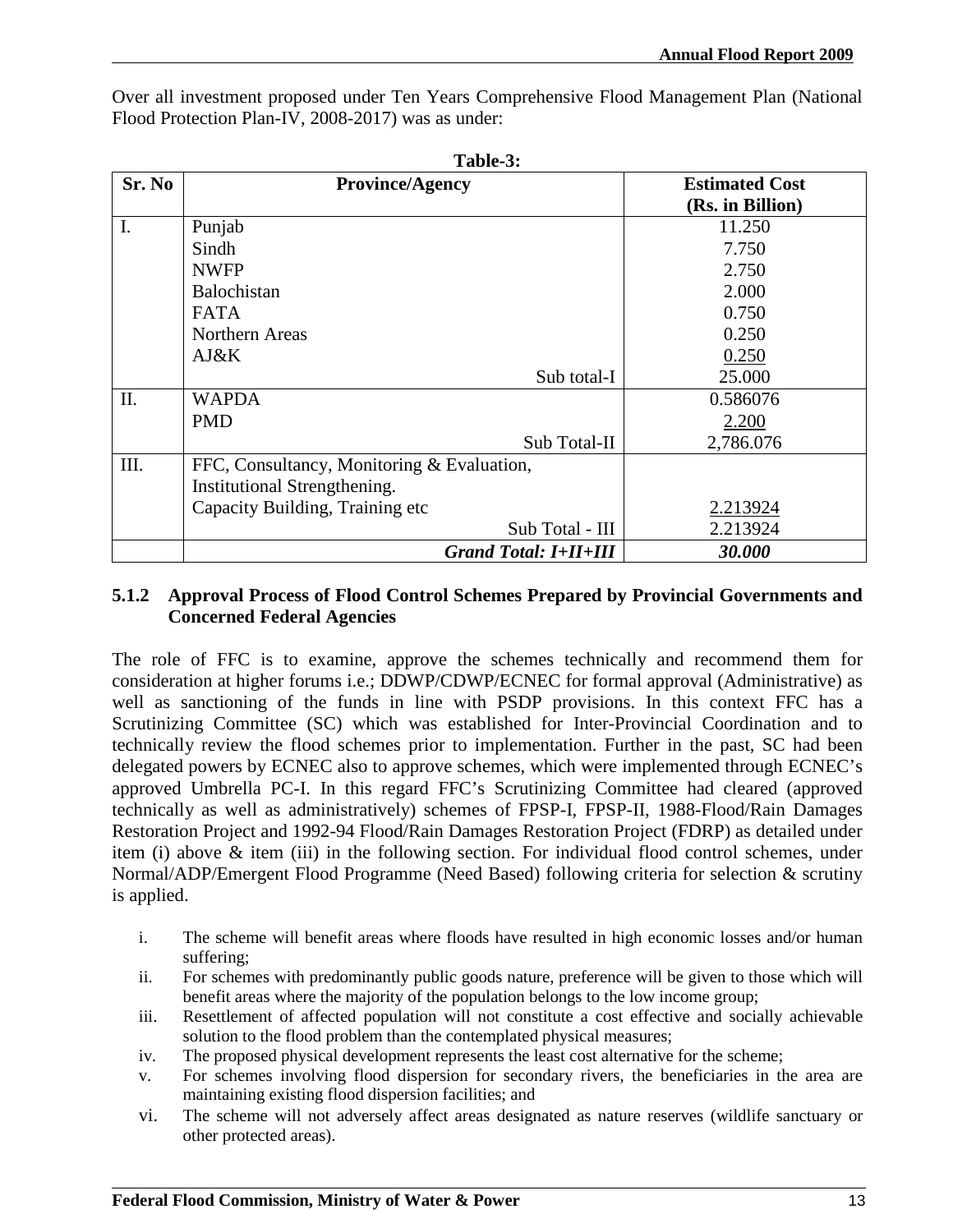For foreign aided projects, schemes that meet the above criteria can then be grouped (on case to case basis) into subprojects, based on river reaches in the case of major rivers, and based on river basins in the case of secondary rivers. For the final selection of a sub projects under aided project following criteria is applied:

- i. The subproject forms part of a master plan for the concerned river to be developed in pursuance of country's long-term strategy for flood protection and river management;
- ii. The permanent and temporary measures proposed under the subproject are technically sound and that such measures will effectively mitigate flooding without causing significant adverse effect;
- iii. The subproject has an economic internal rate of return (EIRR) of at least 12 percent;
- iv. For schemes under the subproject that have the character of private goods, providing localized benefits to distinctly identifiable beneficiaries, the willingness of the beneficiaries to share in the investment cost and assume responsibility for maintenance has already been ascertained

On the above matter, it may also be added that schemes under Normal ADP/Emergent Flood Programme upon clearance from SC, are forwarded to DDWP/CDWP, ECNEC whereas the SC finally approves schemes under ECNEC's approved umbrella PC-I.

### **5.1.3 Review of flood damages to public sector infrastructure and review of plans for restoration and reconstruction works**

During the last sixty one years in Pakistan, the total losses ascribable to floods are colossal, while more than 7,963 people lost their lives besides affecting the 1,00,654 villages. Heaviest direct flood damages in Pakistan occur to infrastructure, agricultural crops, damage to urban and rural property and public utilities. Historical flood damages up to 2008 in Pakistan have already been provided in Table 1 under section 1.1 above.

After the establishment of FFC and upto 2000, Pakistan had faced severe floods of 1988, 1992, & 1994. Immediately after the above floods, Federal Flood Commission ascertained through National Consultants (NESPAK) the scale of damages to public property (Irrigation & flood control infrastructure, primary & secondary health units, Primary & secondary education centres in remote & riverine areas) and based an authentic data, 1988 & 1992-1994 Flood Damages Restoration Projects were conceived and implemented on war footing basis through foreign assistance of ADB, IDA-World Bank & KFW (Germany) in addition to GOP funding. Brief details of above projects are as under:

#### 1988-Flood/Rain Damages Restoration Project:

| $\overline{\phantom{0}}$ | Cost                     | Rs 2,300 million |
|--------------------------|--------------------------|------------------|
| $\overline{\phantom{0}}$ | No. of schemes completed | 2,065            |
| $\overline{\phantom{0}}$ | Foreign Funding (ADB)    | US \$200 million |

#### 1992-94 Flood/Rain Damages Restoration Project (FDRP):

| $\overline{\phantom{0}}$ | Total expenditure incurred           | $Rs 6659.22$ million |
|--------------------------|--------------------------------------|----------------------|
| $\overline{\phantom{0}}$ | No. of Contracts Completed           | 1980                 |
| $\overline{\phantom{0}}$ | Foreign Funding (IDA, EU, KFW & ADB) | US \$193 million     |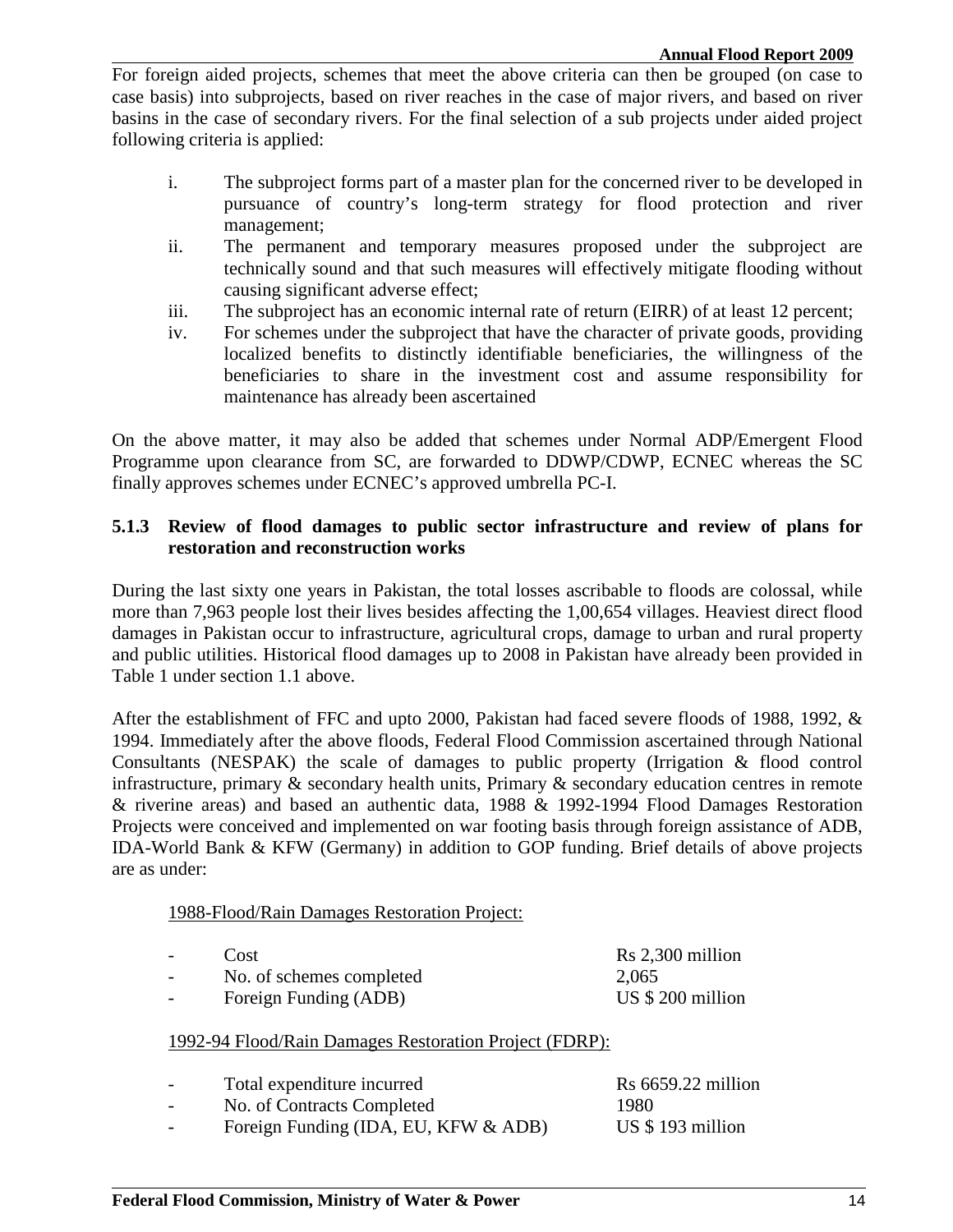### **5.1.4 Measures for improvements in flood forecasting and warning system**

Already discussed under item 5.1.1 above

### **5.1.5 Standardization of designs and specifications for flood protection works**

Under NFPP-I standardization of flood works design was carried out. These designs were further reexamined based on their behaviours during the plan period and were modified during NFPP-III period.

### **5.1.6 Monitoring and Evaluation of ongoing Flood Protection Works**

Federal Flood Commission plays a key role in project planning and monitoring of flood protection works on countrywide basis. Over the years, it had been experienced that there is a dire need for effective monitoring and evaluation of development projects to ensure that funds are properly utilized through timely completion of projects and quality assurance as per design specifications. In pursuance to the decision made in the Mid Year Review meeting held on February 3, 2005, under the chairmanship of Deputy Chairman Planning Commission, it was accordingly decided to introduce a New System of Monitoring. In pursuance to the decision of Planning and Development Division, Islamabad, Federal Flood Commission has also constituted a monitoring team, which is responsible for monitoring all flood schemes throughout the country.

In addition to the Provinces/ Federal Line Agencies own monitoring arrangement, the following committee is responsible for monitoring the projects during their course of implementation.

| a. Chief Engineer (Concerned Zone)                                       | Convener         |
|--------------------------------------------------------------------------|------------------|
| b. Representative of concerned Corps Engineer                            | Member           |
| c. Representative of Federal Flood Commission                            | Member           |
| d. Representative of $P \& D$ Division (subject to availability)         | Member           |
| e. Representative of Ministry of Water & Power (Subject to availability) | Member           |
| f. Executive Engineer (Irrigation) of concerned Division                 | Secretary/Member |

#### **5.1.7 Preparation of a research program for flood control and protection**

FFC, since its inception, had also undertaken a number of research studies under different programmes aiming at effective structural measures on ground. These include:

- i. National Flood Protection Plan-I, 1978 to 1987 (NFPP-I)
- ii. National Flood Protection Plan-II, 1988 to 1997 (NFPP-II)
- iii. Study on Comprehensive flood unitization and Environmental Improvement Plan of Lai Nullah
- iv. National Flood Protection Plan/ Comprehensive Flood Management Plan 1998-2007 (NFPP-III)
- v. Perspective Five Year Plan For Flood Control, Development and Management (2005-06 to 2009-10)
- vi. Ten year Comprehensive and Integrated Flood Management Plan (NFPP-IV) (2007- 2018)
- vii. River Regime Study
- viii. Escapages downstream Kotri Barrage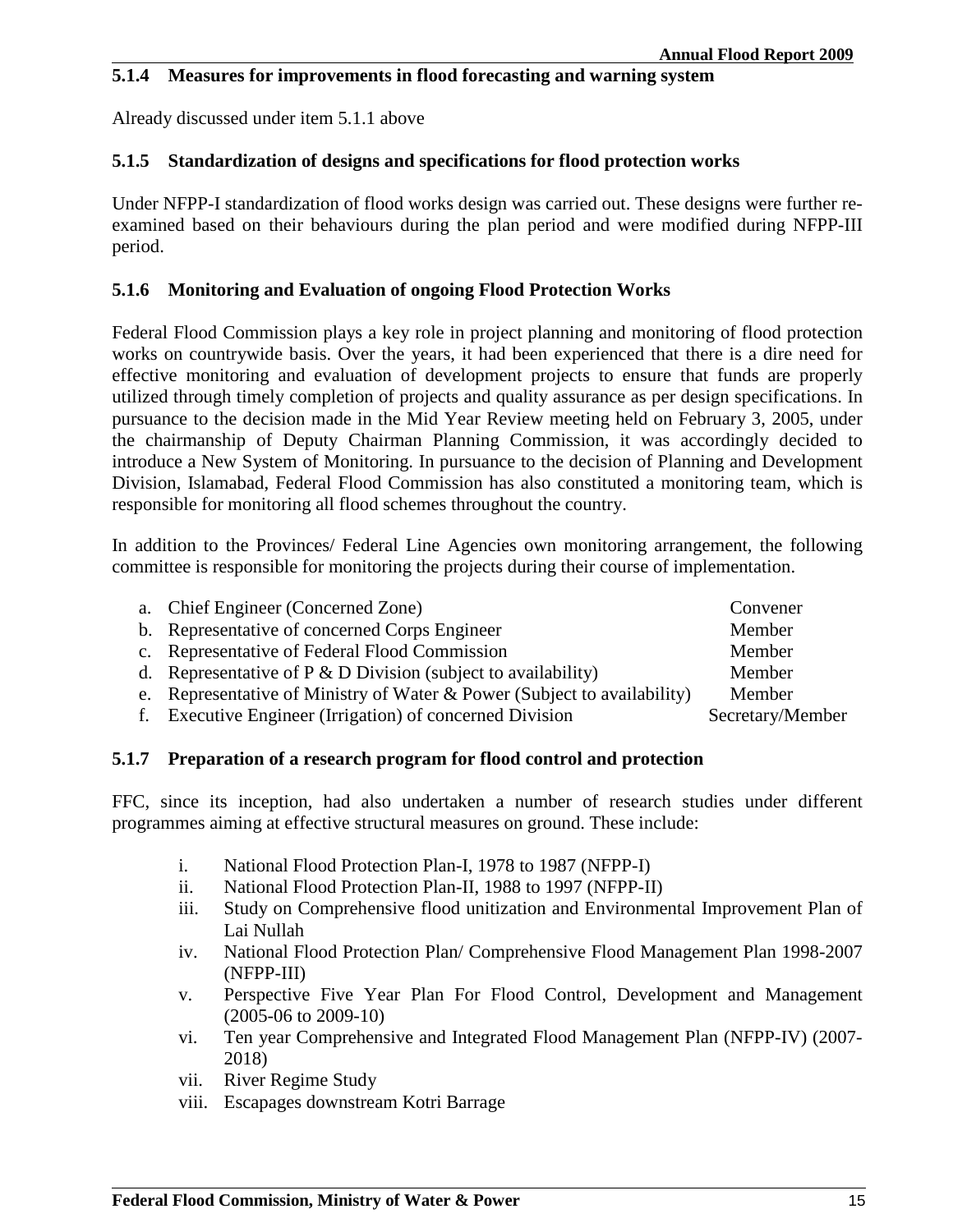- a. Study on water Escapages below Kotri Barrage to check sea water intrusion (Study -I)
- b. Study on water Escapages below Kotri Barrage to address environmental concerns (Study -II)
- c. Environmental concerns of all the four provinces excluding the areas covered in study I & II (Study -III)
- ix. Master Feasibility Studies for Harnessing of Flood Flows of Hill Torrents of Pakistan
	- a. Feasibility study of NWFP Core Project- Flood management of D.I Khan Hill torrents
	- b. Feasibility study of Punjab Core Project- Flood management of D.G Khan Hill torrents
	- c. Feasibility study of Sindh Core Project- Flood management of Khirther Range Hill torrents
	- d. Feasibility study of Balochistan Core Project- Flood management of Indus basin Component & Quetta Region Hill torrents

Apart from above, research studies have been conducted under NGO component of FPSP-II, in which fieldwork was conducted and first-hand data was collected directly from the respondents who were mainly flood affectees. The purpose of these studies was to accumulate local knowledge, on community flood preparedness and mitigation during floods, which would be helpful in the policy decision. These studies also include the recommendations based on the responses and suggestions of the community. The studies conducted in different flood prone areas are mentioned as under: -

- i. Impact of Riverine Flooding on Housing/Shelter and Livelihood/Income Sources in Multan/Muzaffargarh districts
- ii. Impact of Riverine Flooding on Food & Nutrition and Health & Healthcare in Multan/Muzaffargarh districts
- iii. Impact of Riverine Flooding on Housing/Shelter and Livelihood/Income Sources in Sargodha district
- iv. Impact of Riverine Flooding on Food & Nutrition and Health & Healthcare in Sargodha district
- v. Survey Research on Politics of Relief as experienced by people of Badin after 2003 Rainfall/Flood Disaster

### **5.1.8 Recommendations Regarding Principles of Regulation of Reservoirs for Flood Control**

Tarbela, Mangla and Chashma reservoirs play an effective role in flood mitigation provided their operation is optimized, within permissible dam safety criteria. It was realized for the first time after the flood of 1992 that flood management to some extent is possible, if timely decisions are taken on the basis of rising inflows. After detailed discussions among concerned stakeholders and studies taken thereafter flood management guidelines were prepared to gradually absorb the incoming flood by restricting the outflows to the extent possible. However, because of limitations of flood forecasting facilities and real time information obtained from flood warning stations, lowering of the reservoir in advance of flood was not considered.

In the light of experience gained in routing of 1997 flood using 1993 guidelines for flood routing, Standard operating procedures (SOPs) of Mangla reservoir were revised and implemented from 1998-Flood Season onwards. These SOP's provided depletion of reservoirs in advance of Category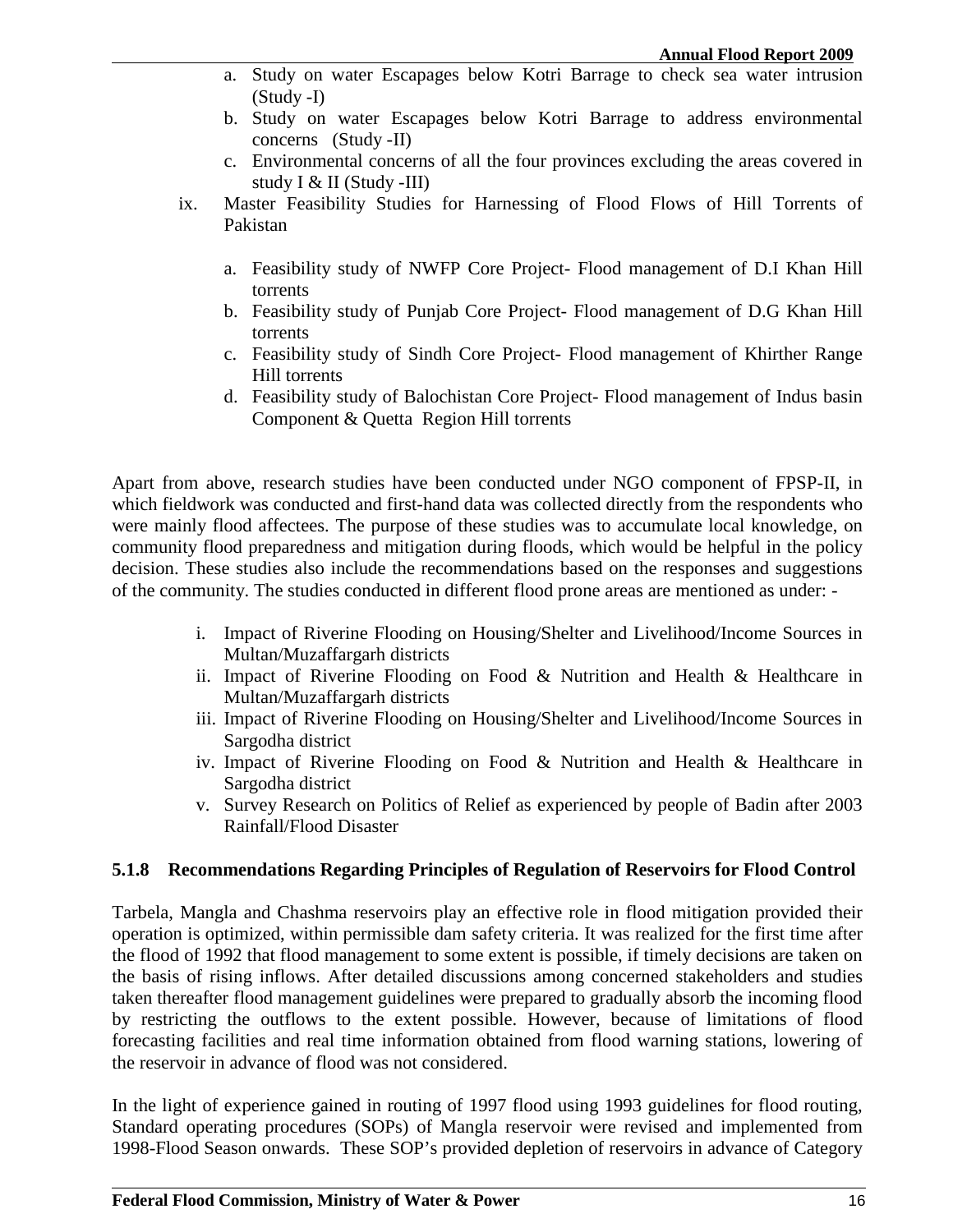II & III floods on the basis of qualitative/ quantitative forecast and remained in operation upto and including 2002 flood season.

After 2002 monsoon season it was decided to raise the maximum operating level to 1206 ft. SPD. The office of CEA/CFFC accordingly modified SOPs after detailed discussion with Provincial Irrigation Departments. WAPDA and all concerned including FFD and Pakistan Army. The approval of these guidelines by the Government of Pakistan, Ministry of Water & Power was given in August 2003. Lowering of reservoir to a pre-determined level on the basis of qualitative and quantitative forecasts had been included in these guidelines.

### **5.2 Studies Undertaken at the National Level & Projects Executed:**

Major studies for flood protection at the national level that have been completed since 1977 and those in progress and at inception stage are given in **Table-4**:

#### **Table-4**

### **MAJOR STUDIES/ PLANS ON FLOOD PROTECTION**

| <b>Name of Study /Plan</b>                                      | Period of  | <b>Investment Cost</b> |
|-----------------------------------------------------------------|------------|------------------------|
|                                                                 | completion | (Rs in million)        |
| National Flood Protection Plan-I, 1978 to 1987 (NFPP-I)*        | 1987       | 1,942.000              |
| National Flood Protection Plan-II, 1988 to 1997 (NFPP-          | 1998       | 11,568.000             |
| $\mathbf{H})^{**}$                                              |            |                        |
| Master Feasibility Studies for Harnessing of Flood Flows        | 1998       | 24,950.00              |
| of Hill Torrents of Pakistan                                    |            |                        |
| unitization<br>flood<br>Comprehensive<br>Study<br>and<br>on     | 2003       | 200.00                 |
| Environmental Improvement Plan of Lai Nullah                    |            |                        |
| National Flood Protection Plan/ Comprehensive Flood             | 2007       | 11,703.00              |
| Management Plan 1998-2007 (NFPP-III)***                         |            |                        |
| Plan<br>Five<br>Year<br>For<br>Flood<br>Control,<br>Perspective | 2009-2010  | 14,500.00              |
| Development and Management                                      |            |                        |
| $(2005-06 \text{ to } 2009-10)$                                 |            |                        |
| 10-year Comprehensive and Integrated Flood Management           | 2007-2016  | 30,000.00              |
| Plan (NFPP-IV) (2007-2016)                                      |            |                        |

\* Includes Normal Annual Development Program

\*\* Includes Normal Annual Development Program and Flood Protection Sector Project (FPSP-I), Prime Minister's River Management Program

\*\*\* Includes Normal Annual Development/Emergent Flood Program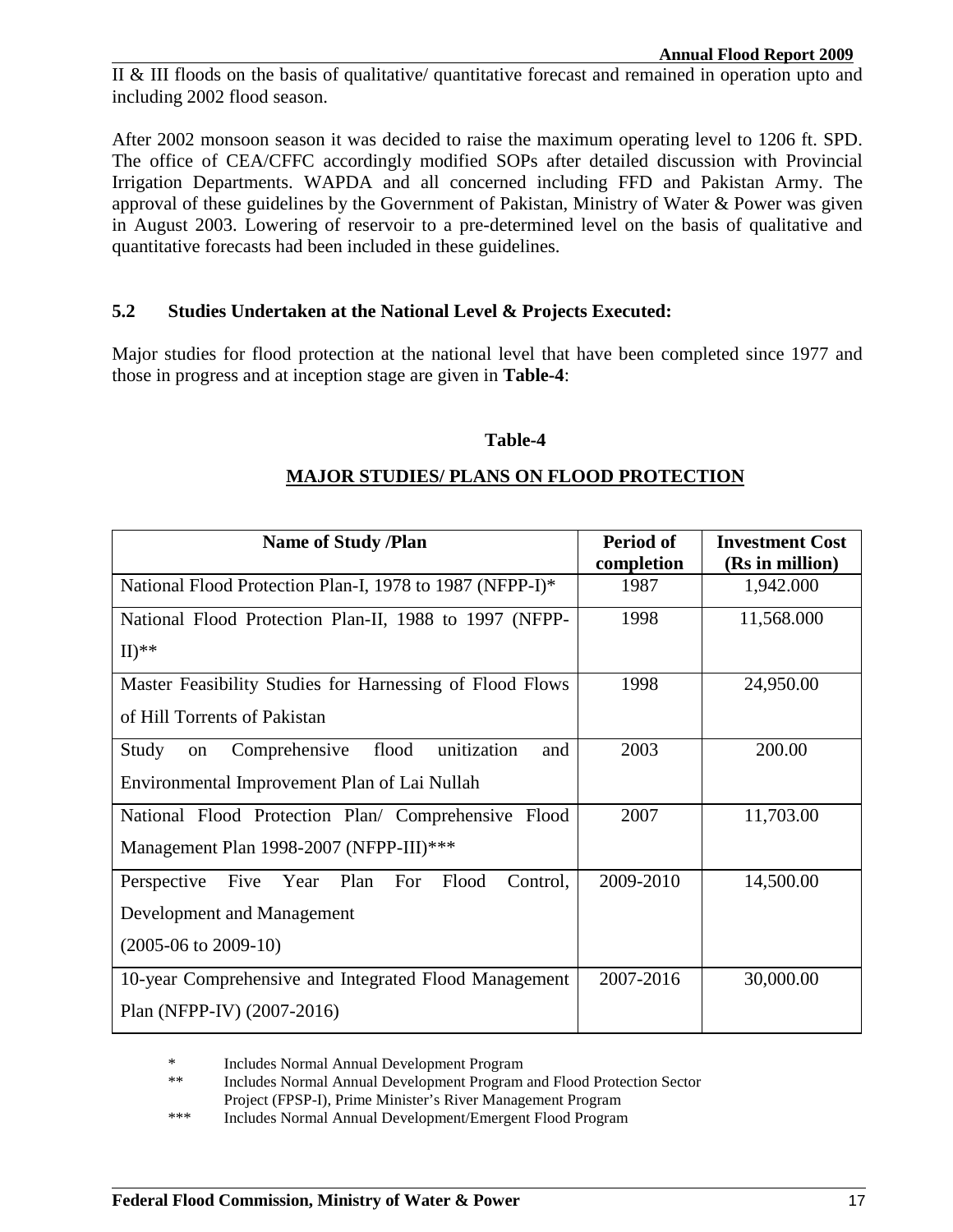## **6. SUMMARY OF FEDERAL INVESTMENT ON FLOOD PROTECTION WORKS:**

Given below in Table-4 is the Summary of Federal Investment on flood protection works in Provinces since 1977 under NFPP-I, II & III periods.

### **Table-5**

|                          |            | (Rs in million)                         |  |  |  |
|--------------------------|------------|-----------------------------------------|--|--|--|
| Name of Province/Federal | Investment | <b>Total</b><br><b>Percentage</b><br>0ľ |  |  |  |
| <b>Line Agency</b>       |            | <b>Investment</b>                       |  |  |  |
| Punjab                   | 5561.228   | 43.76%                                  |  |  |  |
| Sindh                    | 4379.416   | 34.46%                                  |  |  |  |
| <b>NWFP</b>              | 1352.258   | 10.64%                                  |  |  |  |
| Balochistan              | 957.753    | 7.54%                                   |  |  |  |
| <b>FATA</b>              | 196.745    | 1.55%                                   |  |  |  |
| Gilgit-Baltistan (NA)    | 119.921    | 0.94%                                   |  |  |  |
| Azad Jammu & Kashmir     | 118.456    | 0.93%                                   |  |  |  |
| <b>ICT</b>               | 22.395     | 0.18%                                   |  |  |  |
| <b>Total</b>             | 12708.172  | 100.00%                                 |  |  |  |

### **Summary of Federal Investment on Flood Protection Works (1977- JUNE 2009)**

\* GOP Funding

Foreign Funding US \$ 578.7

## **7 PR0JECTS UNDERTAKEN DURING THE YEAR 2009**

### **7.1 Normal/Emergent Flood Program**

Normal/Emergent Flood Program is a need-based program started in 1978 after establishment of Federal Flood Commission. Under this program, all the four provinces and Federal Line Agencies (AJ&K, FATA & Northern Areas) submit their flood related schemes based on their needs keeping in view allocation of budget under Public Sector Development Programme (PSDP) each year. The primary objectives of the program are to construct flood protection works along the main rivers and hill torrents in order to minimize damages caused by floods and to create public awareness for prevention and flood adaptability amongst the masses and enhance beneficiary participation.

An amount of Rs. 1000.00 million was allocated under PSDP 2008-09. Out of this, Rs. 815.317 million funds were released to the executing agencies. The emergent schemes requested by Provincial Irrigation Departments (PIDs), FATA & Gilgit-Baltistan were accommodated keeping in view their respective allocated share. Overall progress of all flood protection schemes being executed by four provinces, FATA, AJ&K and Gilgit-Baltistan was 65%. Financial liabilities of previous years were created due to non-release of  $2<sup>nd</sup>$  half funds under PSDP 2007-08. Consequently, most of the approved schemes of FY 2008-09 are at various stages of completion.

Till the end of last financial year (2008-09) a total of Rs. 7542.747 million have been spent under this program towards implementation of need based flood protection schemes throughout Pakistan. (List of schemes is attached at **Appendix-I**)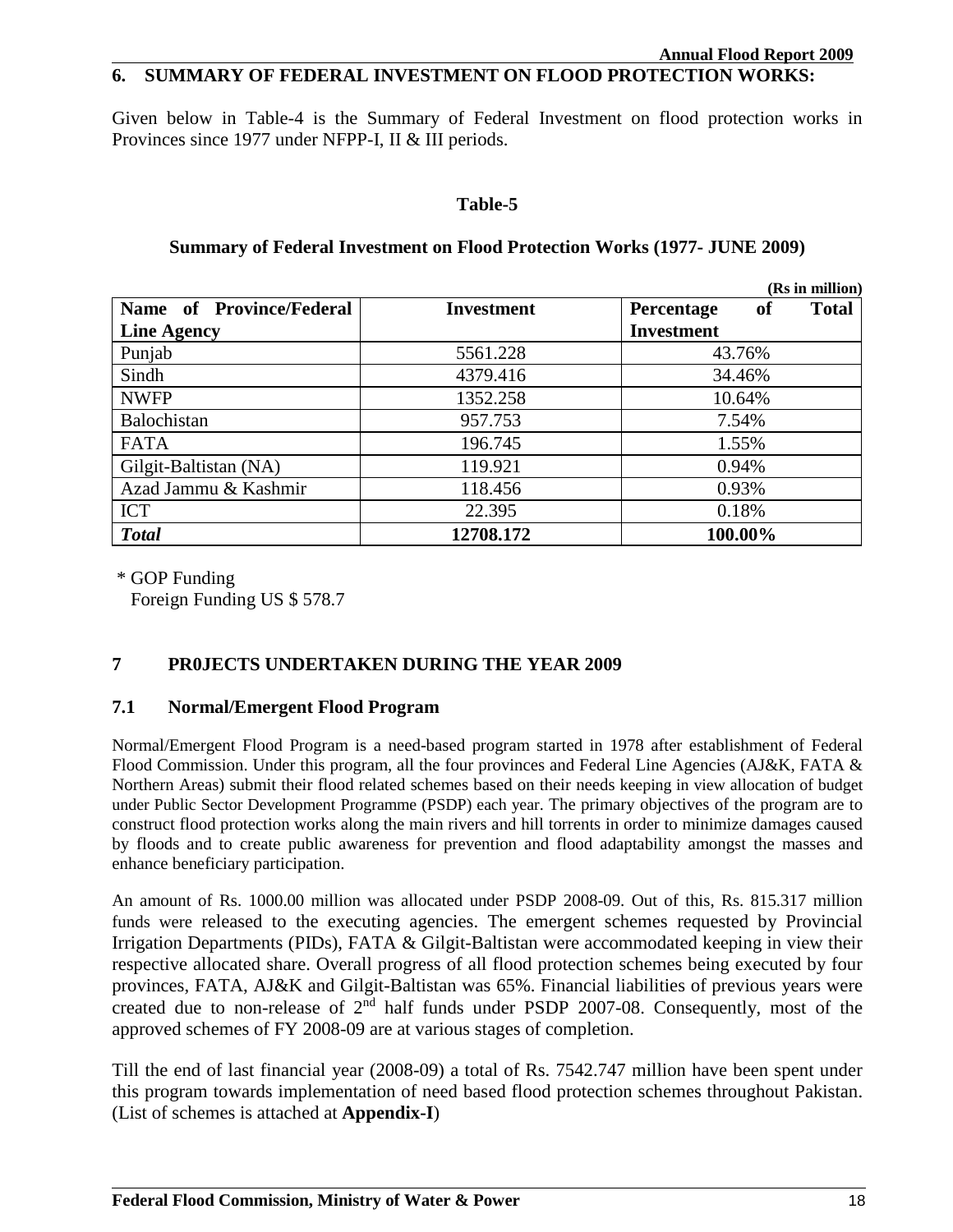### **7.2 Strengthening of Flood Risk Management in Lai Nullah Basin in Islamabad-Rawalpindi**

In response to the request from the Government of Pakistan, the Preparatory Study Team of Japan International Cooperation Agency (JICA), conducted the Preparatory Study from 13 August to 1 September, 2007, as a follow up of recently competed Flood Forecasting & Warning System Project for Lai Nullah Basin, for the purpose of working out the details of the Technical Cooperation Program concerning the Project for Strengthening of Flood Risk Management in Lai Nullah Basin in Islamabad-Rawalpindi. During the study, the team exchanged views and had a series of discussions with the Pakistan authorities concerned with respect to desirable measures to be taken by JICA and the Government of Pakistan represented by Federal Flood Commission (FFC), City District Government of Rawalpindi (CDGR), Pakistan Metrological Department (PMD) and other organizations concerned, for the successful implementation of the above mentioned Project.

The Project has been initiated with the Grant-in-Aid of Government of Japan and aims to mitigate flood damages and victims through providing a system and structure to enable and facilitate mass evacuation at the event of floods. The project duration is 24 month from December 2007 to November 2009. The project covers following purposes:

- Capacity of PMD is strengthened enough to utilize flood early warning system effectively and issue flood warnings properly;
- Capacity improvement of Evacuation Activity (through CDGR, Rescue 1122, TMA-Rawalpindi, Civil Defence, Rawalpindi & Fire Fighting Department); and
- **Capacity improvement of Flood risk Management for related organizations (FFC, MPD,** CDGR, Rescue 1122).

### **7.3 Capacity Building & Strengthening Monitoring Capability of Federal Flood Commission:** (*Monitoring System*)

Over the years, it had been experienced that there was a dire need for effective monitoring and evaluation of development projects to ensure that funds are properly utilized through timely completion of projects and quality assurance as per design specifications. In pursuance to the decision made in the Mid Year Review Meeting held on February 3, 2005, under the chairmanship of Deputy Chairman Planning Commission, it was decided to introduce a *New System of Monitoring*. In pursuance to the decision of Planning and Development Division, Islamabad, Federal Flood Commission constituted a Monitoring Team.

Federal Flood Commission plays a key role in project planning and monitoring of flood protection works on countrywide basis. Monitoring Cell of FFC effectively performs its functions for monitoring of flood projects as well as other federally funded water sector projects. A monitoring web site has also been established at FFC to share data with concerned National and International Organizations, including in particular Ministry of Water & Power, WAPDA, PIDs, PMD, FFD, ISRIP, IWASRI, PCRWR, NDMA, ERC Cabinet Division, P&D Division, PIDAs, Small Dam Organization Punjab, Small Dam Organization NWFP, Consultants, ICID, ICI MOD, ICOLD etc. In addition to the establishment of web site, customized trainings (local) for technical staff has also been proposed.

With the implementation of envisaged objectives of this project, Federal Flood Commission would be able to develop capability for monitoring and evaluation of all development works/projects in the water sector.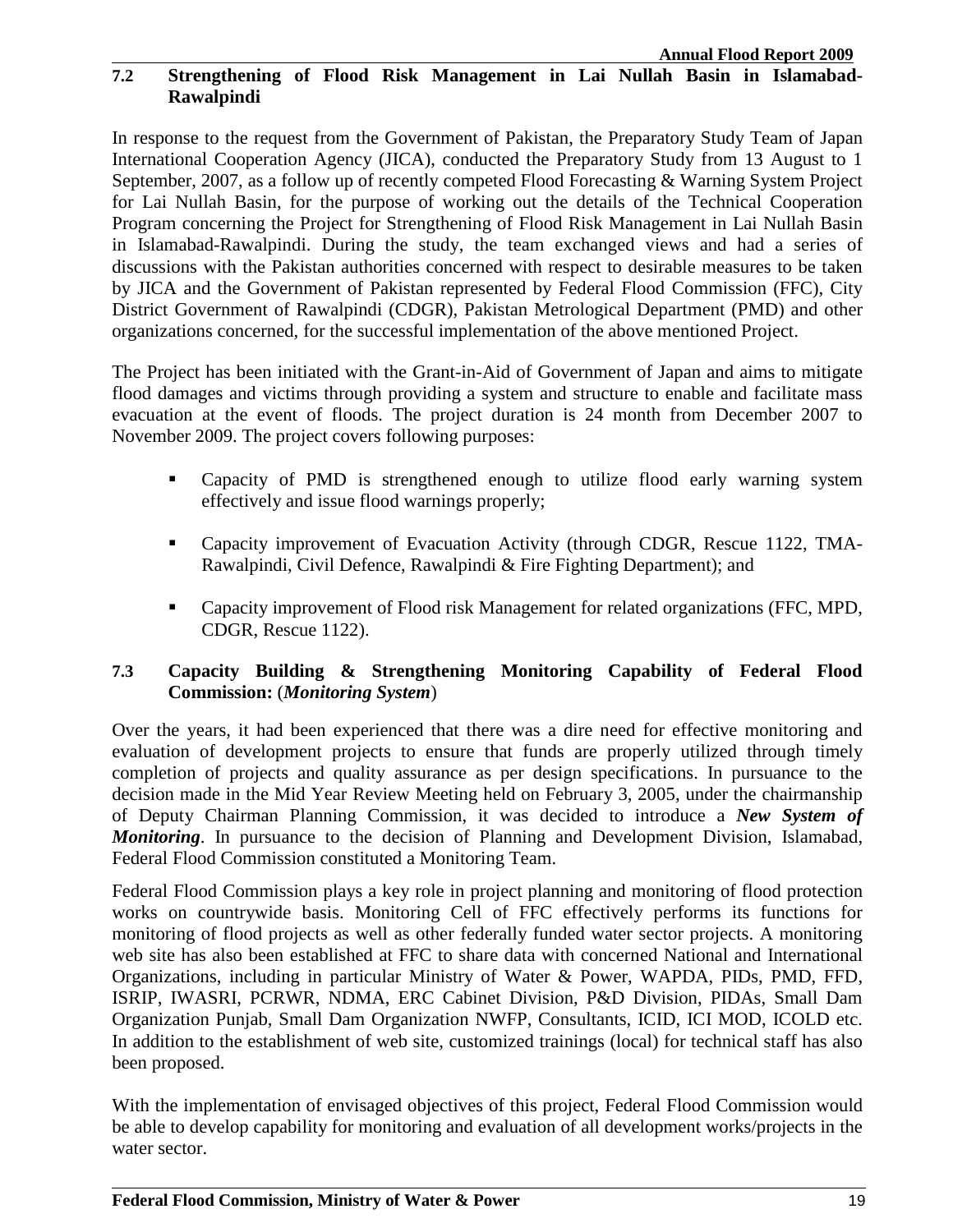### **8. FLOOD MANAGEMENT WORKS IN PAKISTAN:**

The nature and need of flood protection works vary due to physiographic characteristics and local conditions in different parts of Pakistan as discussed earlier under section 3.1. Flood protection embankments have been constructed wherever over bank flooding is the major problem, while spurs have been constructed to encounter the land erosion where this phenomenon is predominant.

### **8.1 Existing Flood Management Works:**

Existing flood management facilities in the four provinces of Pakistan are given in Table-6.

| <b>Existing Flood Protection Facilities in Pakistan</b>          |           |               |  |  |  |  |  |  |
|------------------------------------------------------------------|-----------|---------------|--|--|--|--|--|--|
| <b>Embankments (KM)</b><br><b>Name of Province</b><br>Spurs (No) |           |               |  |  |  |  |  |  |
| Punjab                                                           | 3,332.09* | $496*$        |  |  |  |  |  |  |
| Sindh                                                            | $2.422**$ | $46***$       |  |  |  |  |  |  |
| <b>NWFP</b>                                                      | $352.24*$ | $186*$        |  |  |  |  |  |  |
| Balochistan                                                      | 696.85^   | $682^{\circ}$ |  |  |  |  |  |  |
| <b>Total</b>                                                     | 6,803.18  | 1,410         |  |  |  |  |  |  |

**Table-6** 

Source:

\* Govt. of Punjab letter No.  $D \& F/2006/1875$ , dated 06.05.2006<br>\*\* Ref: Figure given by Secretary J & P Dentt, Sindh during Pe

Ref: Figure given by Secretary, I & P Deptt, Sindh during Pak Army Pre Flood Season Coordination Conference held in GHQ dated 27.05.2006

\*\*\* Ref: previous years' Annual Flood Report (i.e. 2004)

Annual Flood Report 2005

\*\* Figures given by Chief Engineer, Mr. Wazir Khan of I & P Department, NWFP.

^ I & P Deptt. Balochistan letter No. DB-557/1203-08, dated 26.02.2009

& Table 7 given below

#### **8.1.1 Ongoing/Completed Flood Management Works:**

There are a number of flood protection schemes undertaken this year under Normal/ Emergent Flood Program. The details are given in Table-7.

**Table-7 Ongoing/Completed Flood Management Works of F.Y 2008-09 in Pakistan**

| Name<br>of       | Nature of Flood Management Works | Normal<br>Annual    |
|------------------|----------------------------------|---------------------|
| Provinces        |                                  | Development Program |
| Punjab           | No. of Spurs                     | 03                  |
|                  | No. of Bunds/Embankments/Studs   | 12                  |
| Sindh            | No. of Spurs                     | 01                  |
|                  | No. of Bunds/Embankments         |                     |
| <b>NWFP</b>      | No. of Spurs                     | 8                   |
|                  | No. of Bunds/Embankments/RW      |                     |
| Balochistan      | No. of Spurs                     | 12                  |
|                  | No. of Bunds/Embankments/RW      | 31                  |
| <b>FATA</b>      | No. of Spurs                     |                     |
|                  | <b>Retaining Walls</b>           |                     |
| Gilgit-Baltistan | No. of Spurs                     |                     |
|                  | No. of Bunds/Embankments/RW      |                     |
| A J & K          | No. of Spurs                     |                     |
|                  | <b>Retaining Walls</b>           | ႒                   |
| <b>Total</b>     |                                  | 76                  |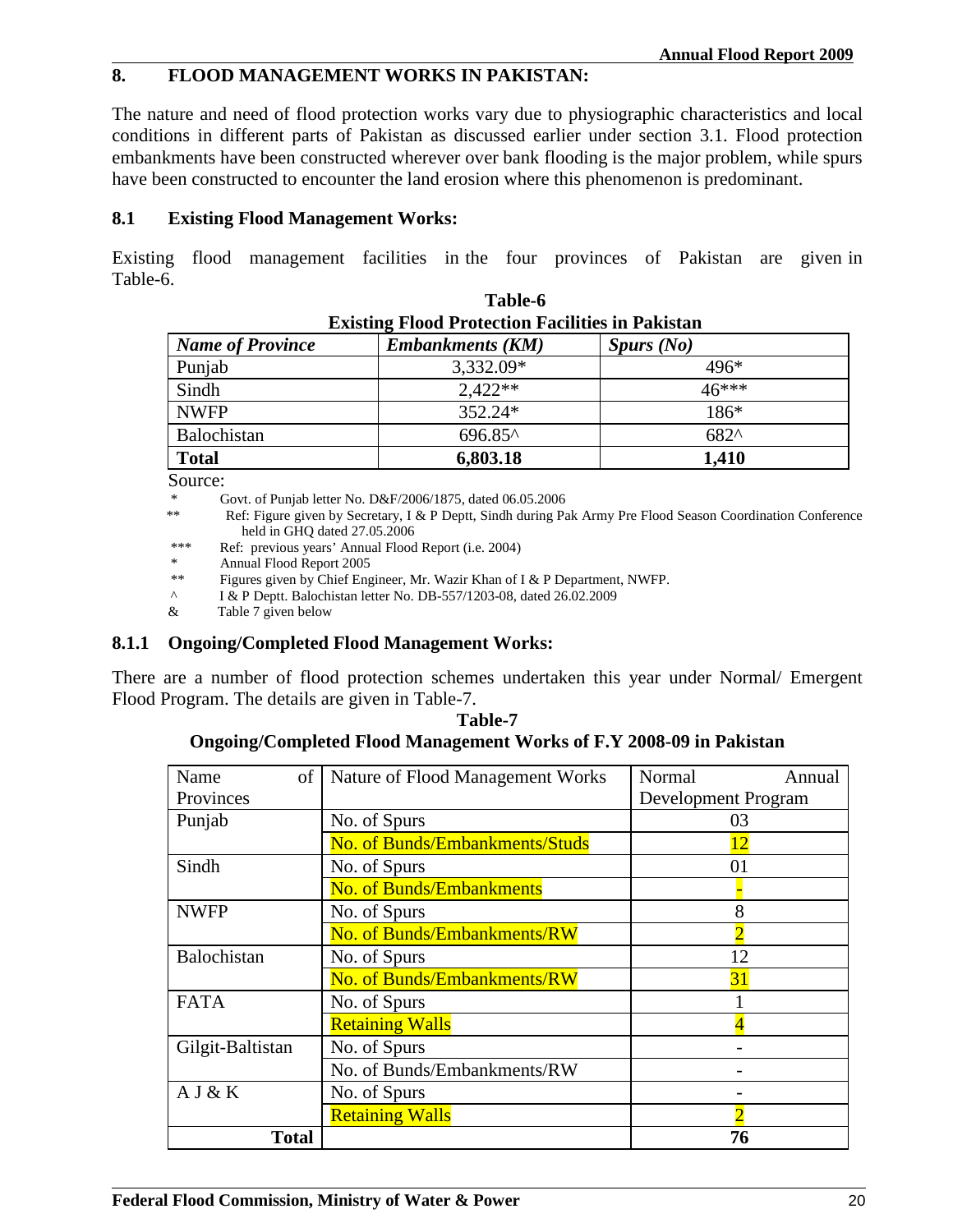### **8.2 ANTICIPATED FUTURE PROJECTS:**

Following three projects are anticipated to be undertaken by the Federal Flood Commission:

- I. Normal Emergent Flood Program
- II. Flood/ Disaster Protection Works for Disaster Risk Reduction (DRR) in Pakistan
- III. Development of Multi-Hazards Early Warning Systems in Pakistan

### **8.2.1 Normal Emergent Flood Program:**

Normal/Emergent Flood Program is an annual program under which, all the four provinces and Federal Line Agencies (AJ&K, FATA, Northern Areas, ICT) submit their flood related schemes each year. The program aims at providing flood protection works along the main rivers and hill torrents in order to minimize damages caused by floods besides creating public awareness for prevention and flood adaptability amongst the masses.

For the Year 2008-2009, Federal Flood Commission requested Planning & Development Division through M/O Water & Power for allocation of funds to the tune of Rs. 3,500 million in respect of Normal Annual Development Program based on the priority list of schemes received from the Provinces and Federal Line agencies. Against the original request, Planning & Development Division allocated Rs. 1,000 million for completion of on-going approved schemes of financial year 2007-08 and new schemes proposed during current financial year 2008-09.

### **8.2.2 Flood/ Disaster Protection Works for Disaster Risk Reduction (DRR) in Pakistan**

Flood is a natural disaster and demands continuous improvement in our existing structural and nonstructural measures in order to reduce losses from such eventualities. In order to fulfill Government of Pakistan's commitment to save fertile lands and adjoining abadies from recurring floods and to fully incorporate the aspect of Disaster Risk Reduction (DRR) in the planning, site selection & implementation in the flood protection and river training infrastructure, there is a need to launch a flood protection project with emphasis on safe construction accounting for DRR strategies to better fight/mitigate flood hazard.

The project envisages construction and provision of structural and other non-structural interventions for flood mitigation on various rivers and streams spread throughout the country. The proposed river training and flood control works for major rivers are located mainly in the provinces of Punjab, Sindh and NWFP along river Indus and its major tributaries i.e. Sutlej, Ravi, Chenab and Jhelum including some other secondary and tertiary rivers. Flood Protection works along the hill torrents have been located in the provinces of NWFP and Balochistan. The entire country is, thus the "Project Area" for the proposed project. Following reasons warrant launching of project.

- i. The top priority works were included in the three plans; however, none of the plans was fully financed by GOP. Meanwhile, other critical locations have developed which pose threat to abadies, national economy as well as other public infrastructure;
- ii. Global environmental impact on temperature and resulting high flood flows in the Indus River System;
- iii. Change in flood flows pattern during the draught season;
- iv. Medium Term Development Framework (2005-2010) issued by the Planning Commission, Government of Pakistan also indicated tentative allocation of Rs. 6.519 Billion for flood control programme by the Federal Government; and
- v. High priority assigned to the implementation of Flood Protection measures by the federating units including PMD & WAPDA.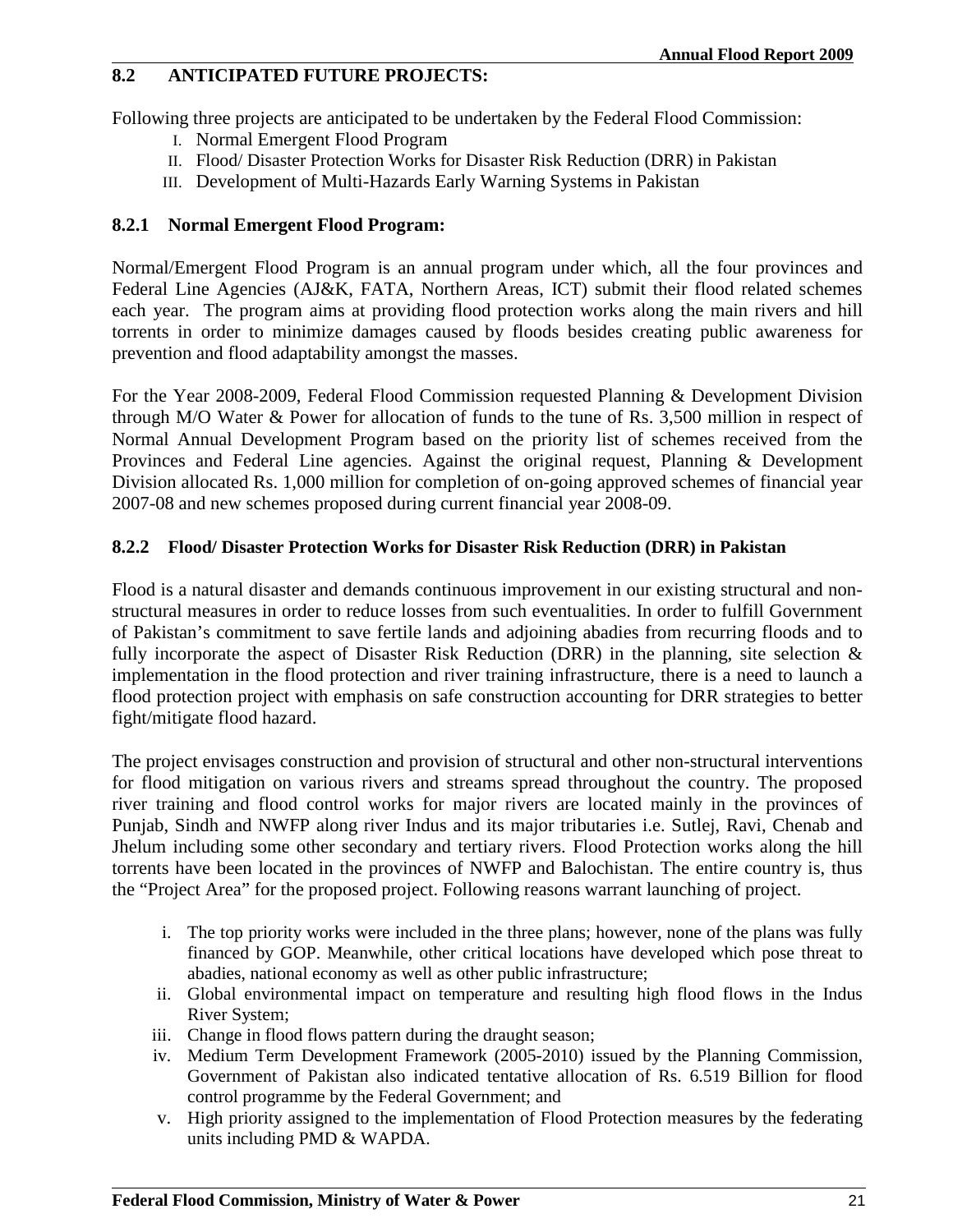### **8.2.3 Development of Multi-Hazards Early Warning Systems in Pakistan**

Pakistan is also vulnerable to many risks emanating from a number of natural and man-made hazards. The exposures to these hazards and the subsequent disaster situations have inflicted enormous losses upon human lives, natural resources base and the overall economic growth in the past six decades. For instance, the accumulative damages and losses caused by 14 major floods since 1947 stand at US\$6 billion. Similarly, the drought spells of 1998-2001 reduced the economic growth rate to 2.6 percent as compared to an average growth rate over 6 percent. The earthquake of October 2005 not only claimed more than 73,000 lives but also caused an estimated loss of US\$5.2 billion, which was much higher than the total allocations for social sector development for the same year.

The establishment of proposed Multi-Hazard Early Warning System in Pakistan based on this Technical Study will serve as a country-based early warning and response system. Such a system is needed not only for the protection of citizens and national assets but also provides the building blocks of the global early warnings system through Flash Flood Monitoring Systems, floods, tsunamis, weather radar systems, medium and long range weather forecasting center for the optimal protection of the lives, property and the national assets of the country.

The project aims at predicting flood events in upper parts of Pakistan thereby providing a valuable lead time that will allow the development of mitigation works and, in severe events, evacuation of public and mobilization of emergency works crew in flood prone areas. This project is a part of the overall measures being adopted by the Government of Pakistan to make further improvement of the following activities:

- i. Enhancing the weather forecasting capabilities from the short range to medium  $\&$  long range weather forecasting;
- ii. Establishing of flash flood forecasting system in Pakistan;
- iii. Up-gradation of existing river flood forecasting system in Pakistan;
- iv. Up-grading existing radar network;
- v. Establishment of new weather radars in Northern Areas, FATA, AJ&K, Sindh, Punjab and Balochistan Province;
- vi. Establishment of Tsunami Early Warning System in Pakistan;
- vii. Establishment of meteorological and flood management information dissemination system for mass-media, TV, Radio, newspapers, etc.;
- viii. Assessment of environmental flashpoints on a sub-national level for use in preparedness and spatial planning and disaster risk reduction;
- ix. Development of socio-economic activities including activities of hydrological sector;
- x. Capacity building & institutional strengthening of FFC, PMD, M/O Water & Power, NDMA, P&D Division, PIDs & related federal executing agencies.

To strengthen Disaster Risk Management system in Pakistan, the Japan International Cooperation Agency (JICA) dispatched a series of missions from year 2008 to 2009 based on the request from Government of Pakistan. JICA studies the whole legal and administrative system of DRM in Pakistan and held meeting with all stakeholders including Pakistan Meteorological Department (PMD) and Federal Flood Commission (FFC) to identify the needs and requirements to enhance the capacity of DRM in Pakistan.

After thorough consultation as mentioned above, this project has been finally approved by the Government of Japan with the official title as "The project for National Disaster Management Plan". Similarly, NDMA prepared PC-II namely "Study on Capacity Development of Disaster Risk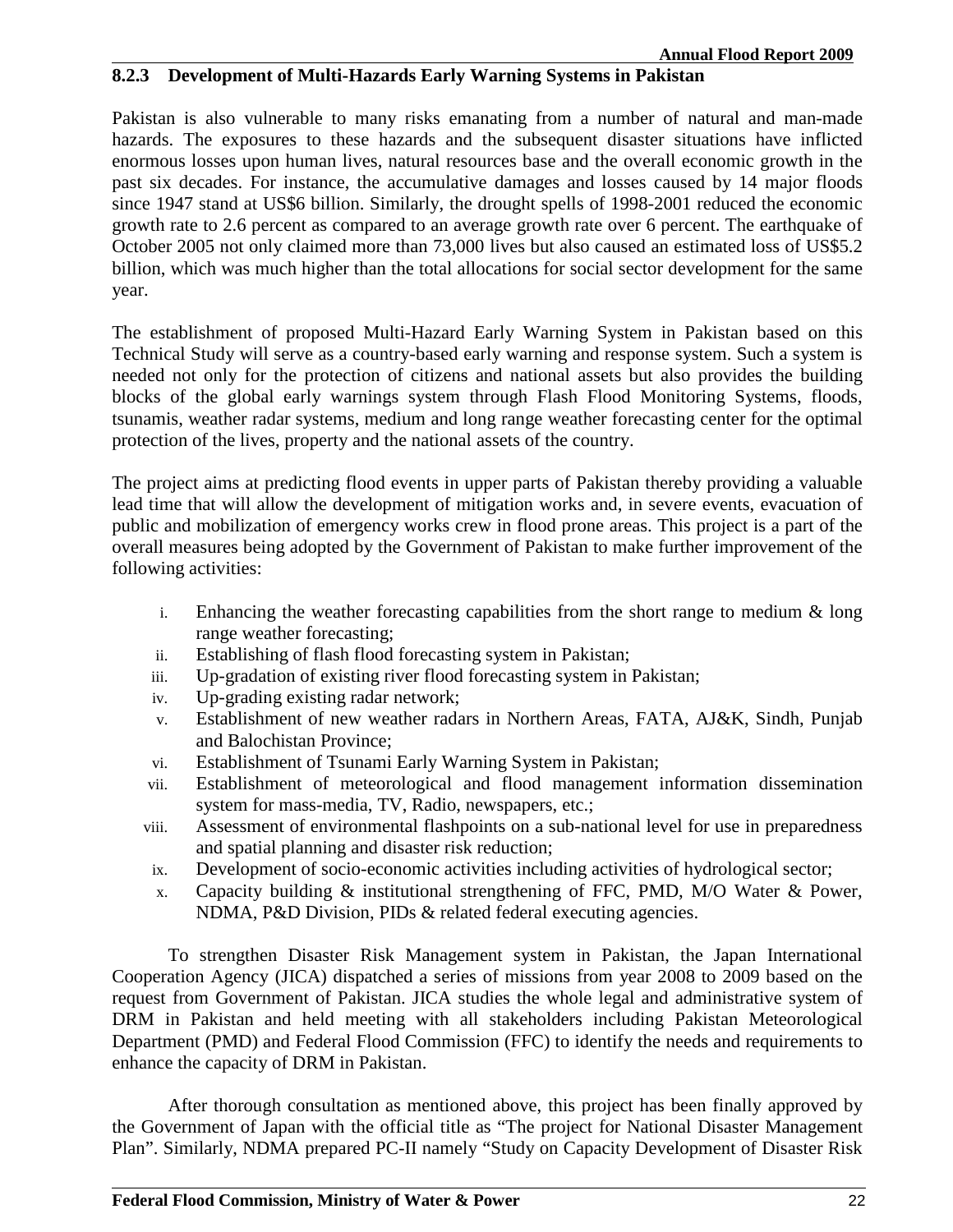Management in Pakistan" and got approved form Central Development Working Party (CDWP) in its meeting held on November, 2009.

### **9. SCRUTINIZING COMMITTEE (SC):**

The Federal Flood Commission established the Scrutinizing Committee for Inter-Provincial Coordination and to critically review the flood schemes prior to implementation. SC was delegated the powers by ECNEC to approve projects within the framework of Umbrella PC-I. For GOP financed flood schemes, the role of SC is to technically examine and recommend the schemes for consideration at higher forums i.e.; DDWP/CDWP/ECNEC.

### **9.1 Composition of Scrutinizing Committee:**

Scrutinizing committee of FFC is composed of:

### **CHAIRMAN**

Chief Engineering Advisor/ Chairman Federal Flood Commission Islamabad

#### MEMBERS

Chief Engineer (Floods), Federal Flood Commission, Islamabad

Member (Water), WAPDA, Lahore

Chief (Water) Water Resources Section, Planning & Development Division, Islamabad Deputy Financial Adviser, Ministry of Water & Power, Islamabad Assistant Chief (Water /Development), Ministry of Water and Power, Islamabad Secretary, Irrigation & Power Department, Government of the Punjab, Lahore Secretary, Irrigation & Power Department, Government of Sindh, Karachi Secretary, Irrigation & Power Deportment, Government of NWFP, Peshawar Secretary, Irrigation & Power Department, Government of Balochistan, Quetta Director (Irrigation), Civil secretariat FATA, warsak road Peshawar Director General, Pakistan Meteorological Department (PMD) Consultants (for Foreign Aided Projects only)

#### **9.2 Selection/Analysis/Scrutiny of Provincial Flood Control Schemes:**

For individual flood control scheme, following criteria for selection/technical scrutiny is applied:

- I. The scheme will benefit areas where floods have resulted in high economic losses and/or human suffering;
- II. For schemes with predominantly public goods nature, preference will be given to those which will benefit areas where the majority of the population belongs to the low income group;
- III. Resettlement of affected population will not constitute a cost effective and socially achievable solution to the flood problem than the contemplated physical measures;
- IV. The proposed physical development represents the least cost alternative for the scheme;
- V. For schemes involving flood dispersion for secondary rivers, the beneficiaries in the area are maintaining existing flood dispersion facilities; and
- VI. The scheme will not adversely affect areas designated as nature reserves (wildlife sanctuary or other protected areas).

Schemes that meet the above criteria can then be grouped into subprojects (for an umbrella project), based on river reaches in the case of major rivers, and based on river basins in the case of secondary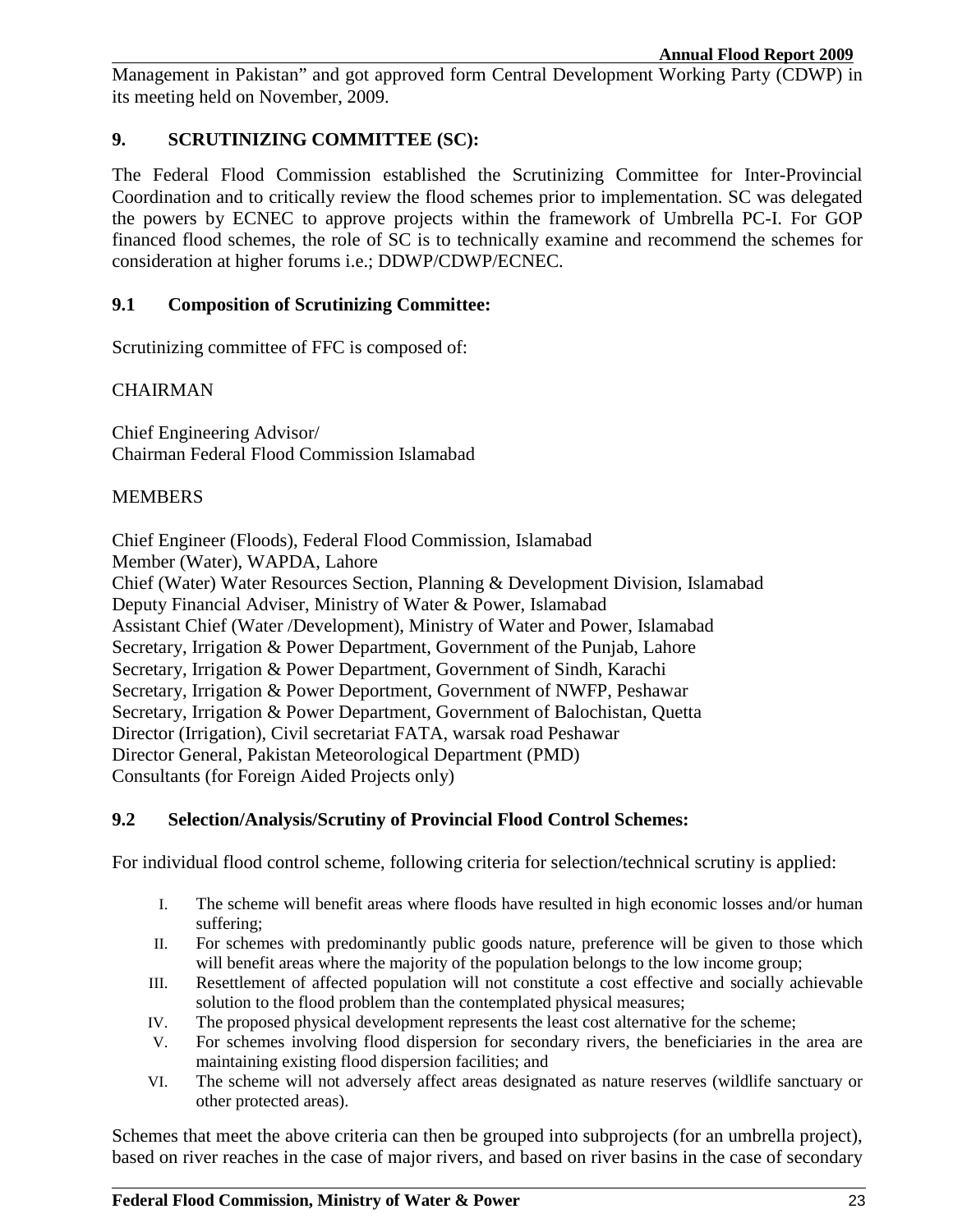rivers. Schemes under Need based/ Normal/Emergent Flood Program are taken up individually. For the final selection of a sub projects (for an umbrella project) following criteria is applied:

- I. The subproject forms part of a master plan for the concerned river to be developed in pursuance of country's long-term strategy for flood protection and river management;
- II. The permanent and temporary measures proposed under the subproject are technically sound and that such measures will effectively mitigate flooding without causing significant adverse effect;
- III. The subproject has an economic internal rate of return (EIRR) of at least 12 percent; and
- IV. For schemes under the subproject that have the character of private goods, providing localized benefits to distinctly identifiable beneficiaries, the willingness of the beneficiaries to share in the investment cost and assume responsibility for maintenance has already been ascertained

### **10. FLOOD PREPAREDNESS AND ACTIVITIES DURING THE FLOOD SEASON:**

Every year flood season starts from July 1st and ends on September 30. However, all the flood forecasting & warning related agencies and data collection departments start functioning from June 15th every year and continue their rainfall and river flow data collection and flood forecasting activities up to October 15th. During this period effective interaction and communication between various flood related provincial as well as federal departments/agencies is maintained on round-theclock basis in order to counter any eventuality due to rain/flood.

### **10.1 Functions and Responsibilities of Flood Related Government Organizations:**

Flood management is a multifunctional process involving different organizations. The Government Organizations which play major role in the flood management are PIDAs /PIDs, WAPDA, Provincial Relief Organizations, Pakistan Army, PCIW, Emergency Relief Cell (ERC) of the Cabinet Division, Federal Flood Commission (FFC), Flood Forecasting Division (FFD) and National Disaster management Authority (NDMA) alongwith its provincial office established in April 2007. Proper understanding of functions of these organizations is a necessary pre-requisite for close coordination between them. Functions of these organizations are briefly described below:

### **10.1.1 Provincial Irrigation and Drainage Authority (PIDA)/PIDs:**

PIDA/PIDs play a front line role in the process of flood management as well as flood mitigation. Major flood related functions include:

- i. Flow measurement at specific sites on rivers, canals and nullahs;
- ii. Planning, design, construction and maintenance of flood protection works;
- iii. Maintenance of data communication network to provide the river flow data to FFD, Lahore;
- iv. Supervision of the Flood Warning Centre (on behalf of Relief Commissioner, D.G, respective provincial Disaster Management Authorities) to ensure timely dissemination of the flood forecasts/warnings;
- v. Director (Floods), PIDA, in his capacity as member FFD maintains close coordination with Chief Meteorologist FFD for the issuance & dissemination of the flood forecasts/warnings;
- vi. Occasional updating of the flood fighting plans and execution of such plans during flood emergency; and
- vii. Implementation of the flood fighting plans for the actions required to be taken before, during and after the flood emergency.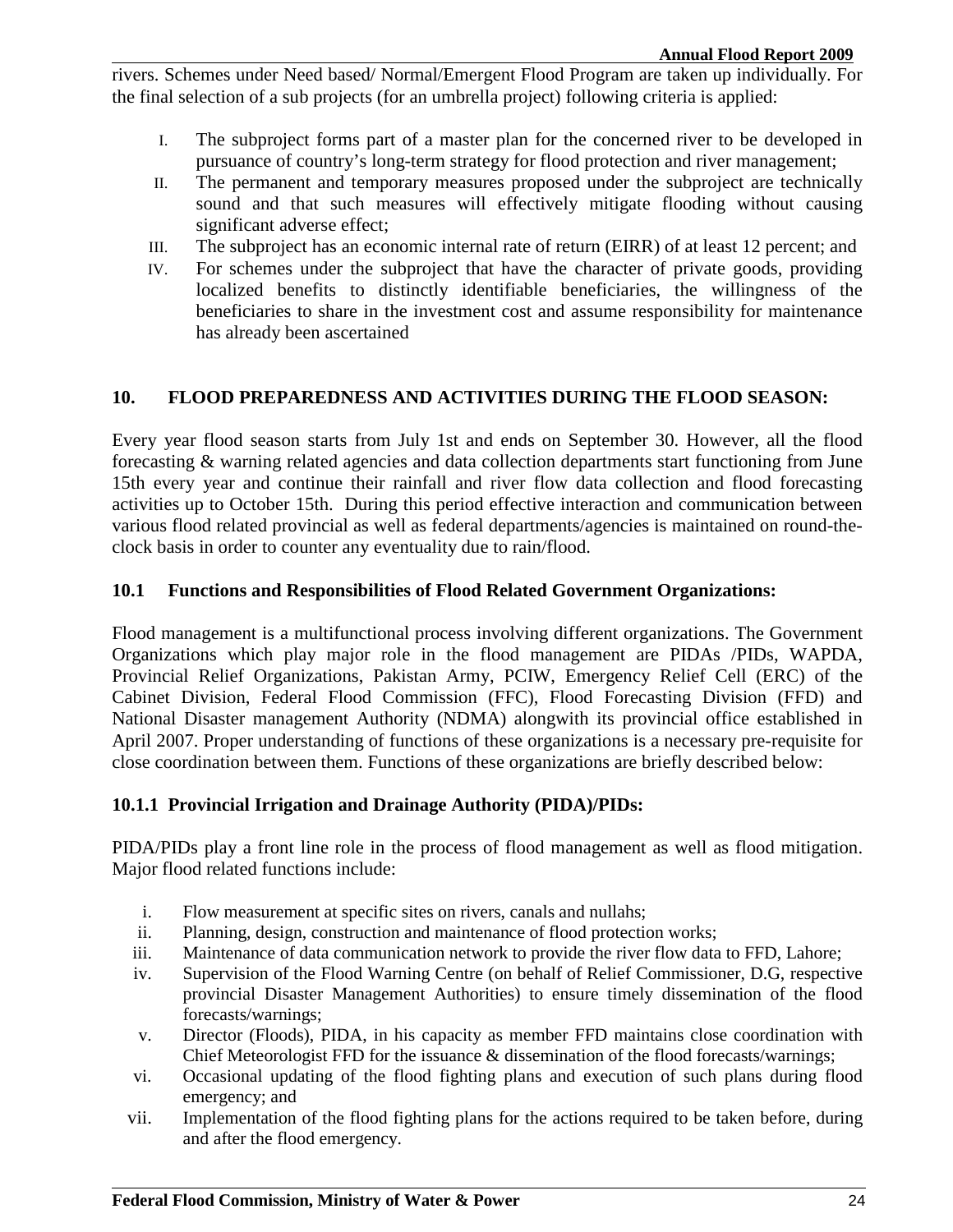### **10.1.2 WAPDA**

WAPDA is actively involved in the flood forecasting process by providing the much-needed river and rain data from its telemetric gauge sites within the upper catchments of Indus and Jhelum rivers. The system had been replaced with a new set of equipment using the meteoroburst based communication system. WAPDA supports another hydrometric data measurement and transmission system through its Surface Water Hydrology Project. An overlap of the two systems also exists at a number of sites, most of which are within the Mangla Dam catchment.

WAPDA's telemetric network is directly linked to FFD, Lahore, and is looked after by an officer of the level of Research Officer whose office is located within the premises of FFD, Lahore. Besides WAPDA's involvement in providing the hydrometric flood data, it is also involved in providing the data from such hydraulic structures as Mangla and Tarbela dams and the Chashma barrage.

Coordination between FFD and WAPDA has considerably improved after the 1992-flood disaster. Daily meetings in the office of General Manager (Planning & Design) are held during floods and as a result suitable advice is rendered to Tarbela and Mangla Dam Flood management Committees. Such coordination is necessary especially when a serious flood situation is feared.

### **10.1.3 Provincial Relief Organizations/ Provincial Disaster Management Authorities:**

Ultimate aim of flood warnings is to reduce the potential loss to the life and property of the community living in the flood liable areas. Provincial Relief Organizations (now Provincial Disaster Management Authorities) are charged with the responsibility pertaining to disaster preparedness, emergency response, and post disaster activities pertaining to all disasters including floods. Consequently, under the present set up the Flood Warning Centre had been placed under the Relief Commissioner, who is the Member, Board of Revenue, and is assigned the functions of Relief Commissioner in addition to his normal duties. Relief Department primarily functions through control and coordination of the personnel and resources of other Government Departments generally organized as committees like Flood Commission and Flood Warning Centre. Relief functions at the district and tehsil level are now performed through the District Disaster Management Authorities, who coordinate with the other departments to execute the flood mitigation functions at the district level.

Flood preparatory actions required to be taken by the Relief Commissioner include:

- i. Arranging inspection of the flood protection works by the Irrigation Department and Pakistan Army to ensure that all vital flood protection bunds etc are in a satisfactory state of maintenance;
- ii. To establish Flood Warning Centre and the flood warning centers at the district and tehsil levels;
- iii. To ensure that all flood related agencies/departments involved in the process of flood mitigation are fully geared to perform the functions pertaining to their respective areas in the process of the flood mitigation; and
- iv. To ensure that flood forecasts/warnings are disseminated without loss of time to all concerned and that they are fully aware of the actions to be taken under each situation.

These are some of the major actions required to be taken by the Relief Commissioner before the onset of the flood season every year. During the flood emergency however he is to supervise the flood relief functions carried out by the district administration with the help of Pakistan Army and other Government Departments.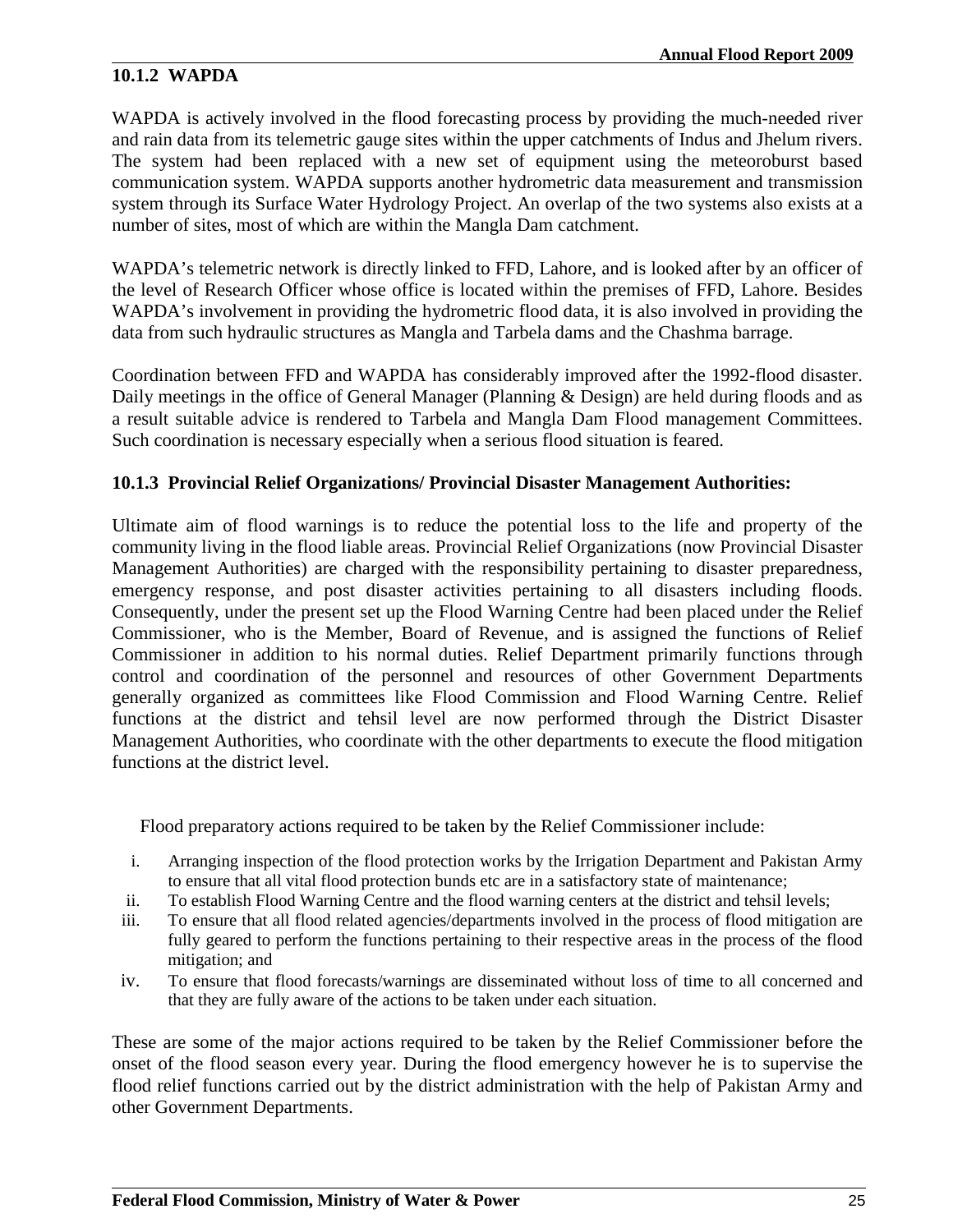### **10.1.4 Pakistan Army:**

Pakistan Army's Corps of Engineers under the command and control of Engineer-in-Chief (E-IN-C) is charged with the responsibility to provide necessary help to the civil authorities to carry out the rescue and relief operations during and after the floods. It is the responsibility of the Provincial Governments to provide all the support equipment (boats, life jackets, vehicles, tents etc) to the Army for such operations.

Pakistan Army's flood related functions encompass all the three phases of flood operations from the pre-flood to post flood phases including the important flood phase. Pre-flood phase is the flood preparatory phase during which the adequacy and the serviceability of the flood fighting equipment is ensured. Pre-flood meeting is held at the level of E-IN-C to help coordinate the activities of the other organizations/agencies in providing the required support to the Army. Since Punjab is the most flood prone province, it is the Relief Commissioner Punjab/Provincial Disaster Management Authority, who provides the bulk of the flood fighting equipment to the Army. The CC Engineers 4 Corps of the Army, which is stationed at Lahore, acts as a Liaison Officer for the purpose. Pre-flood inspections of the flood protection structures are also carried out by the respective commander corps of engineers for their respective areas to ensure that the structures (bunds, barrages, spurs etc.) are in satisfactory state of maintenance. Weaknesses, if any, are brought to the notice of the Relief Commissioner and PIDAs. Availability of sufficient stock of explosives to activate the breaches, where required, is ensured.

An officer of the 4 Corps Engineers is placed on duty in the Flood Warning Centre, Lahore, to keep a close watch on the flood situation. All flood forecasts and warnings are communicated to the CC Engineers 4 Corps in time to be transmitted to the D.G. Engineers and all other CC Corps of the Engineers. As the flood arrives, units of the Army move out to their respective areas of responsibility and carry out the relief and rescue operations in coordination with the respective civil administration. A post flood meeting is held under the chairmanship of E-IN-C to discuss the performance of all the flood related agencies with the view to bring about the necessary improvement in future.

### **10.1.5 Pakistan Commissioner for Indus Waters (P.C.I.W):**

Pakistan has a unique flood-forecasting problem in the sense that greater part of the flood producing upper catchments of Rivers Sutlej, Ravi, Jhelum and Chenab lie across the border in India/held Kashmir. Furthermore a number of control structures like dams and barrages etc exist over the rivers across the border with the result that the free flow conditions are destroyed making the operation of the rainfall/runoff model extremely difficult. The situation underlines the need for the acquisition of river flow data from across the border in respect of important sites over the rivers in India/held Kashmir. Consequently, an agreement had been signed between the two countries in 1989 through their respective Commissioners for Indus Waters, which includes a provision to receive from India such river flow and rain data as is considered important for flood forecasting in Pakistan. A number of river flow stations are specified for this purpose.

The Pakistan Commissioner for Indus Waters receives the data normally once a day. The data is then passed on to the Chief Meteorologist, FFD, Lahore. Frequency of data reception is increased to six hourly and even to hourly in relation to the prevailing flood situation. Pakistan Commissioner for Indus Waters is thus responsible to provide to the Chief Meteorologist, FFD, Lahore, the muchneeded data from India for use in the flood forecasting models to ensure accurate forecasts especially Rivers Sutlej, Ravi, Jhelum & Chenab. Pakistan Commissioner for Indus Waters is the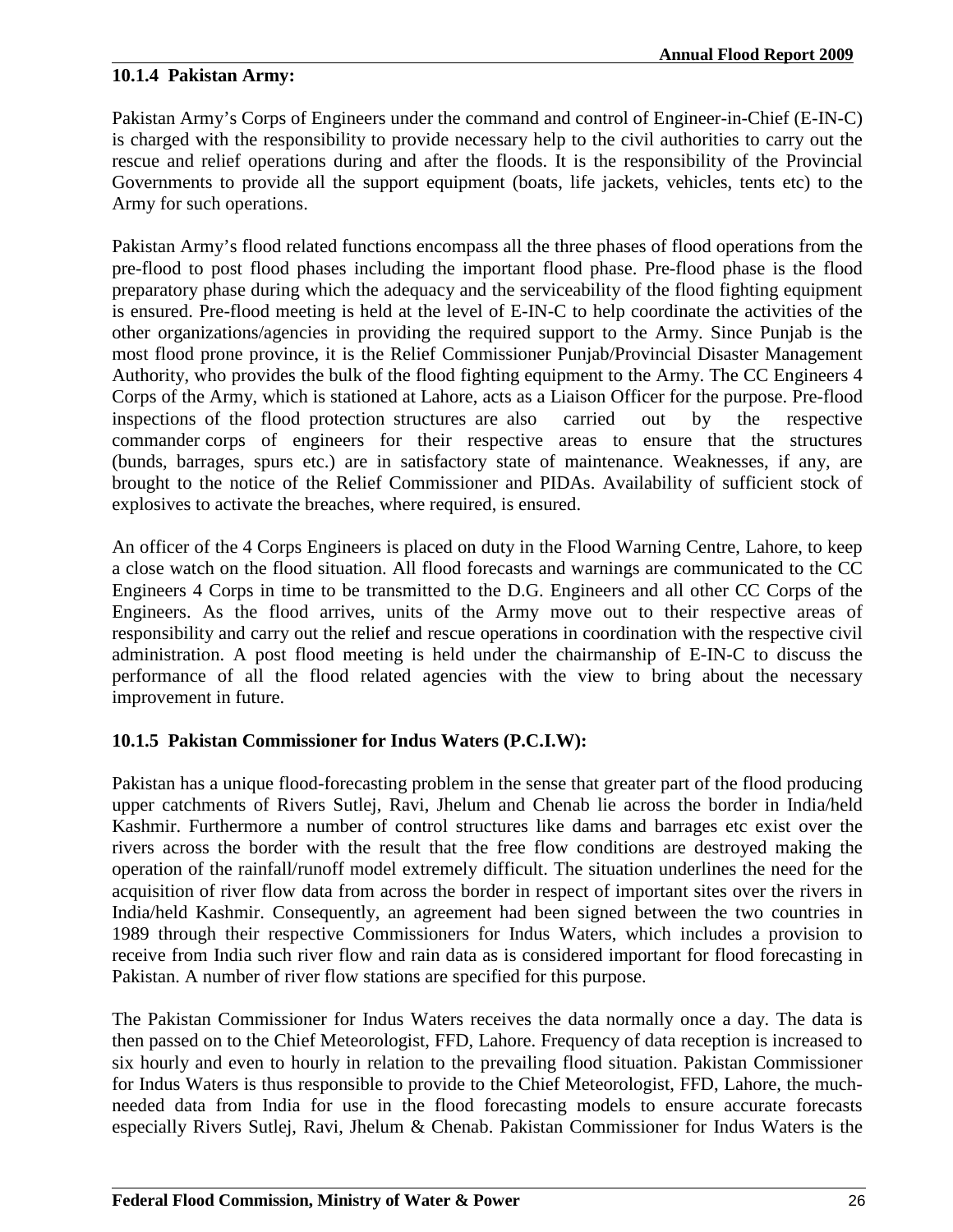only forum through which any clarification or further information can be obtained from India with regard to flood data or the flood control structures in India or allied information.

### **10.1.6 Emergency Relief Cell (ERC), Cabinet Division:**

Emergency Relief Cell (ERC) has been established under the Cabinet Division and is controlled by the Cabinet Secretary. The Cell is headed by the Director General Relief. Main functions of the Emergency Relief Cell include:

- **Planning and assessment of relief requirements for major disasters;**
- Stock piling of basic necessities needed during emergency such as dry ration, blankets etc;
- Establishing emergency fund upon declaration of any part of the country as calamity affected; and
- Maintaining contact with UNDP and other international aid giving agencies

#### **10.1.7 Federal Flood Commission (FFC) and Its Role in Flood Management/Mitigation:**

During the recent past FFC has played a pivotal role in remodeling the flood mitigation policy of the country on modern lines. The policy being implemented by the FFC encompasses both the structural as well as the non-structural measures. Non-structural measures mainly pertain to establishment of a modern flood forecasting and warning system to provide timely and reliable flood information to the concerned flood mitigation agencies and the public in general. One big step towards this end is establishment of 10 cm QPM Doppler Weather Radar one each at FFD, Lahore and Mangla besides on upgraded weather radar at Sialkot to afford the acquisition of the much needed rainfall data from cross the border over Rivers Sutlej, Beas, Ravi, Chenab and Jhelum catchments through the process of remote sensing. The other important step is the establishment of improved flood forecasting models. Improvement in the measurement and transmission of the hydrometric data based upon the meteoroburst a physically based model accounting for the hydro dynamical changes in the flood wave. The model calls for the survey of the channel geometry to determine the channel parameters at suitable intervals of the channel length. It has, therefore, builtin discharge/elevation relationship, which should readily yield the flood levels at any point along the channels. This is of great advantage in the area of flood warning since it allows the estimation of the areas of inundation along the channel. In turn Flood inundation maps have been prepared to facilitate the identification of the villages and other public & private property and installation are likely to be inundated as against those considered safe, for a specific level of flood to be determined on the basis of running the Hydrodynamic model.

A large number of flood protection works have so far been executed and some are in the process of implementation by the provinces through financial and technical support provided by FFC.

#### *Daily Flood Situation Report:*

In the context of flood warning dissemination, Chairman FFC (being also the Chief Engineering Advisor to the Federal Government) renders suitable reports to the President and the Prime Minister as and when the situation so demands. A Daily Flood Situation Report on Weather & River Discharges (Specimen at Annexure-I) is prepared and issued to important Government officials on daily basis during the flood season every year containing the following:

- i. Actual river flow position of major rivers in a tabular form;
- ii. Prevailing weather system situation;
- iii. Concise forecast relating to the movement of various weather systems and river flow condition for the next 24 hours including likely inundation /flooding of nullahs etc.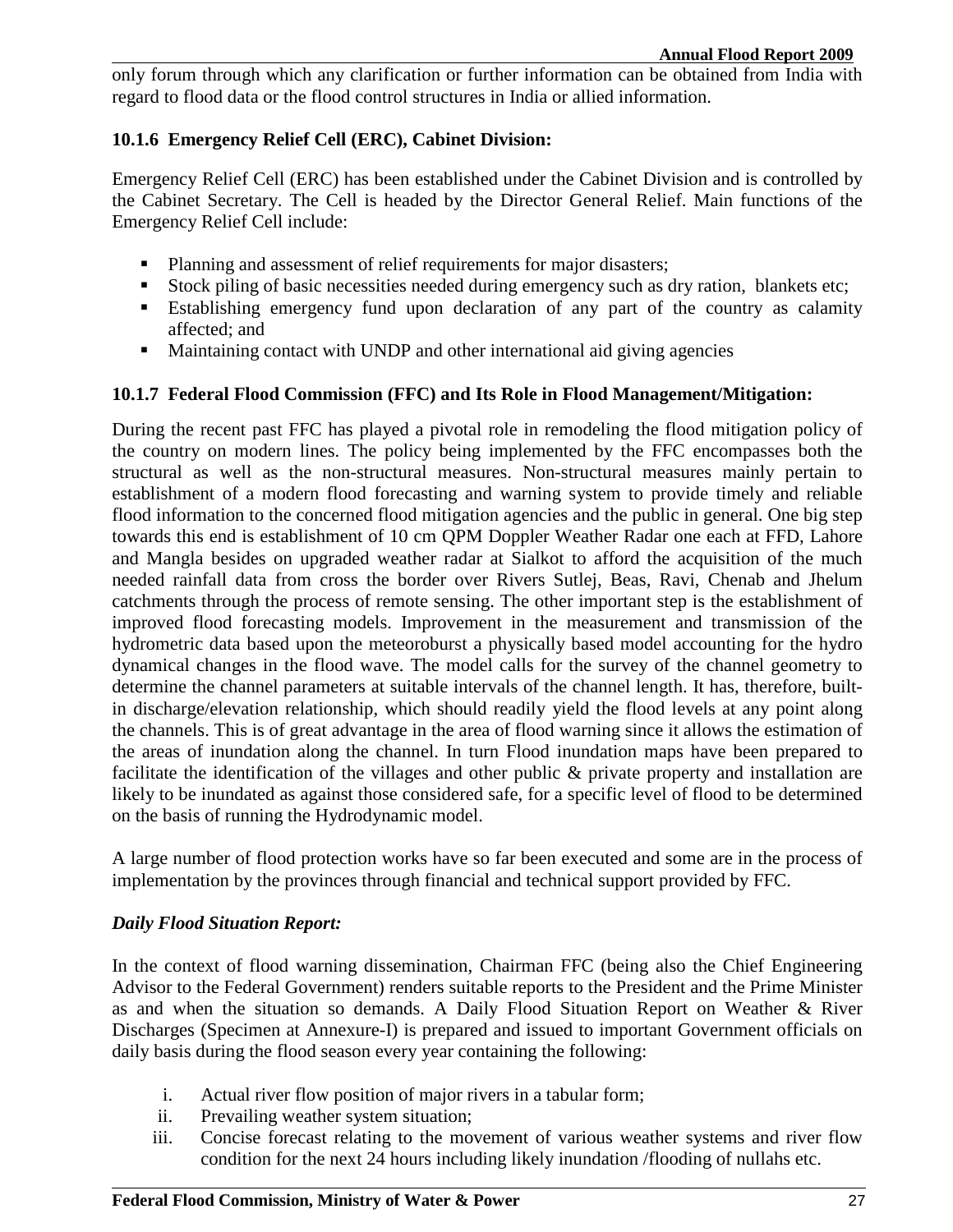iv. Damage details in the event of flood emergency in a certain area. In case of exceptionally High Floods/unprecedented emergency situation, two & more flood situation reports are issued on daily basis.

### **10.1.8 Flood Forecasting Division (FFD), Lahore:**

FFD, Lahore, of the Pakistan Meteorological Department plays a pivotal role in the flood forecasting & warning process. Hydro meteorological data from the various national and international sources is received in this Division, which is then processed to produce flood forecasts and warnings to be disseminated outwards to various national organizations.

#### **Major Responsibilities of FFD, Lahore during and after the Flood Season:**

Major responsibilities required to be fulfilled by the Division before, during and after the flood season are summarized as under:

#### **Flood Preparatory Measures:**

- i. Ensure serviceability of the meteorological equipment including various weather radars, Teleprinter Network, FAX, APT, RTT and MDD Equipment.
- ii. Ensure availability of the following items in sufficient quantity to last for the whole of the flood season:
	- Surface and upper air meteorological charts;
	- **Isohytal maps;**
	- Various forecast forms;
	- Data tabulation sheets; and
	- Stationery etc.
- iii. Regularly update the calibration of radars and flood forecasting models;
- iv. Ensure availability of sufficient staff strength to maintain round-the-clock roster of duties for the meteorological and hydrological work;
- v. Liaison with PTCL's Coordination Officer to provide 24 hours maintenance services for the teleprinters, internet and the office and residential telephones of all the flood related functionaries; and
- vi. Conduct a familiarization training of the senior cadre and junior cadre Govt. functionaries involved in the process of flood mitigation.

### **Flood Categorization and Functions of FFD during the Flood Season:**

It would be appropriate to discuss the various flood categories before actually taking FFD's functions during the flood season:

### *Category-I Floods*

This is the situation when the Seasonal Low, which is a semi permanent weather system generally situated over south eastern Balochistan, south western Punjab and adjoining parts of Sindh gets occasionally intensified (due to the passage of a Westerly Wave) and thus causes the moisture from the Arabian Sea to be brought up to the upper catchments of Rivers Chenab and Jhelum resulting in heavy downpour along the windward slopes of the mountain ranges. Rainfall is generally short lived and occurs either in the late afternoon/evening or during the early morning lasting for a max: period of about six (6) hours. Floods under this condition are the Category-I floods, which may cause a short peak ranging from 3 to 5 lac cusecs under extreme conditions. This should pose no serious flood management problem for the Mangla reservoir due to short duration & thus less volume. Tarbela is affected to a much lesser degree.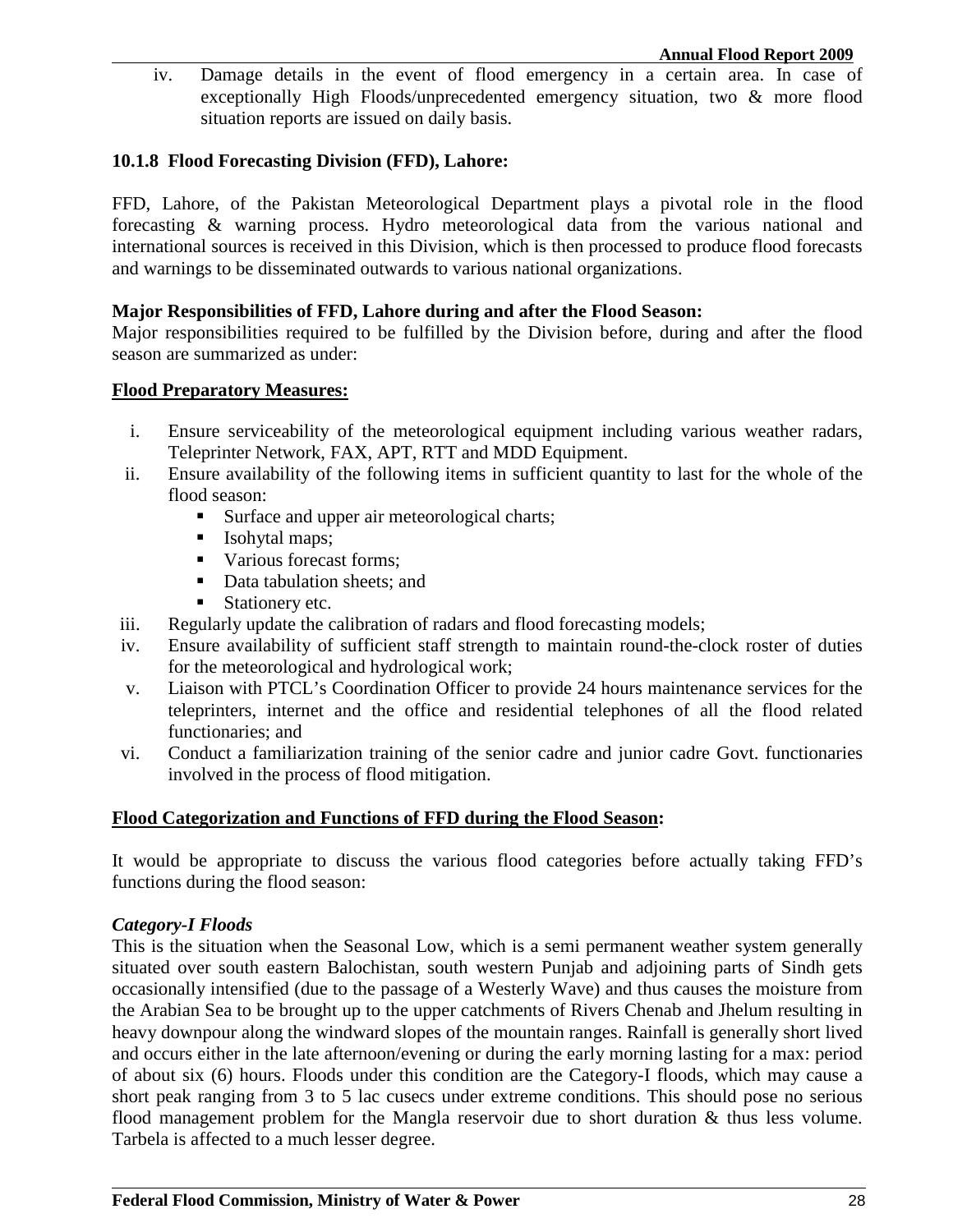### *Category-II & III Floods*

This meteorological situation is the one linked with a monsoon low/depression. Such monsoon systems originate in the Bay of Bengal (India) and then moving across India in a general west/north westerly direction arrive over Rajasthan (India) or any of the adjoining states of India. After this the monsoon depression may take any one of the following three courses:

- a. Continue moving straight west causing heavy widespread rains over Sindh/Balochistan. However, no river flooding shall occur in this case;
- b. Re-curve in the northeast direction towards the upper catchments of Rivers Sutlej, Ravi and Chenab causing extremely heavy rainfall and consequently the flood first across the border in India and then (within hours) at the Rim Stations in Pakistan. This is Category-II Flood. Under this situation, floods first occur in Rivers Chenab, Ravi and Jhelum, followed by River Sutlej. Generally the flood peak at Mangla is limited to below 5 lac cusecs, but may reach 7 lac cusecs under an extreme condition; and
- c. Continue moving in the northerly direction (under the effect of a strong Westerly Wave) over the plains of Lahore/ Gujranwala Divisions to finally end up over Rawalpindi/ Hazara Divisions. The upper catchments of Rivers Chenab, Jhelum and Indus come under its influence. Extremely heavy rains may occur over Mangla and/or Tarbela catchments under this meteorological situation depending upon the final position of the depression. Floods generated due to this situation are extremely heavy and are taken as Category-III floods. The Probable Maximum Flood (PMF) is an extreme case of Category-III flood. These are most threatening for Mangla Reservoir, a typical example of such floods was the 1992 flood. Chief Meteorologist, FFD, Lahore, is personally responsible for the issuance of timely and reliable flood forecasts/warnings to afford pre-flood mitigation measures to reduce damage to the life and property due to floods. He is required to remain in touch with his office even outside the working hours to maintain a close watch on the flood generating weather situations. In case situation for Category-II or Category-III floods develop he is to give advance verbal briefings to Relief Commissioner, Chairman FFC, D.G. Engineers (Army), D.G. MET, Islamabad and Member (Water) WAPDA. In order to avoid undue public panic, flood forecasts to the public should be given, only when the possibility of floods has positively developed, in which case suitably tailored flood forecasts must be provided to the press and the electronic media in time.

The argument that the false alarm to the public need be strictly avoided, must not be construed to mean that even the reliable flood forecasts, (when the flood situation becomes imminent) should be denied to the public. The benefit of the improved flood forecasting system must go to the public by way of more reliable and more advanced flood information to them. It is also important that the necessary trust be placed in the forecasts issued by Chief Meteorologist, FFD, Lahore, and under no circumstances the forecasts issued by him allowed to amend without his consent. Under a serious pre-flood situation Chief Meteorologist, FFD, Lahore, may invite other members of the FFD (which include Director Floods of Irrigation Department, Chief Engineer (H&WM) of WAPDA and a representative of PCIW) to an emergency meeting in his office to discuss the necessary flood related actions. Additionally, the R.C. Punjab or the Minister of Revenue & Relief Government of Punjab may conduct daily press briefings. In case of Category-III flood situation a forecast of PMF in respect of Mangla/Tarbela be issued in yes/no terms and Member (Water) WAPDA be personally informed of it by Chief Meteorologist, FFD, Lahore.

### **11. FLOOD WARNING DISSEMINATION SYSTEM DURING FLOOD SEASON:**

### **11.1 Prevailing Flood Warning Dissemination System:**

The earlier weaknesses in the flood warning dissemination system called for the following remedial actions: -

a. Police communication system (for the reception of flood data and the dissemination of flood forecasts/warnings) be replaced with some advanced automatic data communication system. However, until such a system becomes available the police operators posted on flood duties be given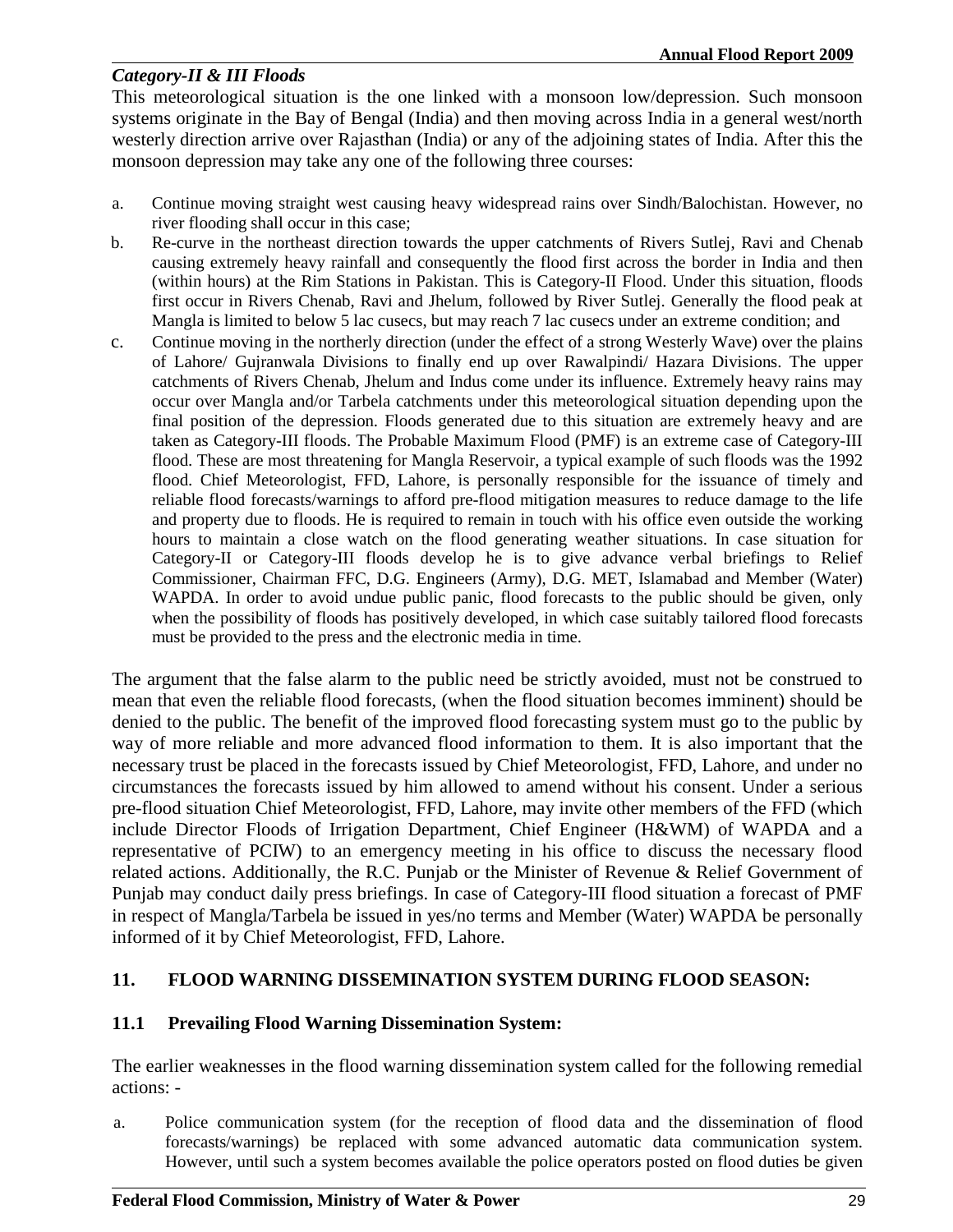some training to enable detection of simple data errors and also to understand the urgency and importance of timely data and flood forecast communications.

- b. Dissemination of the flood/warning at least to the important recipients be done by the Flood Forecasting Centre to ensure timely dissemination under the overall supervision of the Chief Meteorologist, FFD, Lahore.
- c. Some mechanism to ensure proper coordination between the various departments/agencies involved in the flood mitigation process be established. This may be done by an authority having the full legal jurisdiction over all the concerned agencies.

The problems and the possible remedies were frequently discussed in flood meetings at Provincial and Federal Government levels. As a result of such efforts the earlier flood warning dissemination system underwent gradual changes as reflected in the system currently in vogue. Salient features of current flood warning dissemination system are as follows:

- i. Pre-flood familiarization training has been started since the last few years to acquaint the newly inducted people of Irrigation and WAPDA with the commonly used hydromet terms.
- ii. Flood Forecasting and Warning Centre, Lahore, has been re-designated as the Flood Forecasting Division (FFD).
- iii. FFD has taken in hand the dissemination of the flood forecasts/warnings to considerably large number of recipients directly or indirectly concerned with the flood mitigation process, over and above the dissemination being done by the FWC.
- iv. Press briefings have been started in the office of Chief Meteorologist FFD as a regular feature to ensure correct and authentic flood and weather information to the public. Such briefings are arranged through the representative of the Punjab Information Department on duty at the FWC, only when the flood situation is or is likely to become serious enough to call for such briefings.

Considerable improvement has been made in the dissemination system since the time that it was initially started. Most of the discrepancies stated above have been removed. A much better coordination now exists with WAPDA as regular meetings or verbal advice is given by Chief Meteorologist, FFD, Lahore to G.M (Planning & Coordination) WAPDA.

### **11.2 Updated Flood Warning Dissemination Procedure:**

The existing dissemination process has been reviewed and lists of the recipients of flood information have been streamlined. Basically there are two types of flood information required to be provided for use by the appropriate recipients: i) the flood forecasts and ii) the flood data. Whereas the flood forecasts are disseminated by FFD as well as the FWC, the flood data is disseminated by the FWC only.

### **11.2.1 Flood Forecasts:**

Some of the salient features of each type of the forecast are as under:

### *a. Color Coded Qualitative Flood Forecast:*

The colour-coded forecasts are meant to forewarn the frontline flood mitigation authorities regarding the possibility of floods due to the arrival of monsoon low/depression in the vicinity of the Pakistan. The forecasts are issued in three colour codes relating to the position and movement of the depression. Such forecasts constitute precautionary information only. Further, most of such information is also included in the Weather/Flood situation forecasts as well.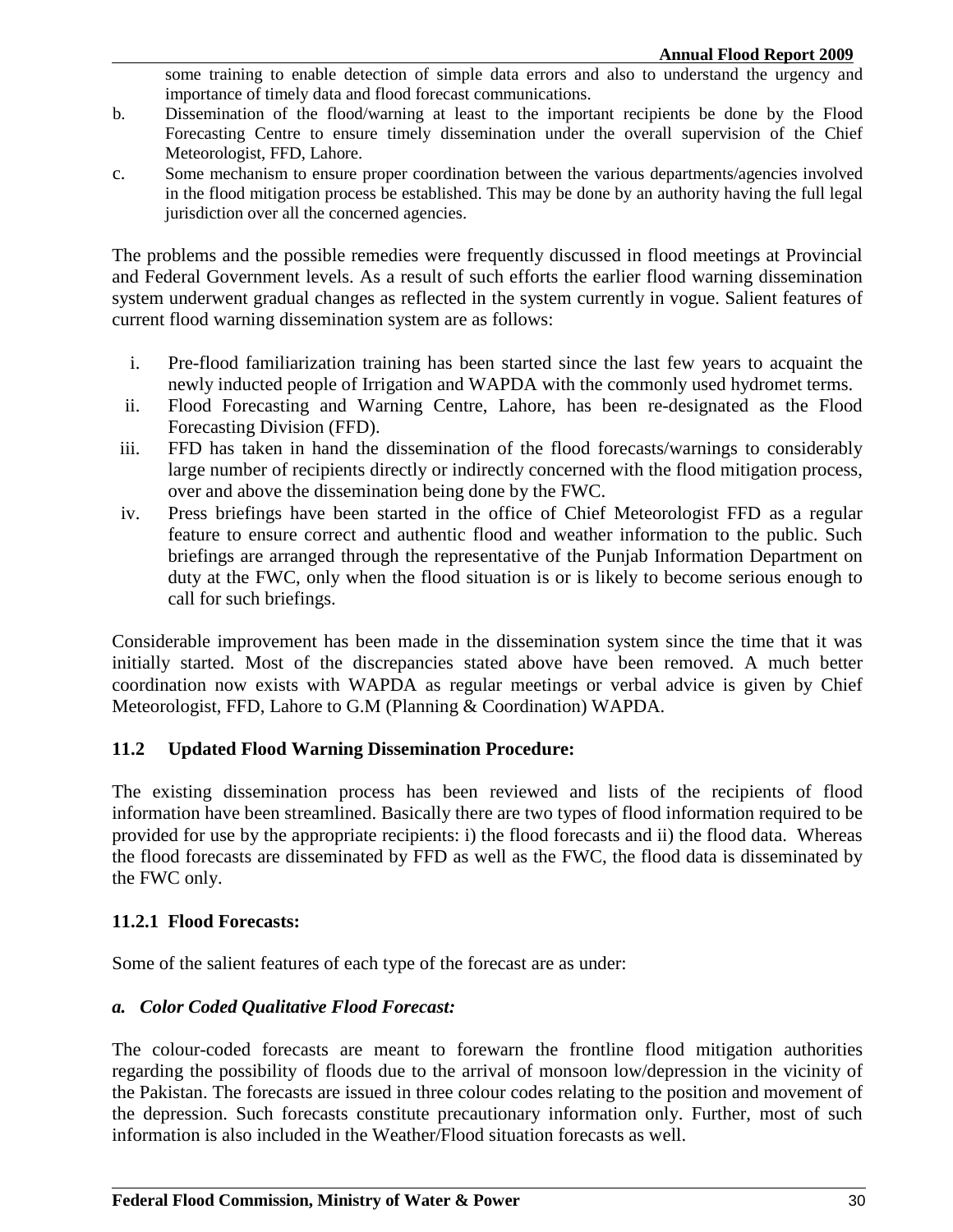### *b. Weather/Flood Forecasts:*

Such forecasts give descriptive information on the current and the next 24 hours weather and flood situation. The forecast was introduced to facilitate the understanding of the flood situation for those recipients who are highly placed Government functionaries (mostly at the federal level) and thus need to know the Weather/Flood situation in general (easily understandable) terms and are not concerned with detailed river forecast. The forecast is issued once in 24 hours and is passed via fax to the recipients (mostly located in Islamabad).

### *c. Routine Daily Flood Forecasts:*

Routine daily flood forecasts contain current and the next 24 hours weather and flood situation. It gives the quantitative information of the magnitude of prevailing and the forecast flood flows at maximum number of directly or indirectly concerned recipients. The forecast is disseminated both by FFD, Lahore, as well as by FWC, Lahore.

### *d. Significant Flood Forecast:*

Significant flood forecast is the forecast of occurrence of a flood of 'High' or higher level at a specific site/sites over a river and/or nullah within the Indus basin river system. The forecast is commonly issued for the rim station but can be issued for any other downstream site as well expected flood is expressed in terms of Flood Levels (Low/Medium/High etc.) as well as a quantitative flood range, which is kept as narrow as possible. This is the most important flood forecast and thus calls for the immediate action by the concerned authorities. Significant forecast needs to be disseminated to those agencies/authorities, which have the most direct involvement in the flood mitigation process.

### *e. Areal Inundation Flood Forecast:*

This forecast is issued only when the exceptionally high flood occurs and the areal inundation is forecast on the basis of the hydrodynamic model.

This forecast needs to be provided to the concerned Government authorities and also to the print and electronic media so that the flood prone population gets adequate and timely information to afford pre-flood evacuation and/or other similar flood mitigation measures.

### **11.2.2 Dissemination of Flood Data:**

Besides the flood forecasts, the flood data are also disseminated to such Government functionaries as are required to closely monitor the flood levels at various headworks. This consists of gauge and discharge data measured every six hours.

### **11.3 National Disaster Management Authority (NDMA):**

Government of Pakistan has embarked upon establishing appropriate policy to minimize risks and vulnerabilities and passed NDMA ordinance 2006. National Disaster Management Authority (NDMA) has been established to serve as the focal point and coordinating body to facilitate implementation of disaster risk management strategies. This necessitates NDMA to directly interact/ communicate with all stakeholders, including Ministries, Divisions, and Departments in relaxation to normal communication channel. NDMA aims to develop sustainable operational capacity and professional competence to undertake the following tasks: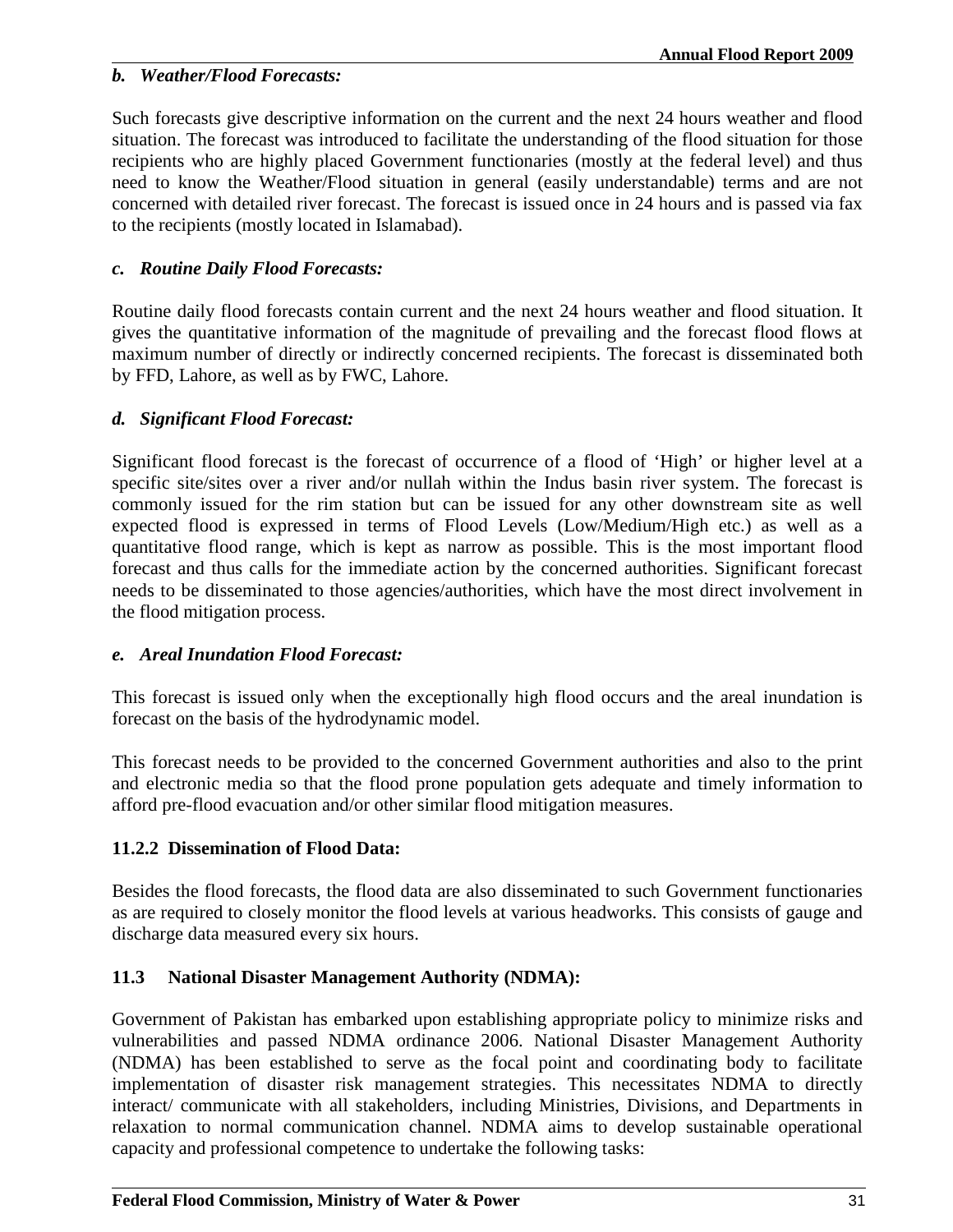- i. Coordinate complete spectrum of disaster risk management at national level;
- ii. Act as Secretariat of the NDMC to facilitate implementation of DRM strategies;
- iii. Map all hazards in the country and conduct risk analyses on regular basis;
- iv. Develop guidelines and standards for national and provincial stakeholders regarding their role in disaster risk management;
- v. Ensure establishment of DM Authorities and Emergency Operations Centers at provincial, district and municipal levels in hazard-prone areas;
- vi. Provide technical assistance to federal ministries, departments and provincial DM authorities for disaster risk management initiatives;
- vii. Organize training and awareness raising activities for capacity development of stakeholders, particularly in hazard-prone areas;
- viii. Collect, analyze, process and disseminate inter-sectoral information required in all the hazards management approach;
- ix. Ensure appropriate regulations are framed to develop disaster response volunteer teams;
- x. Create requisite environment for participation of media in DRM activities;
- xi. Serve as the lead agency for NGOs to ensure their performance matches accepted international standards, e.g. the SPHERE standards;
- xii. Serve as the lead agency for international cooperation in disaster risk management; This will particularly include, information sharing, early warning, surveillance, joint training, and common standards and protocols required for regional and international cooperation;
- xiii. Coordinate emergency response of federal government in the event of a national level disaster through the National Emergency Operation Center (NEDC);
- xiv. Require any government department or agency to make available such men or resources as are available for the purpose of emergency response, rescue and relief;
- xv. Declare a National Disaster Awareness Day (to commemorate 08 October Earthquake) and conduct awareness raising activities at the occasion;
- xvi. Establish a National Disaster Management Fund, and
- xvii. Perform any other function as may be required by the NDMC.

In addition to above, pre-flood and post flood season conferences, which were earlier conducted by Pak Army at national level, will now be arranged by National Disaster Management Authority in future.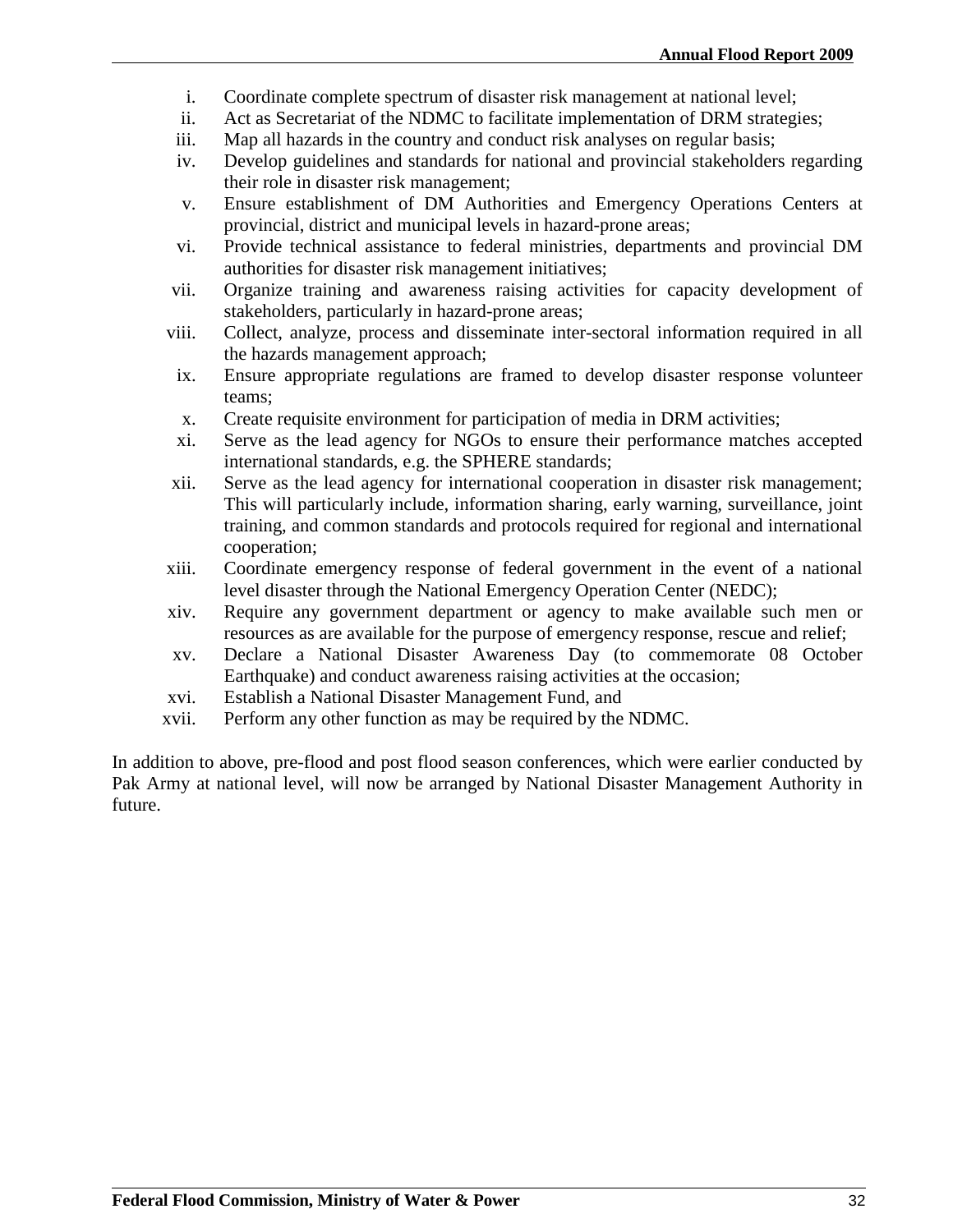### **12. YEAR 2009 - FLOOD SEASON FORECAST:**

### **12.1 Official Seasonal Monsoon Rainfall Forecast:**

Pakistan Meteorological Department predicted Below Normal monsoon rains during the period from July to September 2009. The official prediction of seasonal monsoon rainfall by Pakistan Meteorological Department, issued in this context, is reproduced herewith:

#### GOVERNMENT OF PAKISTAN PAKISTAN METEOROLOGICAL DEPARTMENT (Headquarters Office) SECTOR H-8/2, P.O BOX 1214 ISLAMABAD

16th July 2009

#### **PRESS RELEASE**

#### **UPDATE: MONSOON SEASONAL FORECAST**

#### **BELOW NORMAL MONSOON RAINS PREDICTED**

In consideration of rapidly changing meteorological conditions over Pakistan and keeping in view World Meteorological Organization's advisory about the development of EI Nino phenomenon in Pacific Ocean, PMD has updated its seasonal forecast.

According to revised estimates the average monsoon rains in Pakistan are expected to be 30% below normal/ this shortfall has the potential to affect agriculture and water resources. MET. Office has advised about the judicious use of available water resources.

EI Nino phenomenon is the abnormal warming of Pacific Ocean during some of the years. EI Nino phenomenon when occurs, disturbs the normal weather pattern around the globe. In Pakistan's context EI Nino generally suppresses the monsoon rainfall.

EI Nino has developed very rapidly in June 2009 and is likely to further strengthen in coming months and is likely to continue till next winter.

Many countries around the globe, including India, have revised their seasonal weather forecast.

(Spokesman) Pakistan Meteorological Department

#### **12.2 44th Annual Meeting of Federal Flood Commission:**

In order to stream line the flood preparedness and review the flood fighting arrangements made by various agencies i.e., All the four provincial Irrigation & Power Departments/PIDAs, Pakistan Meteorological Department (PMD/FFD), WAPDA and PCIW a high level meeting (44<sup>th</sup> meeting of FFC) was held on **June 17, 2009.** Federal Minister for Water & Power chaired the meeting. Main items of discussion included:

- Confirmation of Minutes of  $43<sup>rd</sup>$  Meeting of Federal Flood Commission;
- Review the present status of Flood Forecasting and Warning System and Flood Gauging & Telemetry System including performance of the System during 2008 Monsoon Season.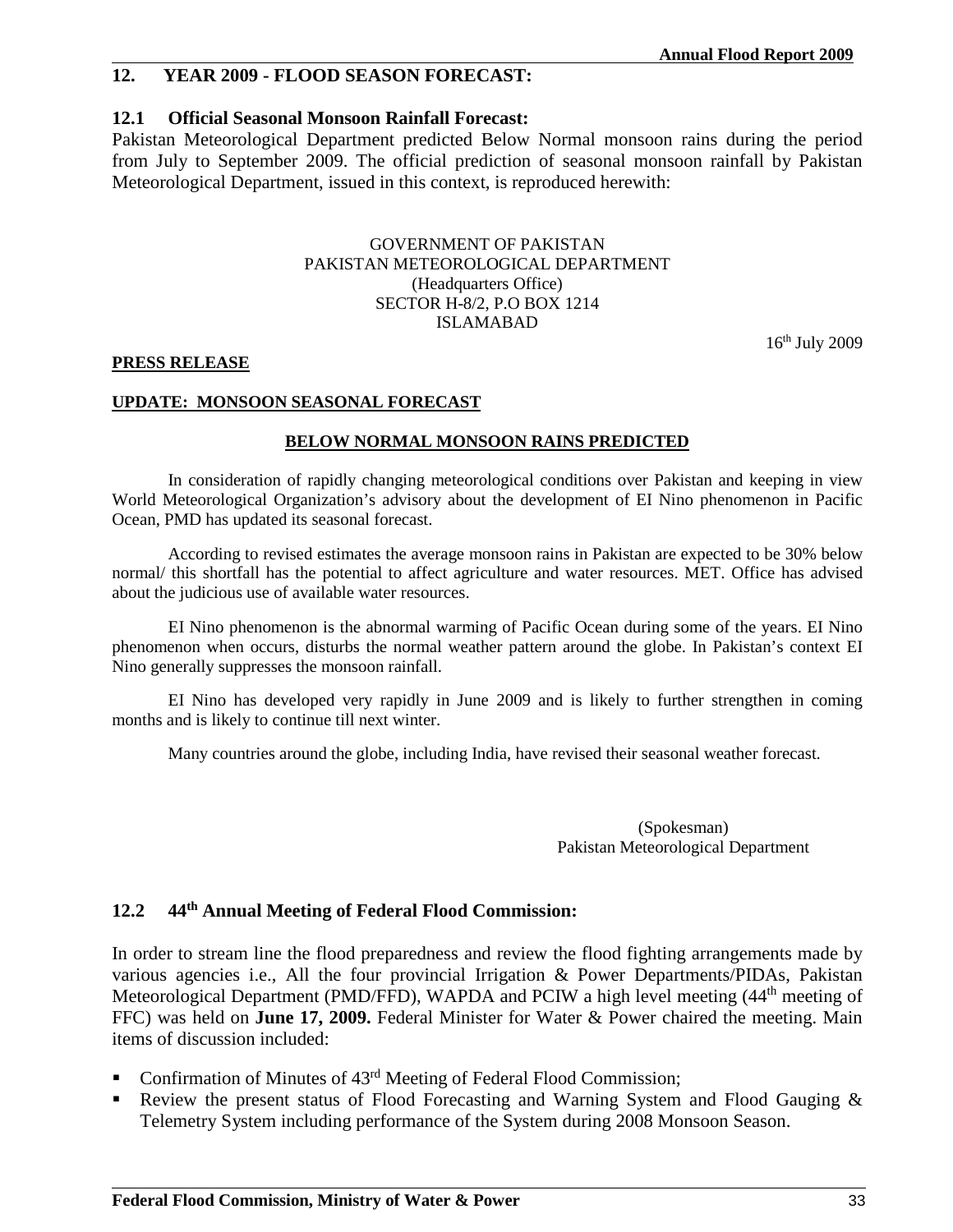- Review the status of strengthening of Flood Protection Network by the Provinces for the Flood Season 2009, Identification of Areas of Weaknesses, Flood Fighting Plans for Flood Season-2009 and preparedness of Provincial Irrigation Departments (PIDs/PIDAs) including liaison with Pakistan Army.
- Arrangements planned by the PCIW for procurement of river flow data from India during the 2009 Flood Season.

### **12.3 Other measures taken by Federal Flood Commission:**

Apart from organizing 44th Annual Meeting of FFC, discussed above and the decisions given in **Table-8**, following important actions were taken at the level of FFC in order to ensure fulfillment of strict the preparedness measures towards 2009-Floods Season.

- i. Pakistan Telecommunication Corporation was requested for smooth working and maintenance of important telecommunication links relating to the dissemination of rain/floods related information;
- ii. All the four Provincial Chief Secretaries were requested to issue instructions to all concerned provincial agencies so that any outstanding arrangements for combating contingency situations must be completed in all respects, alongwith effective monitoring of all flood related activities throughout the flood season;
- iii. Provincial Relief Departments were advised to ensure all necessary material help in case of an emergency in the shape of provision of tents, life jackets, life boats etc through a well coordinated plan with Pakistan Army;
- iv. All the four Provinces were advised to ensure full participation of all the District Coordination Officers in flood management activities during the 2008-Flood Season and that they would have the overall responsibility for effective interaction between various agencies;
- v. All the four Provincial Irrigation & Power Departments were requested for a joint reconnaissance of all the important flood bunds/embankments with respective Pakistan Army Corps of Engineers;
- vi. Letters were issued to AJ&K, NA, FATA and ICT Administration for maximum warning and relief arrangements during 2009 flood season;
- vii. Flood Communication Cell of Federal Flood Commission remained in operation on roundthe-clock basis for the entire flood season and Flood Situation Report was issued on daily basis to all concerned;
- viii. During the unprecedented flood days (June- mid August 2007) in Balochistan & Sindh round-the-clock and continuous reporting of the situation was done by the Flood Communication Cell;
- ix. Regular site visits of flood affected areas were made by the monitoring team of Federal Flood Commission (FFC) both during and after the flood season to assess scale of damage to irrigation and flood infrastructure;
- x. Daily briefing was given to National Disaster Management Authority (NDMA) both in the morning and evening on flood situation in the country during 2007-flood season to help liaison among concerned authorities to control disaster effects.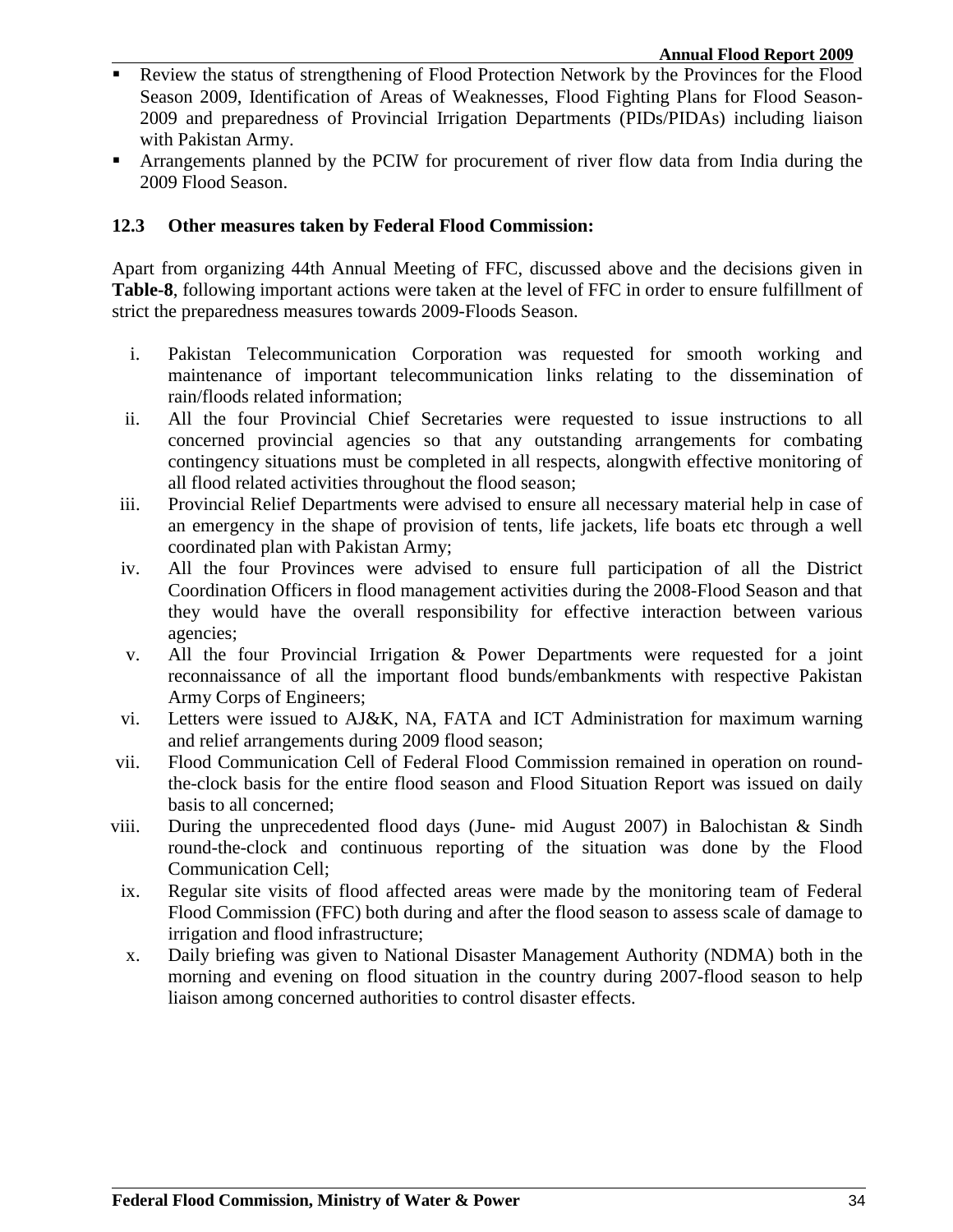# **Table –8**

# **Decisions of 44th Annual Meeting of FFC**

| S#  | <b>Decisions</b>                                                                                                    | <b>Action by</b>                                  | <b>Status of</b>                             |
|-----|---------------------------------------------------------------------------------------------------------------------|---------------------------------------------------|----------------------------------------------|
|     |                                                                                                                     |                                                   | Compliance                                   |
| 1.  | Time frame already decided for submission and                                                                       | four<br>All<br>the                                | Partially                                    |
|     | processing of flood related works from relevant forums                                                              | PID <sub>s</sub> ,<br>FATA,                       | complied                                     |
|     | must be strictly adhered to by all the four provinces and                                                           | Northern                                          |                                              |
|     | federal line agencies. Cut-off date for receipt of PC-Is of                                                         | Areas, AJ&K,                                      |                                              |
|     | flood protection schemes to FFC is November 30 of                                                                   | ICT, FFC.                                         |                                              |
|     | every year.                                                                                                         |                                                   |                                              |
| 2.  | $M$ /o Water $\&$ Power will hold a meeting to review the                                                           | FFC,<br>$M$ /o                                    | $M$ /o<br>Water<br>&                         |
|     | time frame of approval and execution of flood                                                                       | Water & Power                                     | Power<br>was<br>requested<br>to              |
|     | protection works and simplification of fund release                                                                 |                                                   | facilitate in<br>the                         |
|     | process and shall accordingly prepare recommendations                                                               |                                                   | matter.                                      |
| 3.  | for the approval of competent authority.                                                                            |                                                   |                                              |
|     | As per practice all the four I&P Departments & Federal                                                              | All<br>four<br>the<br>PID <sub>s</sub> ,<br>FATA, | Complied.                                    |
|     | line agencies will ensure that inspection of all important<br>bunds and flood works are completed well ahead of the | AJ&K,                                             |                                              |
|     | forthcoming flood season of 2009                                                                                    | Northern                                          |                                              |
|     |                                                                                                                     | Areas.                                            |                                              |
| 4.  | All the four I&P Departments & Federal line agencies                                                                | four<br>All<br>the                                | Complied.                                    |
|     | will ensure well organized monitoring system for the                                                                | FATA.<br>PID <sub>s</sub> ,                       |                                              |
|     | safety of bunds, especially along the vulnerable/high                                                               | AJ&K,                                             |                                              |
|     | risk locations of river in coordination with Pak Army                                                               | Northern                                          |                                              |
|     |                                                                                                                     | Areas.                                            |                                              |
| 5.  | Flood Warning Center at Lahore and all other places                                                                 | FFC, PIDs and                                     | Complied.                                    |
|     | shall start round-the-clock operations throughout the                                                               | all concerned                                     |                                              |
|     | Flood Season.                                                                                                       |                                                   |                                              |
| 6.  | P&D Division will expedite approval of the PC-II for                                                                | P&D Division,                                     | $PC-II$<br>is<br>being                       |
|     | Development of Multi Hazard Early Warning System                                                                    | <b>GOP</b>                                        | amended<br>in<br>the<br>light of decision of |
|     | and Concept Clearance for Flood/ Disaster Protection                                                                |                                                   | <b>CDWP</b><br>meeting                       |
|     | Works for Disaster Risk Reduction (DRR) in Pakistan                                                                 |                                                   | held<br><sub>on</sub>                        |
|     | to help expedite arrangement of funds.                                                                              |                                                   | 19.11.2009.                                  |
| 7.  | PMD/FFD will ensure submission of Official Forecast                                                                 | <b>PMD/FFD</b>                                    | Complied                                     |
|     | for 2009 Monsoon Season to all provincial and federal                                                               |                                                   |                                              |
|     | agencies.                                                                                                           |                                                   |                                              |
| 8.  | All provinces and federal line agencies shall ensure                                                                | All the<br>four                                   | Ongoing<br>and                               |
|     | and participation<br>activities<br>of local<br>awareness                                                            | provinces,<br>federal                             | complied during<br>2009<br>flood             |
|     | communities in flood fighting activities to avert any                                                               | line<br>agencies                                  | season                                       |
| 9.  | mishap/casualty as a consequence of emergency<br>For all future release of funds to provinces and federal           | All<br>the<br>four                                | Partially                                    |
|     | line agencies shall ensure timely submission of                                                                     | provinces,                                        | complied.                                    |
|     | utilization accounts of previous releases                                                                           | federal<br>line                                   |                                              |
|     |                                                                                                                     | agencies                                          |                                              |
| 10. | All the four provinces and federal line agencies shall                                                              | All<br>the<br>four                                | Continued.                                   |
|     | improve their disaster combating capabilities under the                                                             | provinces,                                        |                                              |
|     | auspices of NDMA and assistance of Pak Army shall be                                                                | federal<br>line                                   |                                              |
|     | sought as a last resort.                                                                                            | agencies,                                         |                                              |
|     |                                                                                                                     | NDMA,<br>Pak                                      |                                              |
|     |                                                                                                                     | Army                                              |                                              |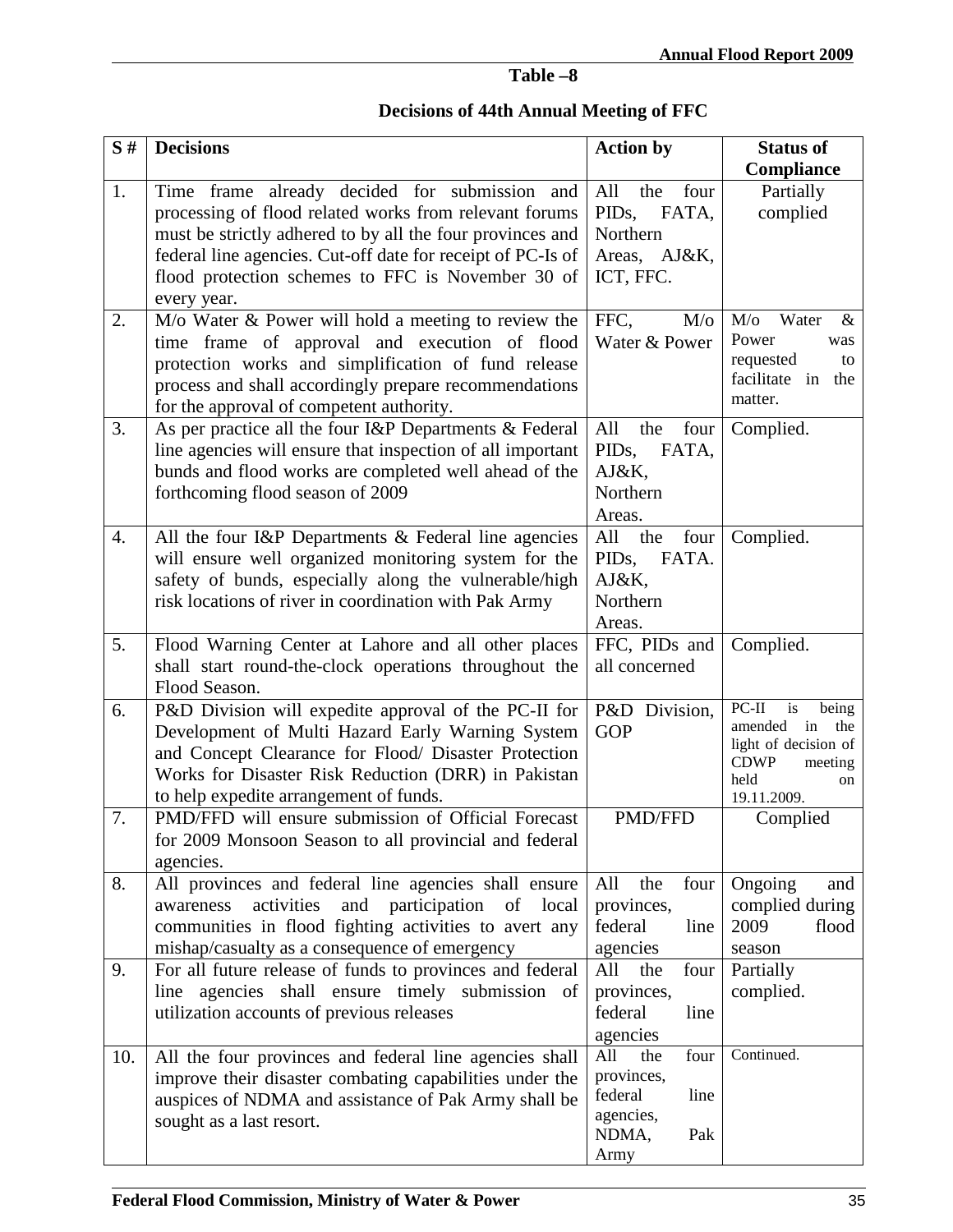|     |                                                                                                                                                                                                                                                                                       |                                                                     | <b>Annual Flood Report 2009</b>                                                                              |
|-----|---------------------------------------------------------------------------------------------------------------------------------------------------------------------------------------------------------------------------------------------------------------------------------------|---------------------------------------------------------------------|--------------------------------------------------------------------------------------------------------------|
| 11. | Provinces and federal line agencies shall ensure<br>adequate provision of funds within their respective<br>provincial budgets to ensure timely repair and<br>maintenance activity of the flood related infrastructure.                                                                | All<br>the<br>four<br>provinces,<br>federal<br>line<br>agencies     | Provinces<br>and<br>federal<br>line<br>agencies have been<br>requested<br>to<br>comply with the<br>decision. |
| 12. | FATA will submit to FFC its modified Comprehensive<br>Plan, if any, in addition to their schemes under Normal/<br>Emergent Flood Programme for consideration of their<br>additional requirement for flood works.                                                                      | <b>FATA</b>                                                         | <b>FATA</b><br>authorities<br>have<br>been<br>requested<br>to<br>comply with the<br>decision.                |
| 13. | NDMA will issue on an urgent basis requisite<br>Engineering Directorate,<br>authorization<br>to<br>GHQ,<br>Rawalpindi for the provision of services of Pak Army to<br>meet any emergent flood situation/ rescue & relief<br>operation.                                                | <b>NDMA</b>                                                         | NDMA has<br>been<br>requested<br>to<br>facilitate<br>in<br>the<br>matter.                                    |
| 14. | As per prevailing practice and four authenticity of<br>information dissemination Flood Forecasting Division<br>(FFD), Lahore shall be the official spokesman on the<br>issue of flood forecasts                                                                                       | FFD, Lahore                                                         | Complied.                                                                                                    |
| 15. | In order to fight any flood situation, PIDs/ EAs shall use<br>machinery of respective Agriculture Departments<br>during flood season through mutual arrangements.                                                                                                                     | All<br>the<br>four<br>provinces,<br>federal<br>line<br>agencies.    | Four provinces &<br>federal<br>line<br>agencies<br>have<br>been requested to<br>comply with the<br>decision. |
| 16. | NDMA need to prepare and update periodically the list<br>of private contractors of machinery required during<br>flood season.                                                                                                                                                         | <b>NDMA</b>                                                         | NDMA has been<br>requested to take<br>further action.                                                        |
| 17. | PMD in collaboration with PCIW/ FFC shall build its<br>capacity for obtaining/ collection of flood/rain data<br>pertaining to eastern rivers and Indian catchments in<br>case India refuses to supply the same                                                                        | PMD,<br>PCIW,<br><b>FFC</b>                                         | Complied<br>and<br>continued<br>at<br>institutional<br>level.                                                |
| 18. | As annual PSDP had been curtailed during last two<br>fiscal years from its original size to $1/3rd$ on account of<br>cash flow problems and financial crunch, all executing<br>agencies need to reprioritize their requirements to fit<br>well within the available/released funds.   | All the<br>four<br>provinces,<br>federal<br>line<br>agencies.       | Partially<br>complied.                                                                                       |
| 19. | Gilgit-Baltistan will furnish details of its requirement of<br>machinery/ equipment to FFC for incorporation in the<br>PC-II being prepared at the level of FFC.                                                                                                                      | Gilgit-Baltistan                                                    | GB-PWD has been<br>requested<br>to<br>comply with the<br>decision.                                           |
| 20. | NDMA will arrange Mock Exercise/ Drills for handling<br>the flood related disasters on rotation basis in different<br>provinces, before the start of the flood season.                                                                                                                | <b>NDMA</b>                                                         | NDMA has been<br>requested to take<br>further action.                                                        |
| 21. | All the stakeholders will update NDMA on monthly<br>basis, regarding the implementation of decisions made<br>in NDMA's pre-monsoon season meeting held on April<br>29, 2009.                                                                                                          | All<br>concerned<br>stakeholders                                    | Continued.                                                                                                   |
| 22. | Ministry of Railways and Ministry of Communication<br>who were tasked, in April 29, 2009 meeting of NDMA<br>to conduct surveys of the bridges and vital infrastructure<br>to assess their soundness with regard to the flood<br>situation shall respond back to NDMA at the earliest. | Ministry<br>of<br>Railway<br>and<br>Ministry<br>οf<br>Communicstion | Complied<br>by<br>the Ministry of<br>Railway.                                                                |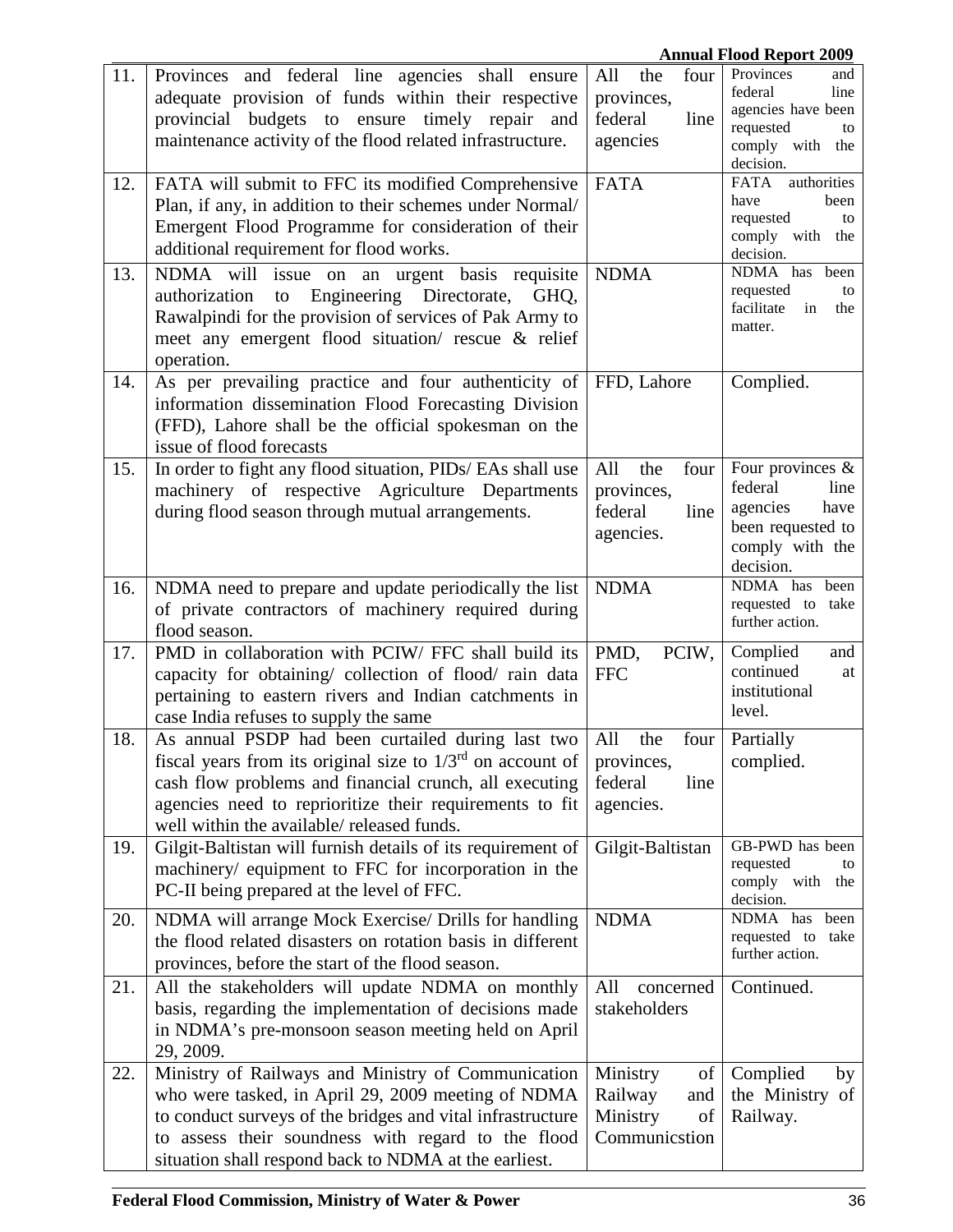### **13. FFC's ACTIVITIES DURING THE YEAR 2009-FLOOD SEASON:**

### **13.1 Setting up of a Flood Communication Cell in Federal Flood Commission (FFC)**

On the advent of the 2009-Flood Season, a Flood Communication Cell was set up in the Federal Flood Commission, which started functioning with effect from June 15, 2009, and continued functioning till October 15, 2009.

The main objective of the Flood Communication Cell was to obtain information from the Flood Forecasting Division (FFD), Lahore, and other Flood Warning Centers set up in the Provincial Headquarters. Also data relating to river discharges at Rim stations and other important control points and information with regard to rainfall at important stations were received. In addition to the special duty staff (for round-the-clock collection of data), one officer remained available during all working days as well as on Sundays and National Holidays for collection of necessary information regarding rain/flood damages and bund breaches.

### **13.2 Flood Monitoring Situation Report on Weather & River Discharges:**

A Flood Situation Report on weather & river discharges was prepared and issued on daily basis to important Government officials including in particular the following:-

- i. Federal Minister for Water & Power, Islamabad.
- ii. Chief of Staff to the President, Aiwan-e-Sadar, Islamabad.
- iii. Principal Secretary to the Prime Minister, Prime Minister's Secretariat, Islamabad.
- iv. Military Secretary to the Prime Minister, Prime Ministers Secretariat, Islamabad.
- v. Secretary, Ministry of Water & Power, Islamabad.
- vi. Additional Secretary, Ministry of Water & Power, Islamabad.
- vii. Adviser, Ministry of Water & Power, Islamabad.
- viii. Chairman, National Disaster Management Authority, Prime Ministers Secretariat, Islamabad.
- ix. Director General (ERC), Cabinet Division, Islamabad.
- x. General Staff Branch, Engineering Directorate, GHQ, Rawalpindi.

The report based on information received from WAPDA and FFD's Weather Forecast contained actual river flow position of major rivers in a tabular form with prevailing weather system situation (including Seasonal Low from the Arabian Sea, Westerly Wave System from the Mediterranean Sea and Monsoon System from Bay of Bengal-India). The report also reflected concise forecast relating to the movement of various weather systems and the river flow condition for the next 24 hours including likely inundation/flooding of nullahs etc besides giving an update on the reported damages. Apart from above, Special Flood Reports were issued relating to floods in River Kabul and Chenab. Senior Officers of FFC also presented regular briefings on the national electronic media relating to current flood situation. Specimen of Flood Situation Report is attached as Annexure-I. A comparison of Historic Maximum Flood Peaks Vs 2009 Flood Maximum Flood Peaks is given in Table-9.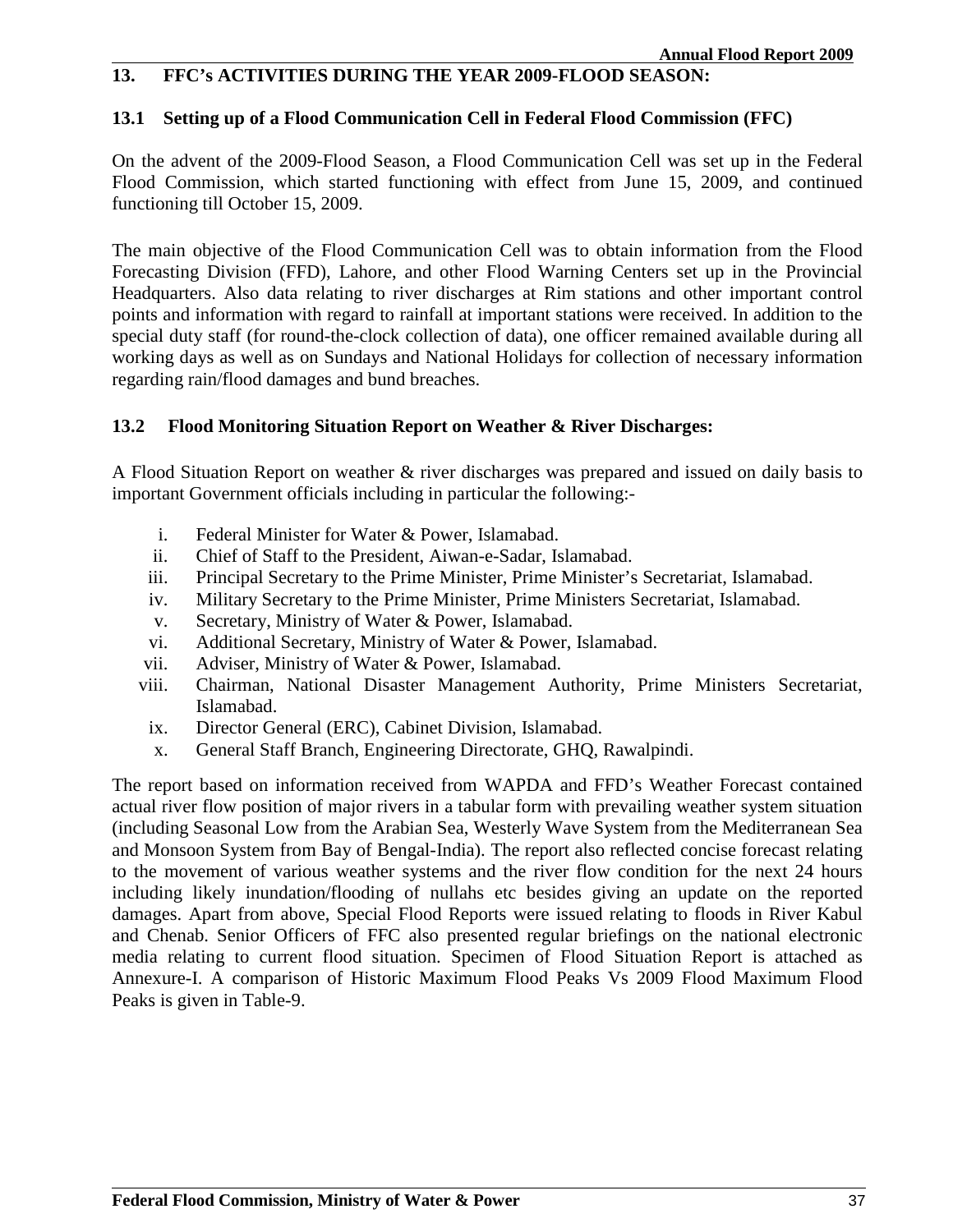#### **Table-9**

|        |                               |                                         |           |                       |          | (In cusecs)       |  |
|--------|-------------------------------|-----------------------------------------|-----------|-----------------------|----------|-------------------|--|
| River  | Barrages/<br><b>Headworks</b> | Designed<br>Capacity                    |           | Historic Maximum Peak |          | Maximum-2009 Peak |  |
|        |                               |                                         | Flood     | Date                  | Flood    | Date              |  |
| Indus  | Tarbela                       | 15,00,000                               | 5,10,000  | $31 - 7 - 89$         | 3,06,300 | $16 - 8 - 09$     |  |
|        | Kalabagh                      | 9,50,000                                | 9,50,000  | $14 - 7 - 42$         | 3,48,300 | $17 - 8 - 09$     |  |
|        | Chashma                       | 9,50,000                                | 7,86,600  | $3 - 8 - 76$          | 3,80,800 | $19 - 8 - 09$     |  |
|        | Taunsa                        | 11,00,000                               | 7,88,646  | $22 - 7 - 58$         | 3,20,300 | $21 - 8 - 09$     |  |
|        | Guddu                         | 12,00,000<br>11,99,672<br>$15 - 8 - 76$ |           |                       | 2,32,300 | $25 - 8 - 09$     |  |
|        | Sukkur                        | 15,00,000                               | 11,66,574 | $15 - 8 - 76$         | 1,34,600 | $26 - 8 - 09$     |  |
|        | Kotri                         | 8,75,000                                | 9,81,000  | $14 - 8 - 56$         | 1,15,800 | $31 - 8 - 09$     |  |
| Jhelum | Mangla                        | 10,60,000                               | 9,33,000  | $10-9-92$             | 81,300   | $16 - 8 - 09$     |  |
|        | Rasul                         | 8,50,000                                | 9,32,000  | $10-9-92$             | 56,800   | $17 - 8 - 09$     |  |
| Chenab | Marala                        | 11,00,000                               | 11,00,000 | $26 - 8 - 57$         | 93,200   | $28 - 7 - 09$     |  |
|        | Qadirabad                     | 8,07,000                                | 9,48,530  | 11-9-92               | 76,400   | $29 - 7 - 09$     |  |
|        | Trimmu                        | 6,45,000                                | 9,43,225  | $8 - 7 - 59$          | 43,800   | $21 - 8 - 09$     |  |
|        | Panjnad                       | 7,00,000                                | 8,02,516  | $17 - 8 - 73$         | 17,800   | $26 - 8 - 09$     |  |
| Ravi   | <b>Balloki</b>                | 2,25,000                                | 3,89,845  | 28-9-88               | 14,000   | $31 - 7 - 09$     |  |
|        | Sidhnai                       | 1,50,000                                | 3,30,210  | $2 - 10 - 88$         | 8,500    | $24 - 8 - 09$     |  |
| Sutlej | Sulemanki                     | 3,25,000                                | 5,97,000  | $8-10-55$             | 3,400    | $03 - 8 - 09$     |  |

### **HISTORIC MAXIMUM VS 2009 MAXIMUM PEAK DISCHARGES OF MAJOR RIVERS OF PAKISTAN**

Attached as **Annexure-II**, is river discharge data from July 01, 2009 to September 30, 2009 for all the major rivers of Pakistan along with their graphical representations besides comparisons of levels of Tarbela and Mangla reservoirs at **Annexure-III** & **IV** respectively.

### **13.3 Rain/Flood Damages & Relief Measures Report:**

Keeping in view the instructions of Federal Minister for Water & Power, FFC also issued on daily basis, from June 27, 2009 to September 30, 2009, up-to-date information on rain/flood damages and relief measures based on data received from Provincial Relief Commissioners.

### **13.4 Guidelines for Mangla Flood Management:**

Guidelines for Mangla Dam Flood Management remained in operation for the 2009-Flood Season also. Besides this Tarbela & Mangla Dam Flood Management Committee and the High Level Flood Management Committee at the federal level remained active during the entire flood season.

### **13.5 Public Sector Development Program 2008-2009**

For the Year 2008-2009, Federal Flood Commission requested Planning & Development Division through M/O Water & Power for allocation of funds to the tune of Rs. 3,500 million in respect of Normal Annual Development Program based on the priority list of schemes received from the Provinces and Federal Line agencies. Against this request Planning & Division allocated Rs. 1,000 million.

Table-10 depicts the PSDP 2008-2009 allocations made by the Government of Pakistan for Normal/Emergent Flood Program.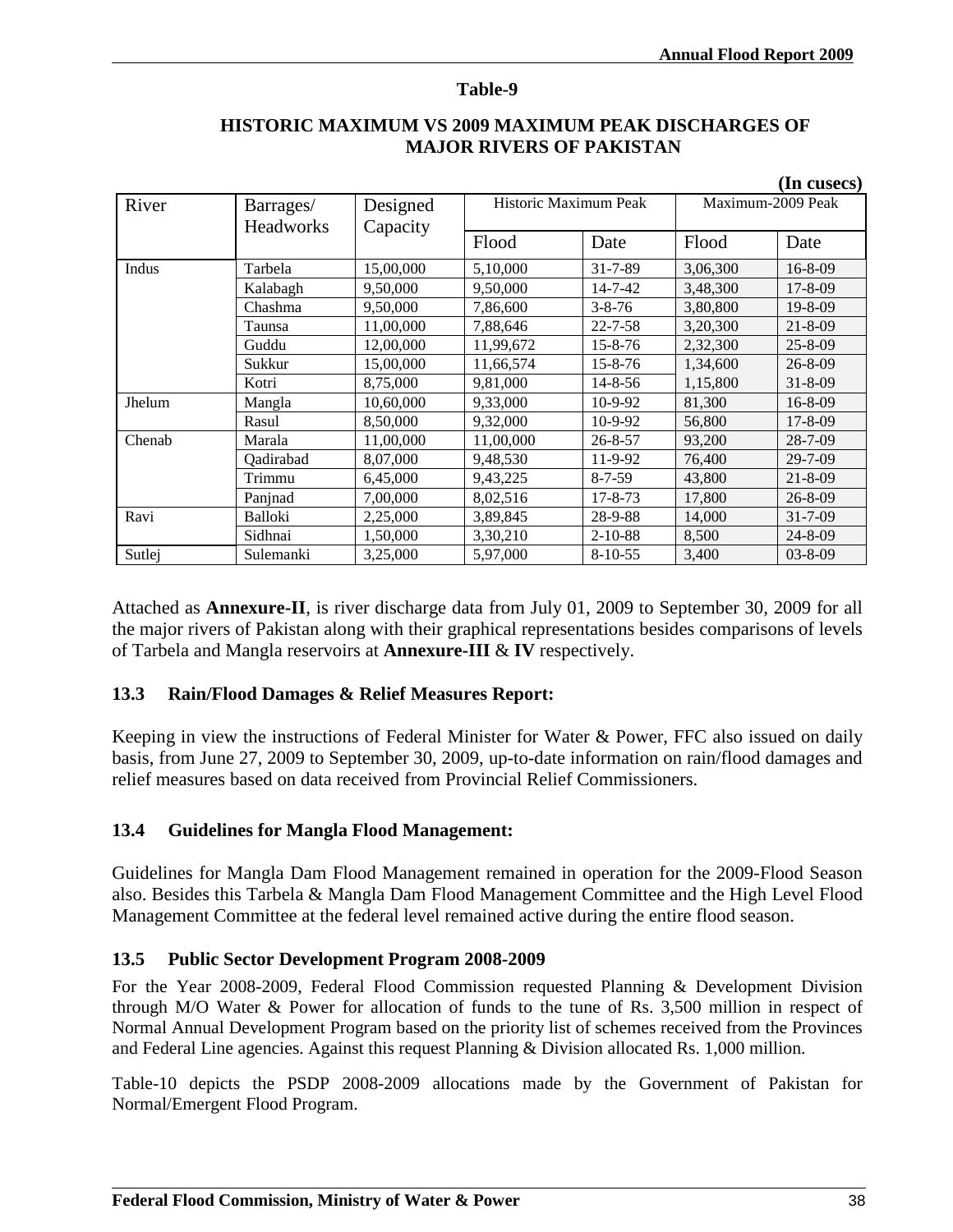|                                                                                                                          |                   |                   | (Rs. in Million) |
|--------------------------------------------------------------------------------------------------------------------------|-------------------|-------------------|------------------|
| <b>Name of Province/Federal Line Agency</b>                                                                              | Original          | <b>Revised</b>    | Actual           |
|                                                                                                                          | <b>Allocation</b> | <b>Allocation</b> | <b>Releases</b>  |
|                                                                                                                          | 2008-09           | 2008-09           |                  |
| Punjab                                                                                                                   | 382.50            | 266.005           | 245.500          |
| Sindh                                                                                                                    | 263.50            | 277.625           | 263.500          |
| <b>NWFP</b>                                                                                                              | 93.50             | 98.512            | 93.500           |
| <b>Balochistan</b>                                                                                                       | 68.00             | 71.645            | 68.00            |
| <b>FATA</b>                                                                                                              | 25.50             | 26.867            | 25.50            |
| AJ&K                                                                                                                     | 8.50              | 8.956             | 8.956            |
| Gilgit-Baltistan                                                                                                         | 8.50              | 8.956             | 8.956            |
| Priority of Flood Works in Provinces & Federal Line<br>agencies to be carried out as decided by Federal Minister for W&P | 100.00            | 100.00            | 100.00           |
| FFC-Monitoring, evaluation, overall management                                                                           | 50.00             | 1.405             | 1.405            |
| & supervision                                                                                                            |                   |                   |                  |
| <b>Total:</b>                                                                                                            | 1000.00           | 859.971           | 815.317          |

### **PSDP 2008-2009 ALLOCATIONS UNDER NORMAL/EMERGENT FLOOD PROGRAMME**

**Table –10**

### **14. OVERALL ASSESSMENT OF 2009-MONSOON SEASON:**

2009-Monsoon Season can be termed a relatively less wet monsoon season. Number of rivers experienced flood situations. As may be seen from Table-9 maximum discharge experienced by River Indus was at Chashma i.e. 3,80,800 cusecs, which is a medium flood stage. River Jehlum experienced a maximum discharge of 81,300 cusecs at Mangla, River Chenab 93,200 cusecs at Marala and River Ravi 14,000 cusecs at Balloki respectively.

#### **14.1 Country-wide Losses/Damages:**

 The details of country-wide losses/damages caused due to rain/flood 2009 as reported by the Provincial Departments and Federal Line Agencies are given in Table-11.

|                 | Country-wide Losses/Daniages Due to Kann/Flood 2009 |           |          |                 |                   |       |           |           |           |                 |           |
|-----------------|-----------------------------------------------------|-----------|----------|-----------------|-------------------|-------|-----------|-----------|-----------|-----------------|-----------|
|                 |                                                     |           | Area     | Cropped<br>Area | Houses<br>Damaged |       |           |           | Cattle    | Relief<br>Camps | Persons   |
|                 | Village                                             | Persons   | Affected | Affected        |                   |       | Person    | Persons   | Heads     | Establi         | in Relief |
| <b>PROVINCE</b> | Affected                                            | Affected  | (Acres)  | (Acres)         | Partially         | Fully | Died      | Injured   | Perished  | shed            | Camps     |
| Punjab          | 59                                                  | 208       | 474      | 770             | 4                 | 80    | 2         | NR        | <b>NR</b> | 10              | <b>NR</b> |
| Sindh           | 30                                                  | <b>NR</b> | NR       | NR              | 1071              | 191   | 83        | 47        | 104       | 150             | <b>NR</b> |
| <b>NWFP</b>     | NR                                                  | <b>NR</b> | NR       | NR              | <b>NR</b>         | NR    | 14        | 7         | 3         | $\Omega$        | <b>NR</b> |
| Balochistan     | NR                                                  | <b>NR</b> | 50       | 25              | 3                 | NR    | <b>NR</b> | <b>NR</b> | <b>NR</b> | <b>NR</b>       | <b>NR</b> |
| <b>FATA</b>     | NR                                                  | NR.       | NR       | NR              | <b>NR</b>         | 94    | 14        | NR        | <b>NR</b> | <b>NR</b>       | NR        |
| NA.             | NR                                                  | <b>NR</b> | NR       | NR              | <b>NR</b>         | NR    | <b>NR</b> | NR        | <b>NR</b> | <b>NR</b>       | <b>NR</b> |
| AJ $&$ K        | NR                                                  | <b>NR</b> | NR       | <b>NR</b>       | <b>NR</b>         | NR    | NR        | NR        | <b>NR</b> | <b>NR</b>       | <b>NR</b> |
| <b>G. TOTAL</b> | 89                                                  | 208       | 521      | 795             | 1078              | 271   | 99        | 54        | 107       | <b>160</b>      | $\theta$  |

**Table-11 Country-wide Losses/Damages Due to Rain/Flood 2009**

NR: Not reported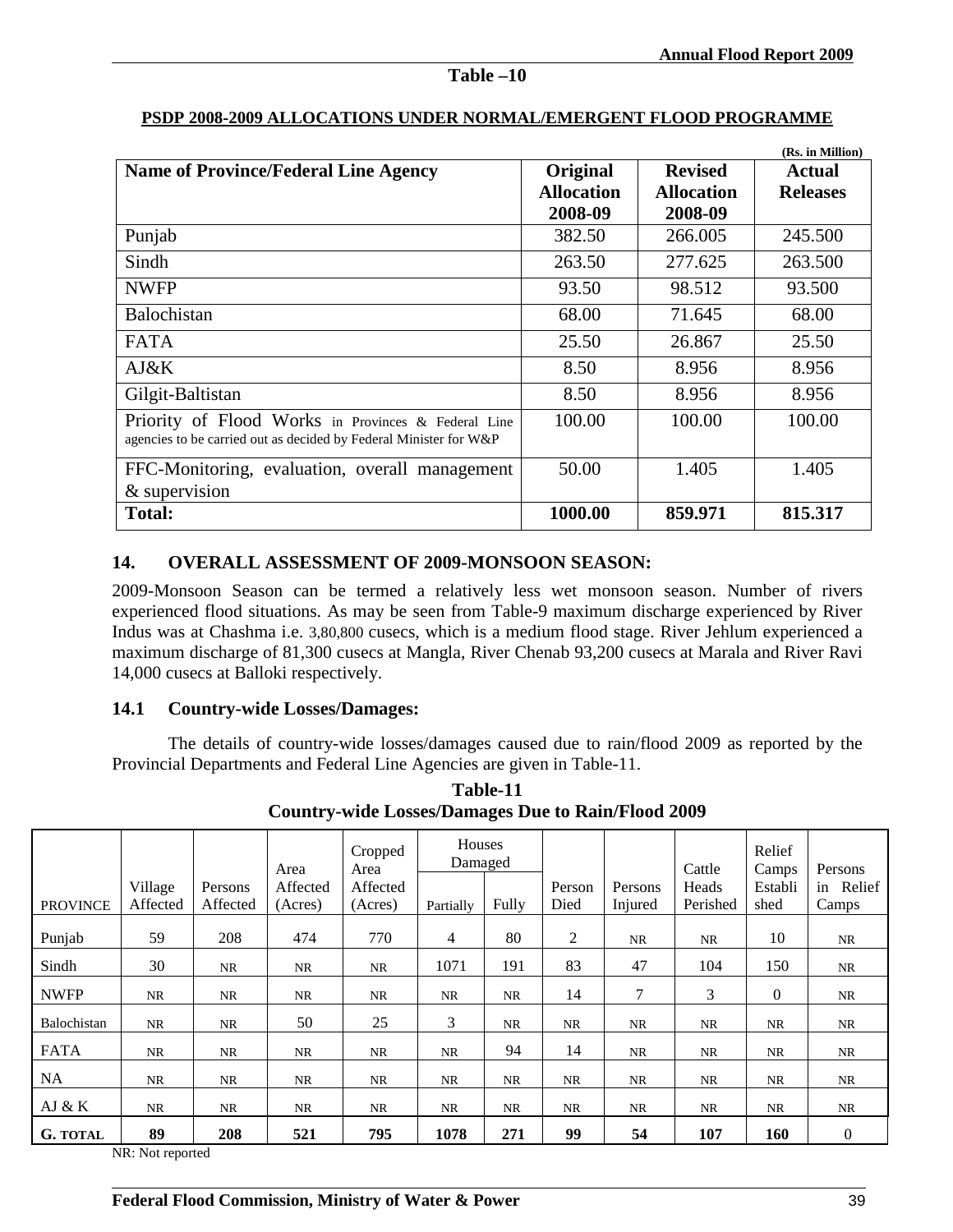### **15. COMPREHENSIVE 10-YEAR FLOOD PROTECTION PLAN:**

In view of the fact that FFC would be completing the National Flood Protection Plan-III (NFPP-III, 1998-2007), FFC prepared Comprehensive 10-Year Flood Protection Plan (NFPP-IV, 2008-2017). The proposed plan, which has been prepared in consultation with concerned stakeholders and costing Rs 30 billion, envisages construction of flood protection works (spurs, embankments, retaining walls, dykes etc.) in all the four provinces and federal line agencies besides implementation of flood forecasting & warning system improvements.

### **15.1 Over all proposed Investment for Comprehensive 10 year Flood Protection Plan (National Flood Protection Plan-IV, 2008-2017):**

| Sr. No | <b>Province/Agency</b>                                   | <b>Estimated Cost (Rs.</b> |
|--------|----------------------------------------------------------|----------------------------|
|        |                                                          | in Billion)                |
| I.     | Punjab                                                   | 11.250                     |
|        | Sindh                                                    | 7.750                      |
|        | <b>NWFP</b>                                              | 2.750                      |
|        | <b>Balochistan</b>                                       | 2.000                      |
|        | <b>FATA</b>                                              | 0.750                      |
|        | Northern Areas                                           | 0.250                      |
|        | A J & K                                                  | 0.250                      |
|        | Sub total-I                                              | 25.000                     |
| Π.     | <b>WAPDA</b>                                             | 0.586076                   |
|        | <b>PMD</b>                                               | 2.200                      |
|        | Sub Total-II                                             | 2,786.076                  |
| III.   | FFC, Consultancy, Monitoring & Evaluation, Institutional |                            |
|        | Strengthening.                                           |                            |
|        | Capacity Building, Training etc                          | 2.213924                   |
|        | Sub Total - III                                          | 2.213924                   |
|        | Grand Total: I+II+III                                    | 30.000                     |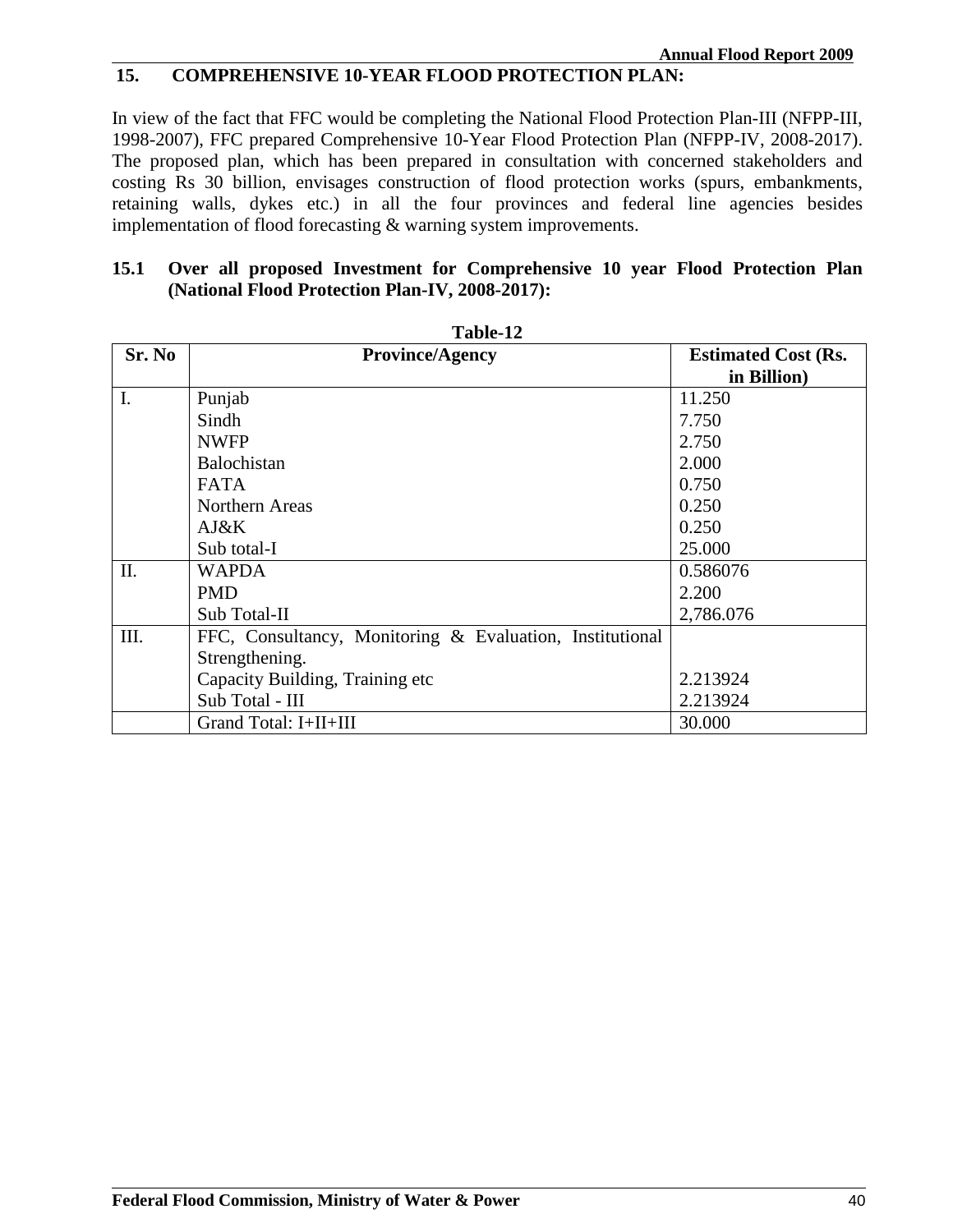#### **ANNEXURE-I**



Plot No. 6, Near Old MNA Hostel, G-5/I, Islamabad Fax No.051-9244621 www.ffc.gov.pk

Government of Pakistan Ministry of Water and Power Federal Flood Commission

### **DAILY FLOOD SITUATION REPORT WEDNESDAY, SEPTEMBER 30, 2009**

There is no flood situation in the country and all the rivers are flowing with normal discharge. Today's actual river flows and reservoir elevations may be seen at **Annexure-I.** Today's combined live storage position of Tarbela, Chashma & Mangla reservoirs is 7.962 MAF as compared to last year's 7.130 MAF.

2. According to Flood Forecasting Division (FFD), Lahore, continental air continues to prevail over the country. On account of the existing meteorological situation, **mainly dry weather will prevail over most parts of the country during the next 24 hours.** No rainfall event has been reported by FFD, Lahore, for the past 24 hours. Nevertheless, all concerned agencies are being kept informed by the Flood Warning Center, Lahore.

3. **In view of the fact that all of our main rivers are currently flowing normal with persistent reduced flows, the Daily Flood Situation Report of Federal Flood Commission shall be discontinued effective from Thursday, October 01, 2009. All the monitoring arrangements shall, however, remain in position till October 15, 2009 and the Flood Situation Report shall be revived in case a situation arises due to any wet spell.** 

> **(Ahmed Kamal)** Chief Engineer (Floods) Tel: 051-9244613/ 051-9244621

- 1. Minister for Water & Power, Islamabad.
- 2. Principal Secretary to the President, Aiwan-e-Sadar, Islamabad.
- 3. Principal Secretary to the Prime Minister, Prime Minister's Secretariat, Islamabad.
- 4. Secretary, Ministry of Water & Power, Islamabad.
- 5. Adviser, Ministry of Water & Power, Islamabad.
- 6. Additional Secretary, Ministry of Water & Power, Islamabad.
- 7. Chairman, National Disaster Management Authority, Prime Minister's Secretariat, Islamabad
- 8. Director General (ERC), Cabinet Division, Islamabad.
- 9. Flood Cell, General Staff Branch, Engineer Directorate, GHQ, Rawalpindi. U.O. No. FC-I (31)/2009-XXV dated 30-09-2009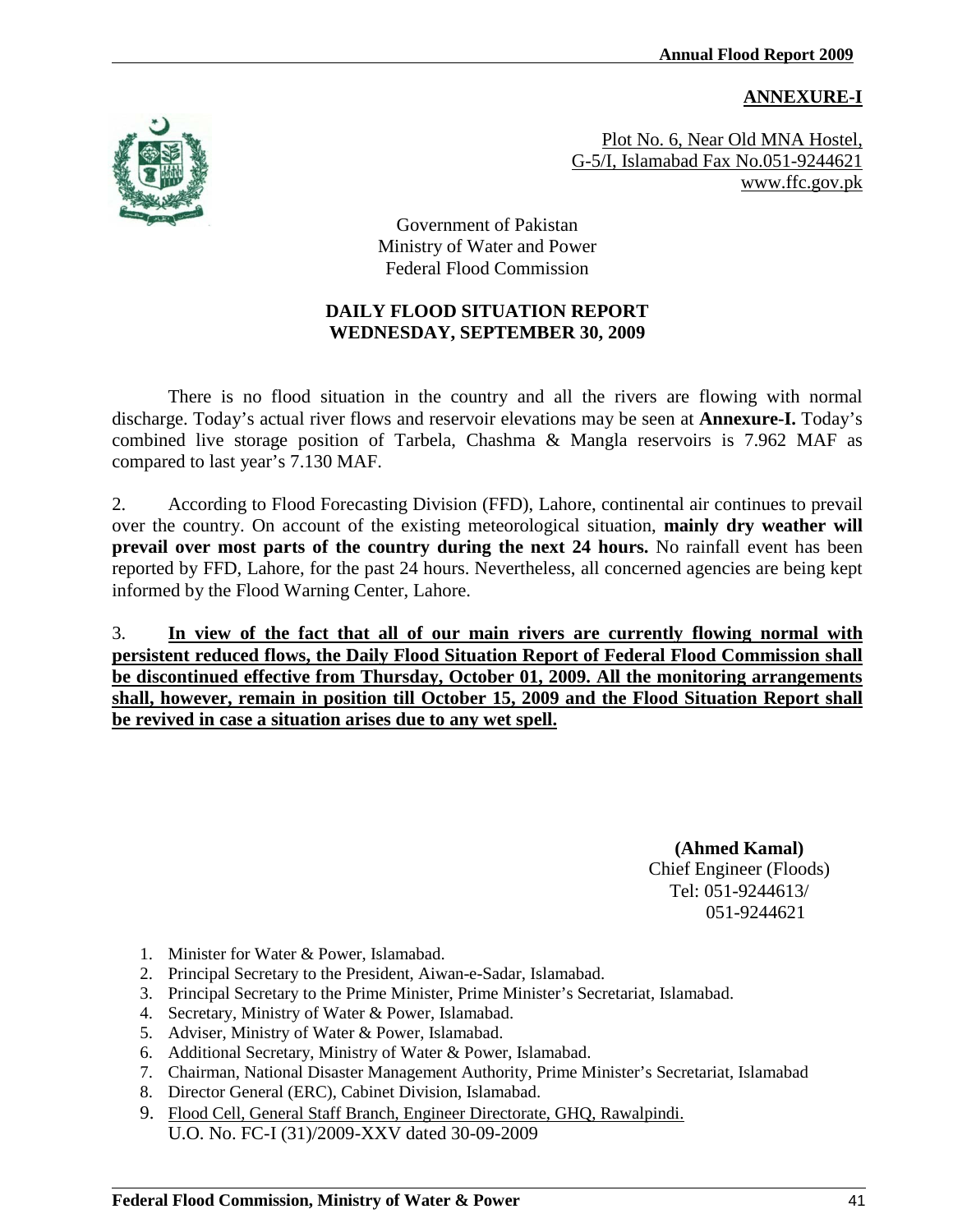**Annexure-I**

#### **Discharges at Important River Sites September 30, 2009 at 0600 Hours**

|                                |                                                                                                                                                 |                 |          |                           |                    |            |                           |       | (Cusecs)              |  |
|--------------------------------|-------------------------------------------------------------------------------------------------------------------------------------------------|-----------------|----------|---------------------------|--------------------|------------|---------------------------|-------|-----------------------|--|
|                                | <b>Structures</b>                                                                                                                               | <b>Designed</b> |          |                           | <b>Actual Flow</b> |            | Comparative               |       | <b>Actual Flood</b>   |  |
|                                |                                                                                                                                                 | Capacity        |          |                           |                    |            | Danger (VHF)              |       | <b>Classification</b> |  |
|                                |                                                                                                                                                 |                 |          | In Flow                   | <b>Out Flow</b>    |            | classification            |       | **                    |  |
| <b>River Indus</b>             |                                                                                                                                                 |                 |          |                           |                    |            |                           |       |                       |  |
| ٠                              | <b>Tarbela Reservoir *</b>                                                                                                                      | 15,00,000       |          | 75,000                    |                    | 1,00,000   | 6,50,000                  |       | Normal                |  |
| Kalabagh                       |                                                                                                                                                 | 9,50,000        |          | 1,24,000                  |                    | 1,17,000   | 6,50,000                  |       | Normal                |  |
|                                | <b>Chashma Reservoir</b>                                                                                                                        | 9,50,000        |          | 1,19,000                  |                    | 1,04,000   | 6,50,000                  |       | Normal                |  |
| <b>Taunsa</b><br>٠             |                                                                                                                                                 | 11,00,000       |          | 96,000                    |                    | 72,000     | 6,50,000                  |       | Normal                |  |
| Guddu<br>п                     |                                                                                                                                                 | 12,00,000       |          | 85,000                    |                    | 66,000     | 7,00,000                  |       | Normal                |  |
| <b>Sukkur</b><br>п             |                                                                                                                                                 | 15,00,000       |          | 61,000                    |                    | 18,000     | 7,00,000                  |       | Normal                |  |
| Kotri<br>٠                     |                                                                                                                                                 | 8,75,000        |          | 19,000                    |                    | Nil        | 6,50,000                  |       | Normal                |  |
|                                |                                                                                                                                                 |                 |          |                           |                    |            |                           |       |                       |  |
| <b>River Kabul</b>             |                                                                                                                                                 |                 |          |                           |                    |            |                           |       |                       |  |
| Warsak<br>Е                    |                                                                                                                                                 | 5,40,000        |          |                           |                    | 11,000     | 2,00,000                  |       | Normal                |  |
| <b>Nowshera</b>                |                                                                                                                                                 |                 |          |                           |                    | 16,000     | 2,00,000                  |       | Normal                |  |
|                                | <b>River Swat (Tributary of Kabul)</b>                                                                                                          |                 |          |                           |                    |            |                           |       |                       |  |
| Amandra                        |                                                                                                                                                 | 40,000          |          |                           |                    | 3,000      |                           |       | Normal                |  |
| Munda<br>٠                     |                                                                                                                                                 | 50,000          |          |                           |                    | 2,000      |                           |       | Normal                |  |
| $\blacksquare$                 | Khiali (Charsadda Road)                                                                                                                         | 50,000          |          |                           |                    | 4,000      |                           |       | Normal                |  |
| <b>River Jhelum</b>            |                                                                                                                                                 |                 |          |                           |                    |            |                           |       |                       |  |
| ٠                              | Mangla Reservoir*                                                                                                                               | 10,60,000       |          | 18,000                    |                    | 45,000     | 2,25,000                  |       | Normal                |  |
| $\blacksquare$<br><b>Rasul</b> |                                                                                                                                                 | 8,50,000        |          | 37,000                    |                    | 16,000     | 2,25,000                  |       | Normal                |  |
| <b>River Chenab</b>            |                                                                                                                                                 |                 |          |                           |                    |            |                           |       |                       |  |
| <b>Marala</b><br>٠             |                                                                                                                                                 | 11,00,000       |          | 25,000                    |                    | 6,000      | 4,00,000                  |       | Normal                |  |
| <b>Khanki</b><br>٠             |                                                                                                                                                 | 8,00,000        |          | 8,000                     |                    | <b>Nil</b> | 4,00,000                  |       | Normal                |  |
| Qadirabad                      |                                                                                                                                                 | 8,07,000        |          | 20,000                    | <b>Nil</b>         |            | 4,00,000                  |       | Normal                |  |
|                                |                                                                                                                                                 |                 |          |                           |                    |            |                           |       | Normal                |  |
| <b>Trimmu</b>                  |                                                                                                                                                 | 6,45,000        |          | 16,000                    |                    | <b>Nil</b> | 4,50,000                  |       |                       |  |
| Panjnad<br>٠                   |                                                                                                                                                 | 7,00,000        |          | 12,000                    |                    | <b>Nil</b> | 4,50,000                  |       | Normal                |  |
| <b>River Ravi</b>              |                                                                                                                                                 |                 |          |                           |                    |            |                           |       |                       |  |
| <b>Jassar</b><br>п             |                                                                                                                                                 | 2,75,000        |          |                           |                    | 1,000      | 1,50,000                  |       | Normal                |  |
| <b>Shahdra</b>                 |                                                                                                                                                 | 2,50,000        |          |                           |                    | 1,000      | 1,35,000                  |       | Normal                |  |
| <b>Balloki</b>                 |                                                                                                                                                 | 2,25,000        |          | 19,000                    |                    | <b>Nil</b> | 1,35,000                  |       | Normal                |  |
| Sidhnai<br>$\blacksquare$      |                                                                                                                                                 | 1,50,000        |          | 14,000                    |                    | <b>Nil</b> | 90,000                    |       | Normal                |  |
| <b>River Sutlej</b>            |                                                                                                                                                 |                 |          |                           |                    |            |                           |       |                       |  |
| Suleimanki<br>٠                |                                                                                                                                                 | 3,25,000        |          | 9,000                     |                    | <b>Nil</b> | 1,75,000                  |       | Normal                |  |
| <b>Islam</b><br>٠              |                                                                                                                                                 | 3,00,000        |          | <b>Nil</b>                |                    | <b>Nil</b> | 1,75,000                  |       | Normal                |  |
|                                |                                                                                                                                                 |                 |          |                           |                    |            |                           |       | Live Storage (MAF)    |  |
|                                | Reservoir Elevation (Feet Above Sea Level)                                                                                                      |                 |          | 2009                      | 2008               | 2007       | <b>Maximum</b>            |       | Today Last Year       |  |
| Tarbela                        | (Maximum Conservation Level 1550.00)                                                                                                            |                 |          | 1503.68                   | 1486.40 1526.08    |            | $6.849+$                  | 4.354 | 3.520                 |  |
|                                | (Dead Level                                                                                                                                     |                 | 1369.00) |                           |                    |            |                           |       |                       |  |
| Chashma                        | (Maximum Conservation Level                                                                                                                     |                 | 649.00)  | 643.60                    | 641.90             | 645.20     | $0.263+$                  | 0.100 | 0.075                 |  |
|                                | (Dead Level                                                                                                                                     |                 | 637.00)  |                           |                    |            |                           |       |                       |  |
| Mangla                         | (Maximum Conservation Level 1210.00)                                                                                                            |                 |          | 1182.30                   | 1182.85 1190.45    |            | $5.072^{++}$              | 3.508 | 3.535                 |  |
|                                | (Dead Level)                                                                                                                                    |                 | 1040.00) |                           |                    |            | <b>Total: 12.184</b>      | 7.962 | 7.130                 |  |
|                                |                                                                                                                                                 |                 |          |                           |                    |            |                           |       |                       |  |
|                                | <b>Today's Skardu Temperature:</b>                                                                                                              |                 |          | Maximum: $25.6^{\circ}$ C |                    |            | Minimum: $10.0 \degree C$ |       |                       |  |
| <b>NOTES:</b>                  | * For Reservoirs, discharges (Inflows/Outflows) are averages of 24 hours.<br>** Flood Classification: (applied on downstream discharge/Outflow) |                 |          |                           |                    |            |                           |       |                       |  |

**"Mild"** Categories

| <b>NIII</b> Categories                                                                                                                                                                                                         |                                                                                                                         |
|--------------------------------------------------------------------------------------------------------------------------------------------------------------------------------------------------------------------------------|-------------------------------------------------------------------------------------------------------------------------|
| Low Flood:                                                                                                                                                                                                                     | River flowing within deep (winter) channel(s) but about to spill threatening only river islands/belas                   |
| Medium Flood:                                                                                                                                                                                                                  | River partly inundating river islands/belas                                                                             |
| High Flood:                                                                                                                                                                                                                    | River almost fully submerging islands/belas and flowing upto high banks/bunds but without encroachment on the freeboard |
| "Danger" Categories                                                                                                                                                                                                            |                                                                                                                         |
| Very High Flood: (VHF)                                                                                                                                                                                                         | River flowing between high banks/bunds with encroachment on the freeboard                                               |
| Exceptionally High Flood: (EHF)                                                                                                                                                                                                | mminent danger of overtopping/breaching, or the high bank areas have become inundated                                   |
| *** (R) Signifies "Rising" Flood, (F) Signifies "Falling" Flood,                                                                                                                                                               |                                                                                                                         |
| $(0.01, 0.01, 0.01, 0.01, 0.01, 0.01, 0.01, 0.01, 0.01, 0.01, 0.01, 0.01, 0.01, 0.01, 0.01, 0.01, 0.01, 0.01, 0.01, 0.01, 0.01, 0.01, 0.01, 0.01, 0.01, 0.01, 0.01, 0.01, 0.01, 0.01, 0.01, 0.01, 0.01, 0.01, 0.01, 0.01, 0.0$ |                                                                                                                         |

 (S) Signifies "Stable" Flow Condition NR stands for Not Received

+ Based on IRSA's Daily Hydrological Data, ++ For MCL of 1210.00 ft.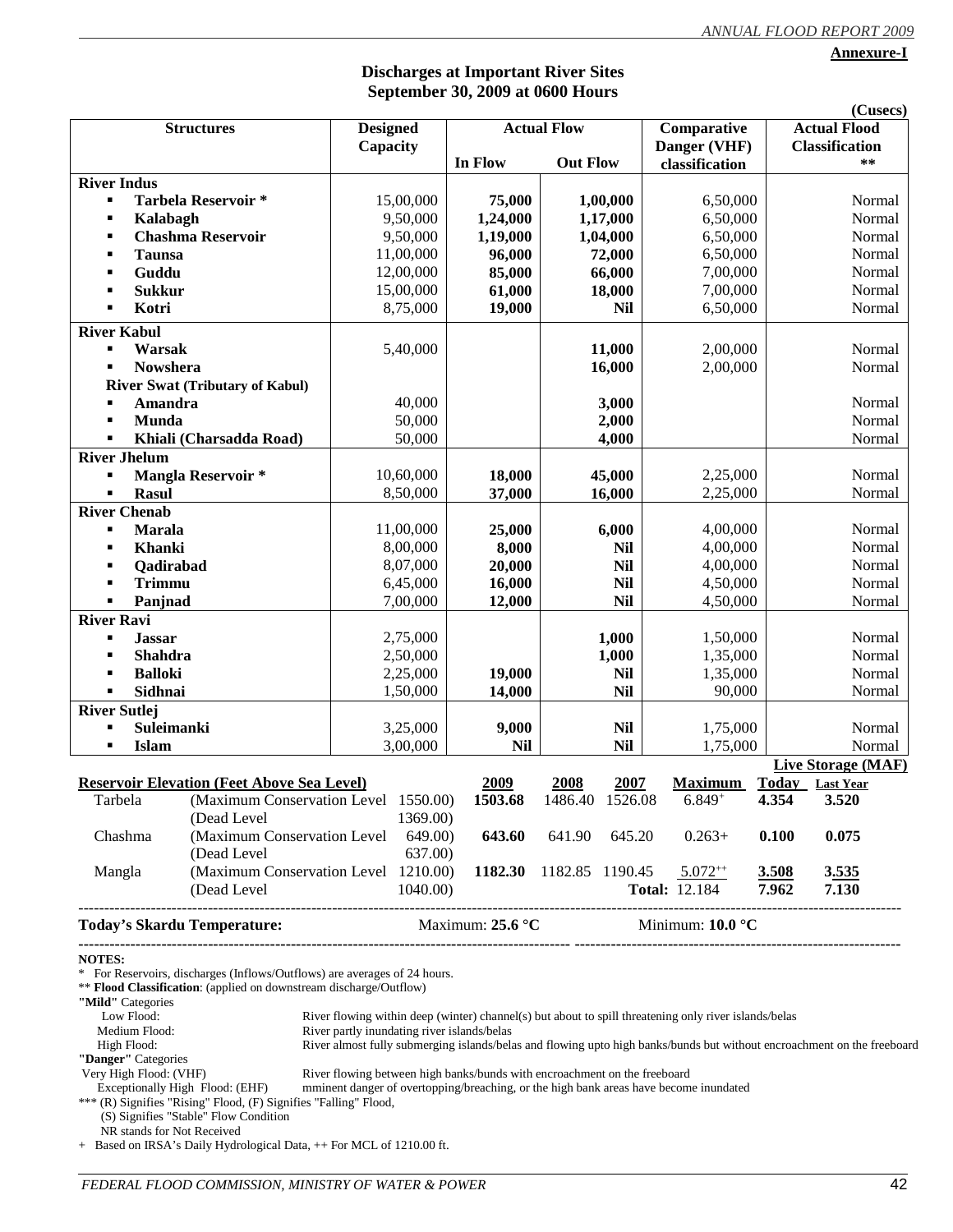#### **APPENDIX-I: List of On-Going/ Completed Approved Schemes Undertaken During Financial Year 2008-09 under Normal/Emergent Flood Program (Rs in Million)**

|              |                                                                                  |                          | (KS IN MIIIION)        |
|--------------|----------------------------------------------------------------------------------|--------------------------|------------------------|
| Sr.<br>$\#$  | <b>Name of Schemes</b>                                                           | <b>Estimated</b><br>Cost | <b>Approval Status</b> |
|              | <b>PUNJAB</b>                                                                    |                          |                        |
| 1.           | Construction of Guide Head Spur at RD 165+000 Link No.1                          | 51.489                   | Approved by CDWP       |
|              |                                                                                  |                          | on April 30, 2009.     |
| 2.           | Constructing J-Head Spur # 2 of Pir Adil Minor & I-L Disty of Link No.1          | 137.376                  | Approved by CDWP       |
|              |                                                                                  |                          |                        |
|              |                                                                                  | 48.925                   | on April 30, 2009.     |
| 3.           | Providing protective measures Muhammad Shahwala Flood Bund and Burala            |                          | Approved by CDWP       |
|              | Branch against erosion by River Ravi (Guide Spur at RD 419+000 of Burala         |                          | on April 30, 2009.     |
|              | Branch)                                                                          |                          |                        |
| 4.           | <b>PM</b> Directive                                                              |                          |                        |
|              | Construction of Sloping Studs/Lunda Bund against erosion action of Chenab        | 10.723                   | Approved by DDWP       |
|              | River to protect Tombs of Ameer Shah, Wali Ullah Bhoray Shah and Abadies         |                          | on April 16, 2009      |
|              | etc.                                                                             |                          |                        |
|              | <b>Sub-Total</b>                                                                 | 248.513                  |                        |
| <b>SINDH</b> |                                                                                  |                          |                        |
| 1.           | Extension of stone apron and pitching along K.K Bund mile $11/3$ to $12/4$ &     | 234.549                  | Approved by CDWP       |
|              | Recoupment of damaged apron pitching from mile 10/7+550 to 11/1+110 in           |                          | on April 30, 2009.     |
|              | Begari Sindh Feeder Circle                                                       |                          |                        |
| 2.           | Raising/strengthening, providing stone pitching along F.P bund RD 169 to 263.5   | 492.236                  | Approved by CDWP       |
|              | & RD 502 to 120 (Ongoing)                                                        |                          | on March 01, 2008      |
| 3.           | Raising/strengthening, providing stone pitching along Suprio bund RD 0 to 95     | 253.181                  | Approved by CDWP       |
|              | (Ongoing)                                                                        |                          | on January 12, 2008.   |
|              |                                                                                  |                          |                        |
|              | <b>Sub-Total</b>                                                                 | 979.966                  |                        |
| <b>NWFP</b>  |                                                                                  |                          |                        |
| 1.           | River Survey and model Study of River Indus D/s of Dera Darrya Khan bridge       | 6.339                    | Approved by DDWP       |
|              | district D.I Khan                                                                |                          | September 04,<br>on    |
|              |                                                                                  |                          | 2008                   |
| 2.           | Construction of Flood Protection work for village Mohib Banda, Banda Sheikh      | 19.00                    | Approved by DDWP       |
|              | Ismail and Adjoining Area District Nowshera.                                     |                          | on April 16, 2009      |
| 3.           | Construction of Flood Protection works along Panjkora River & Maidan kuhnai      | 7.36                     | Approved by DDWP       |
|              | Khawar in District Dir Lower.                                                    |                          | on April 16, 2009      |
| 4.           | <b>PM</b> Directive                                                              | 186.252                  | Approved by CDWP       |
|              | Construction of Spur No. 34 along right bank of River Indus, District D.I. Khan  |                          | on April 30, 2009.     |
|              | <b>Sub-Total</b>                                                                 | 218.951                  |                        |
|              | <b>Balochistan</b>                                                               |                          |                        |
| 1.           | Constriction of Flood Protection Bund for Agriculture coconut Farm Tehsil        | 12.00                    | Approved by DDWP       |
|              | Utahla, District Lasbela                                                         |                          | on April 16, 2009      |
| 2.           | Construction of Koshk River Flood Protection near Cotton Factory Khuzdar,        | 2.00                     | Approved by DDWP       |
|              | District Khuzdar                                                                 |                          | on April 16, 2009      |
| 3.           | i) Flood Protection of Agriculture Land & Abadies of Kach Khari Muhammad         | 1.400                    | Approved by DDWP       |
|              |                                                                                  |                          |                        |
|              | & other in Nasai area Tehsil Muslim Bagh                                         |                          | on April 16, 2009      |
|              | ii) Flood Protection of Agriculture Land & Abadies of Haqdad Awara Alozai &      |                          |                        |
|              | other in Alozai area killa Saifullah.                                            |                          |                        |
| 4.           | Protection of Tora Deraga for Protection of Agriculture Lands of<br>$\mathbf{i}$ | 4.300                    | Approved by DDWP       |
|              | Muhammad Ibrahim Awara & others, district Zhob                                   |                          | on April 16, 2009      |
|              | ii) Protection of new Abadies of Sheikhan Town Zhob (Right Bank of Zara          |                          |                        |
|              | Ghounddai Stream) District Zhob                                                  |                          |                        |
|              | iii) Flood Protection of Agriculture Land / Houses of Wouchaba & Killi Tore      |                          |                        |
|              | Shah in Badinzia area, District Zhob                                             |                          |                        |
|              | iv) Flood Protection of Agriculture Lands of Kach Mir Adam & others in Kapip     |                          |                        |
|              | Shrani area, Distt Zhob.                                                         |                          |                        |
| 5.           | i) Flood Protection of agriculture Land D/S of Seakle Flood Irrigaiton Scheme    | 3.876                    | Approved by DDWP       |
|              | District Barkhan.                                                                |                          | on April 16, 2009      |
|              | ii) Flood Protection of People Colony & F.C. Colony Kohlu Town, District         |                          |                        |
|              | Kohlu                                                                            |                          |                        |
|              |                                                                                  |                          |                        |